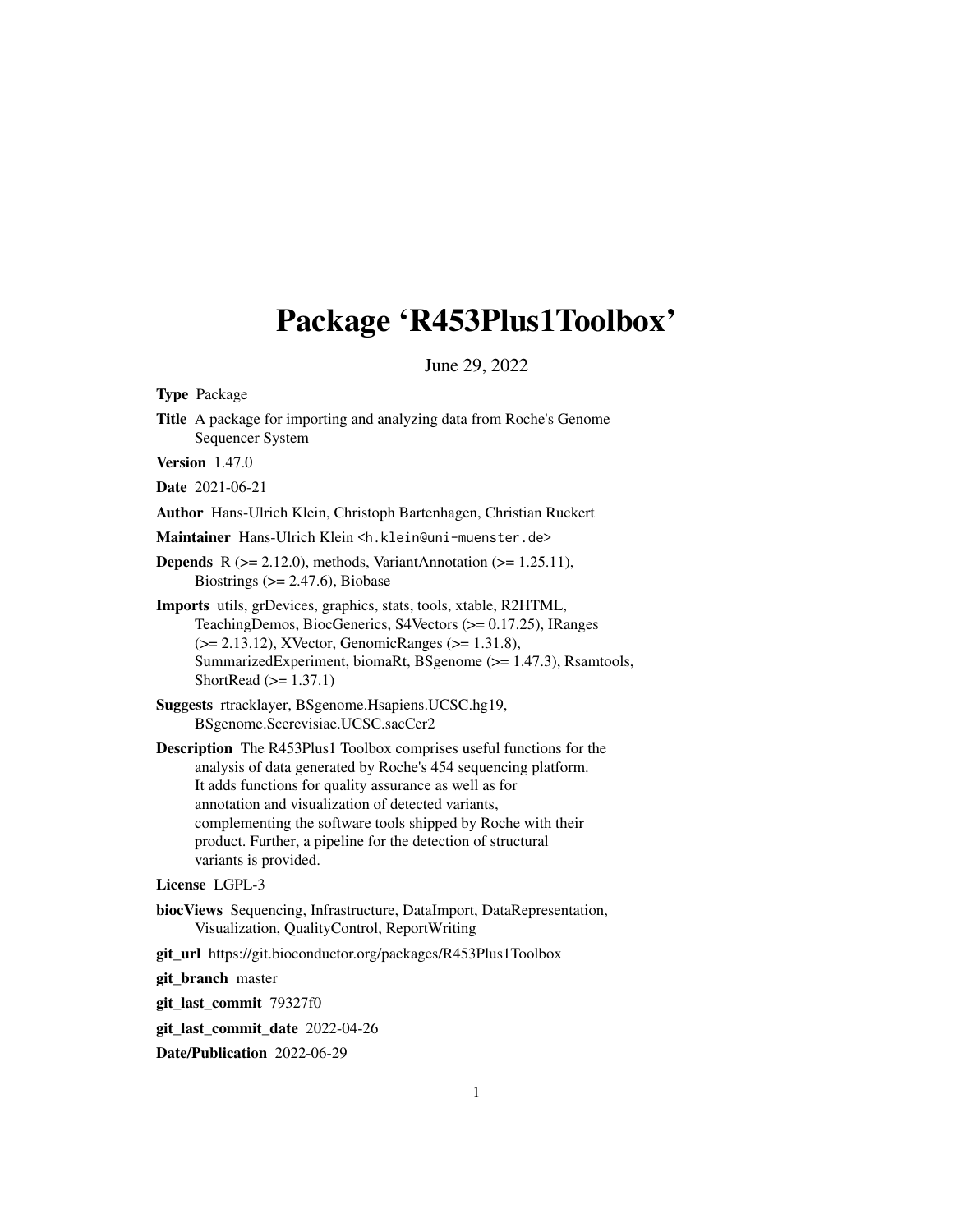# R topics documented:

|                                                                                                            | 3              |
|------------------------------------------------------------------------------------------------------------|----------------|
|                                                                                                            | $\overline{4}$ |
|                                                                                                            | 5              |
|                                                                                                            | $\overline{7}$ |
|                                                                                                            | 8              |
|                                                                                                            | 9              |
|                                                                                                            | 11             |
|                                                                                                            | 14             |
|                                                                                                            | 14             |
|                                                                                                            | 15             |
|                                                                                                            | 16             |
|                                                                                                            | 16             |
|                                                                                                            | 17             |
|                                                                                                            | 18             |
|                                                                                                            | 18             |
|                                                                                                            | 20             |
|                                                                                                            | 21             |
|                                                                                                            | 22             |
|                                                                                                            | 23             |
|                                                                                                            |                |
|                                                                                                            |                |
|                                                                                                            | 25             |
|                                                                                                            | 26             |
|                                                                                                            | 29             |
|                                                                                                            |                |
|                                                                                                            |                |
|                                                                                                            |                |
|                                                                                                            |                |
|                                                                                                            |                |
|                                                                                                            |                |
|                                                                                                            | 35             |
|                                                                                                            | 36             |
|                                                                                                            | 37             |
|                                                                                                            | 38             |
|                                                                                                            |                |
|                                                                                                            |                |
|                                                                                                            | 40             |
|                                                                                                            | 41             |
|                                                                                                            | 43             |
|                                                                                                            | 44             |
|                                                                                                            | 45             |
| mutationInfo                                                                                               | 47             |
| nucleotideCharts                                                                                           | 47             |
| $plotAmpliconCoverage \dots \dots \dots \dots \dots \dots \dots \dots \dots \dots \dots \dots \dots \dots$ | 48             |
|                                                                                                            | 49             |
|                                                                                                            | 50             |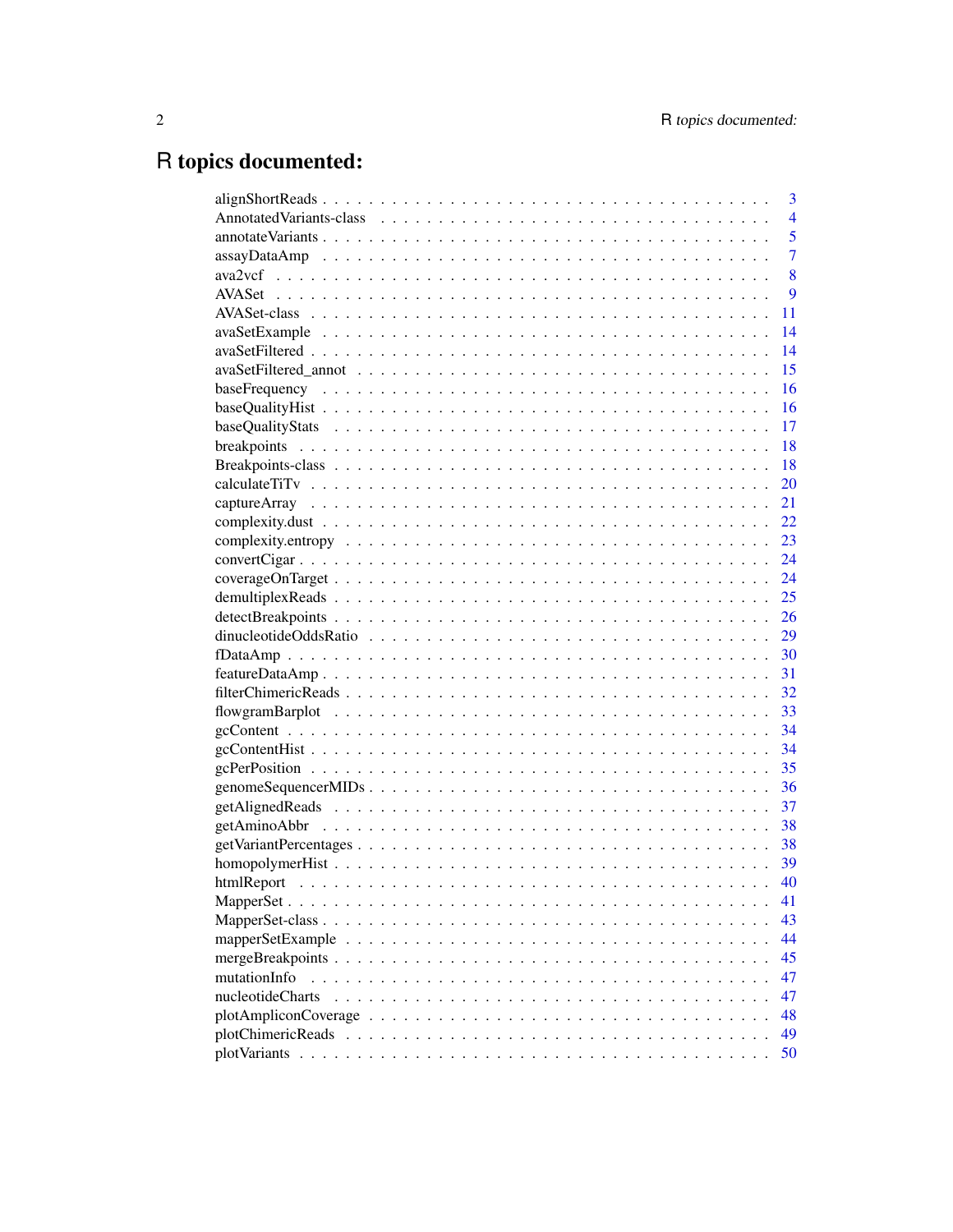# <span id="page-2-0"></span>alignShortReads 3

| Index | 71 |
|-------|----|

<span id="page-2-1"></span>alignShortReads *Exact alignment of DNA sequences against a reference*

#### Description

This method aligns given sequences against a given reference genome using the matchPDict method. Only exact (no errors) and unique matches are returned.

# Usage

alignShortReads(object, bsGenome, seqNames, ensemblNotation)

# Arguments

| object          | The reads that should be aligned agiven either as a DNAString Set or a AVASet<br>instance. In the latter case the reference sequences are extracted and aligned. |
|-----------------|------------------------------------------------------------------------------------------------------------------------------------------------------------------|
| bsGenome        | A bs Genome instance providing the reference sequences.                                                                                                          |
| segNames        | The names of the sequences in bsGenome that should be used. If omitted, all<br>reference sequences are used.                                                     |
| ensemblNotation |                                                                                                                                                                  |
|                 | If set to TRUE, "chr" is removed from the reference sequences' names in the<br>returned alignment. Default value is FALSE.                                       |

# Details

All reads are aligned against the reference and its reverse complement. If the reads are not in 5' to 3' orientation, they should be reversed before. Note that only exact and unique alignments are reported. Use matchPDict directly for more flexibility.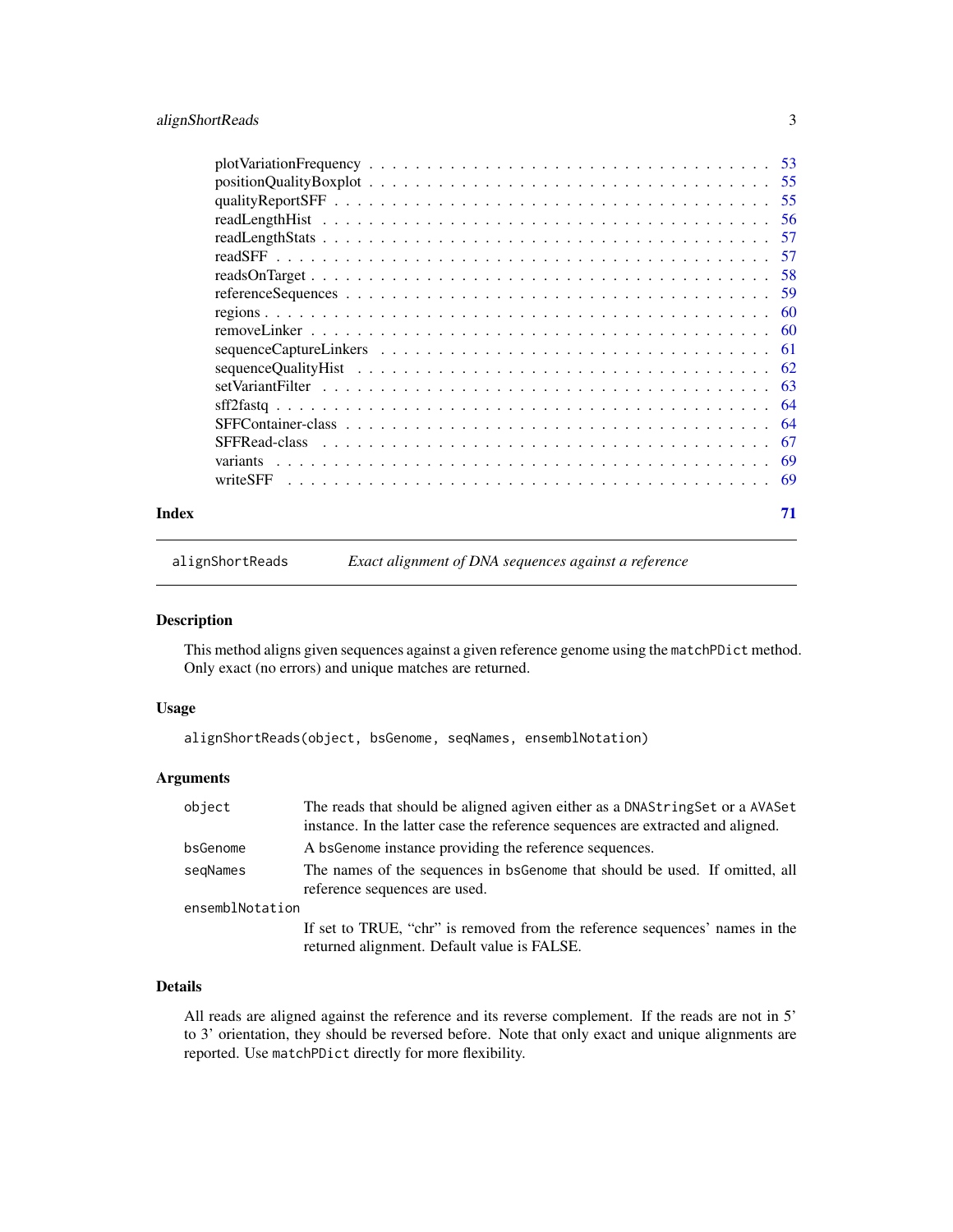<span id="page-3-0"></span>An object of class AlignedRead or a AVASet instance.

#### Author(s)

Hans-Ulrich Klein

#### See Also

[matchPDict](#page-0-0), [DNAStringSet](#page-0-0), [AlignedRead](#page-0-0), [AVASet](#page-8-1)

# Examples

```
library("BSgenome.Scerevisiae.UCSC.sacCer2")
reads = DNAStringSet(c(
  "CCGTTCAAAGAGCCCTTGGCCCATAATCCACCGGTT",
  "ATCCTGCCACAGGAGTCCATGGAGGTTTCGCCA"))
alignShortReads(reads, Scerevisiae, seqNames="chrIII")
```
<span id="page-3-1"></span>AnnotatedVariants-class

*Class "AnnotatedVariants"*

#### Description

A class for storing annotation about variants. An object of this class is returned by the method annotateVariants. The class has not been designed to be created by users directly.

#### Details

The list encapsulated by this class has one element for each variant. Each element is a nested list with the elements genes, transcripts, exons and snps. All these elements are data frames listing genes, transcripts, exons or snps respectively that were affected by the variant. Use the example below to explore the data frames' contents.

#### Objects from the Class

Objects can be created by calls of the form new ("AnnotatedVariants"). The method annotateVariants returns AnnotatedVariants-objects.

#### **Slots**

annotatedVariants: Object of class "list" with one entry for each variant.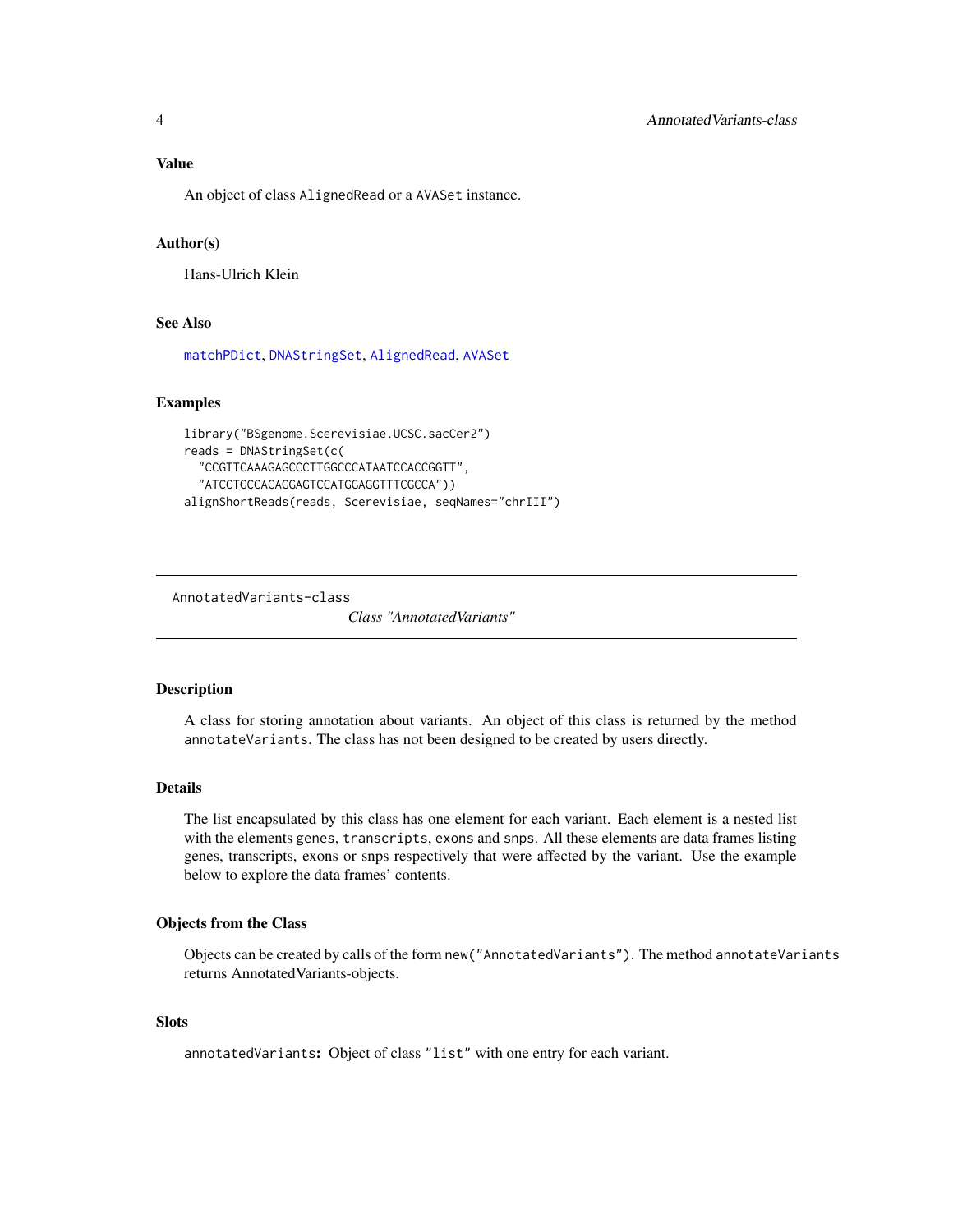## <span id="page-4-0"></span>annotateVariants 5

#### Methods

annotatedVariants signature(object = "AnnotatedVariants"): Get the list with variants.

- annotatedVariants<- signature(object = "AnnotatedVariants", value = "list"): Set a new list with variants.
- names signature( $x =$  "AnnotatedVariants"): Get the names of the with variants.
- names<- signature(x = "AnnotatedVariants", value = "character"): Set the names of the variants.

# Author(s)

Hans-Ulrich Klein

#### See Also

[annotateVariants](#page-4-1), [htmlReport](#page-39-1)

#### Examples

```
variants = data.frame(start=c(106157528, 106154991,106156184),
   end=c(106157528, 106154994,106156185),
   chromosome=c("4", "4", "4"),
    strand=c("+", "+", "+"),
    seqRef=c("A", "ATAG", "---"),
    seqMut=c("G", "----", "ATA"),
    seqSur=c("TACAGAA", "TTTATAGATA", "AGC---TCC"),
    stringsAsFactors=FALSE)
rownames(variants) = c("snp", "del", "ins")
## Not run: av = annotateVariants(variants)
## Not run: annotatedVariants(av)[["snp"]]
```
<span id="page-4-1"></span>annotateVariants *Adds genomic information to variants*

#### Description

This method annotates given genomic variants (mutations). Annotation includes affected genes, exons and codons. Resulting amino acid changes are returned as well as dbSNP identifiers, if the mutation is already known. All information is fetched from the Ensembl GRCh37 server via biomaRt using the datasets hsapiens\_gene\_ensembl and hsapiens\_snp.

#### Usage

```
annotateVariants(object, bsGenome)
```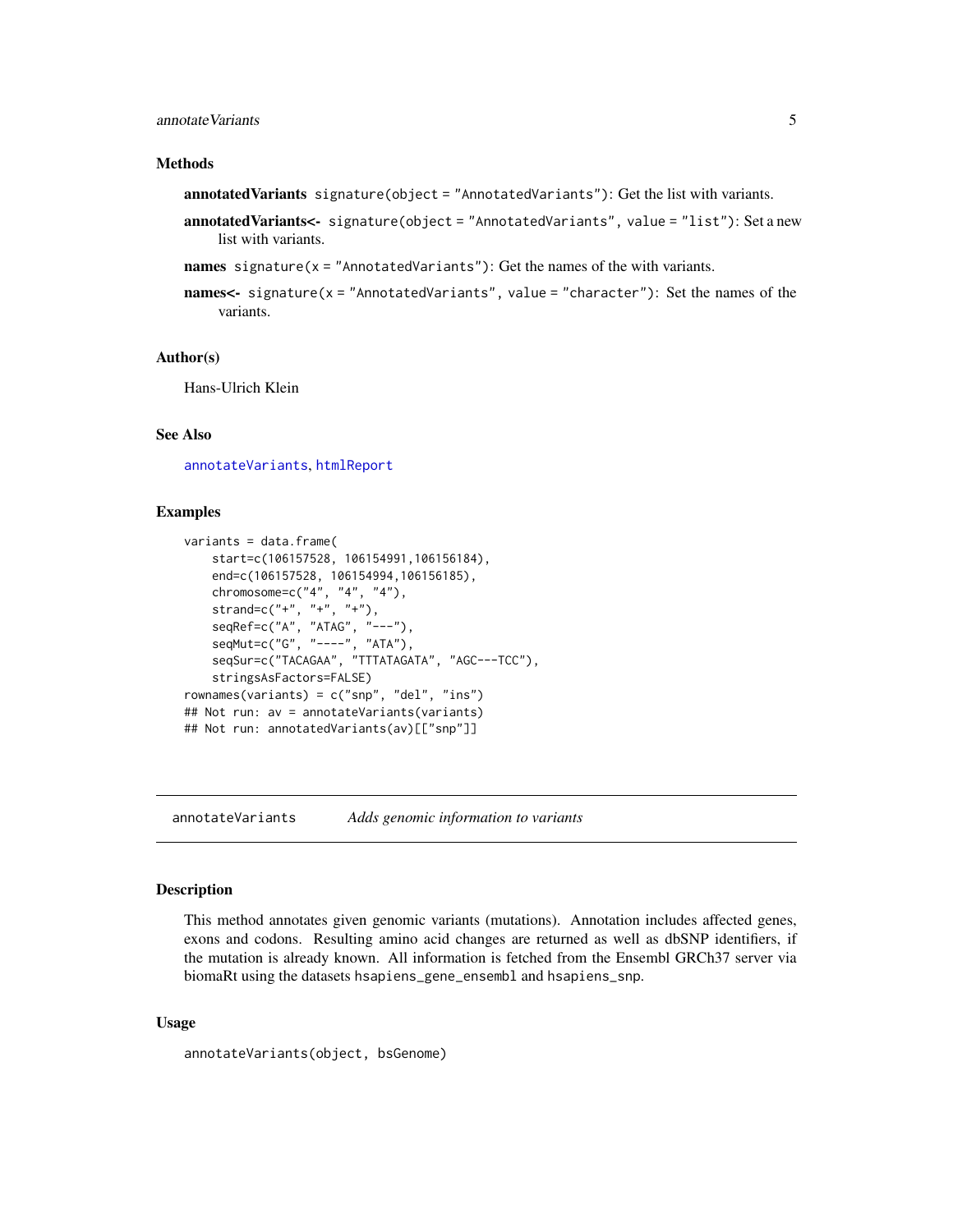#### **Arguments**

| object   | A data frame storing variants or an instance of AVASet/MapperSet or a data<br>frame (see details).                                                              |
|----------|-----------------------------------------------------------------------------------------------------------------------------------------------------------------|
| bsGenome | An object of class BSGenome giving the genome to be used as reference sequence<br>to calculate amino acid changes. This argument is only applicable when object |
|          | is of type MapperSet. Default is 'BSgenome. Hisapiens. UCSC.hg19'. Note that<br>the genome should fit to the Ensembl annotation.                                |

# Details

If a data frame is given, the following columns must be present:

| genomic start position in the current Ensembl genome<br>start         |  |
|-----------------------------------------------------------------------|--|
| genomic end position in the current Ensembl genome<br>end             |  |
| chromosome in ensembl notation (i.e. $"1", "2", , "Y")$<br>chromosome |  |
| "+" or "-" relative to the nucleotide bases given below<br>strand     |  |
| seqRef<br>reference sequence                                          |  |
| seqMut<br>sequence of the observed variant                            |  |
| seqSur<br>reference sequence extended for 3 bases in both directions  |  |

The rownames of the data frame are used as mutations' names (IDs). See examples for a properly defined data drame.

# Value

An object of class AnnotatedVariants. Affected genes, transcripts and exon as well as known SNPs are stored in a list-like structure. See the documentation of class [AnnotatedVariants-class](#page-3-1) for details.

## Author(s)

Hans-Ulrich Klein

# See Also

[AnnotatedVariants-class](#page-3-1), [AVASet-class](#page-10-1), [MapperSet-class](#page-42-1), [htmlReport](#page-39-1)

# Examples

```
variants = data.frame(
   start=c(106157528, 106154991,106156184),
   end=c(106157528, 106154994,106156185),
    chromosome=c("4", "4", "4"),
    strand=c("+", "+", "+"),
    seqRef=c("A", "ATAG", "---"),
    seqMut=c("G", "----", "ATA"),
    seqSur=c("TACAGAA", "TTTATAGATA", "AGC---TCC"),
   stringsAsFactors=FALSE)
rownames(variants) = c("snp", "del", "ins")
## Not run: annotateVariants(variants)
```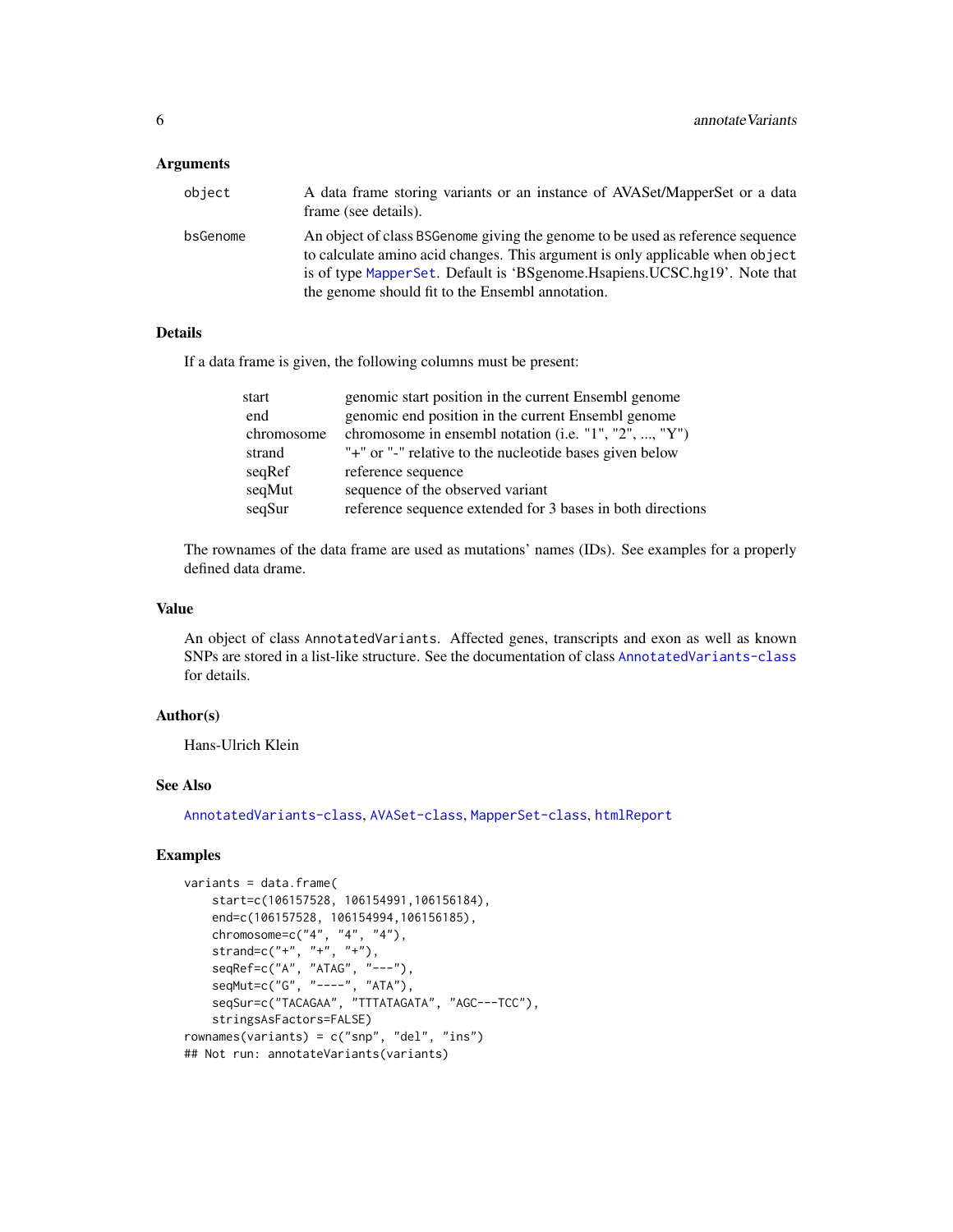<span id="page-6-1"></span><span id="page-6-0"></span>

Similar to assayData of the Biobase ExpressionSet, this function returns the assay data of the amplicon slot of an instance of the AVASet.

# Usage

assayDataAmp(object)

# Arguments

object An link{AVASet-class} object.

#### Value

The assay data of the amplicon slot consists of a list of two data frames with the number of forward and reverse reads of all amplicons for each sample (see [AVASet-class](#page-10-1) for details).

#### Author(s)

Christoph Bartenhagen

#### See Also

[fDataAmp](#page-29-1), [featureDataAmp](#page-30-1), [AVASet-class](#page-10-1)

# Examples

# load an AVA dataset containing 6 samples, 4 amplicons and 259 variants data(avaSetExample)

# show contents of amplicon assay data assayDataAmp(avaSetExample)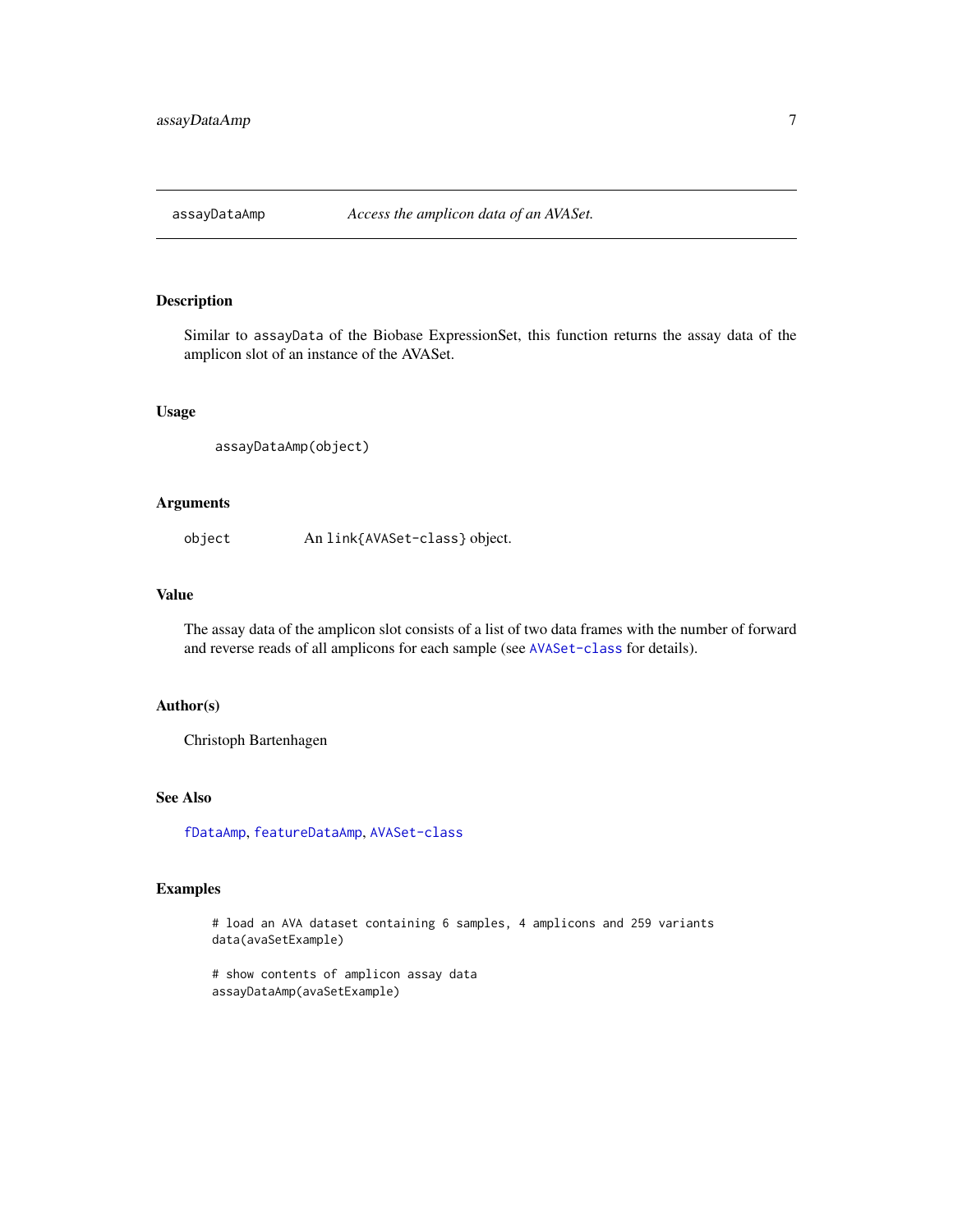<span id="page-7-0"></span>

Converts all variants in a given AVASet object into a VCF object and writes it to a file in VCF format if filename is given.

## Usage

ava2vcf(object, filename, annot)

# Arguments

| object   | An object of class AVASet.                                                                                         |
|----------|--------------------------------------------------------------------------------------------------------------------|
| filename | The name of the VCF file to write in, if ommitted no file is written.                                              |
| annot    | An object of class AnnotatedVariants. Optional, if given variants are anno-<br>tated with informations from dbSNP. |

# Value

An object of class [VCF-class](#page-0-0)

# Author(s)

Christian Ruckert

## See Also

[AnnotatedVariants-class](#page-3-1), [AVASet-class](#page-10-1), [VCF-class](#page-0-0), [writeVcf](#page-0-0)

# Examples

```
data("avaSetFiltered")
vcf <- ava2vcf(avaSetFiltered)
```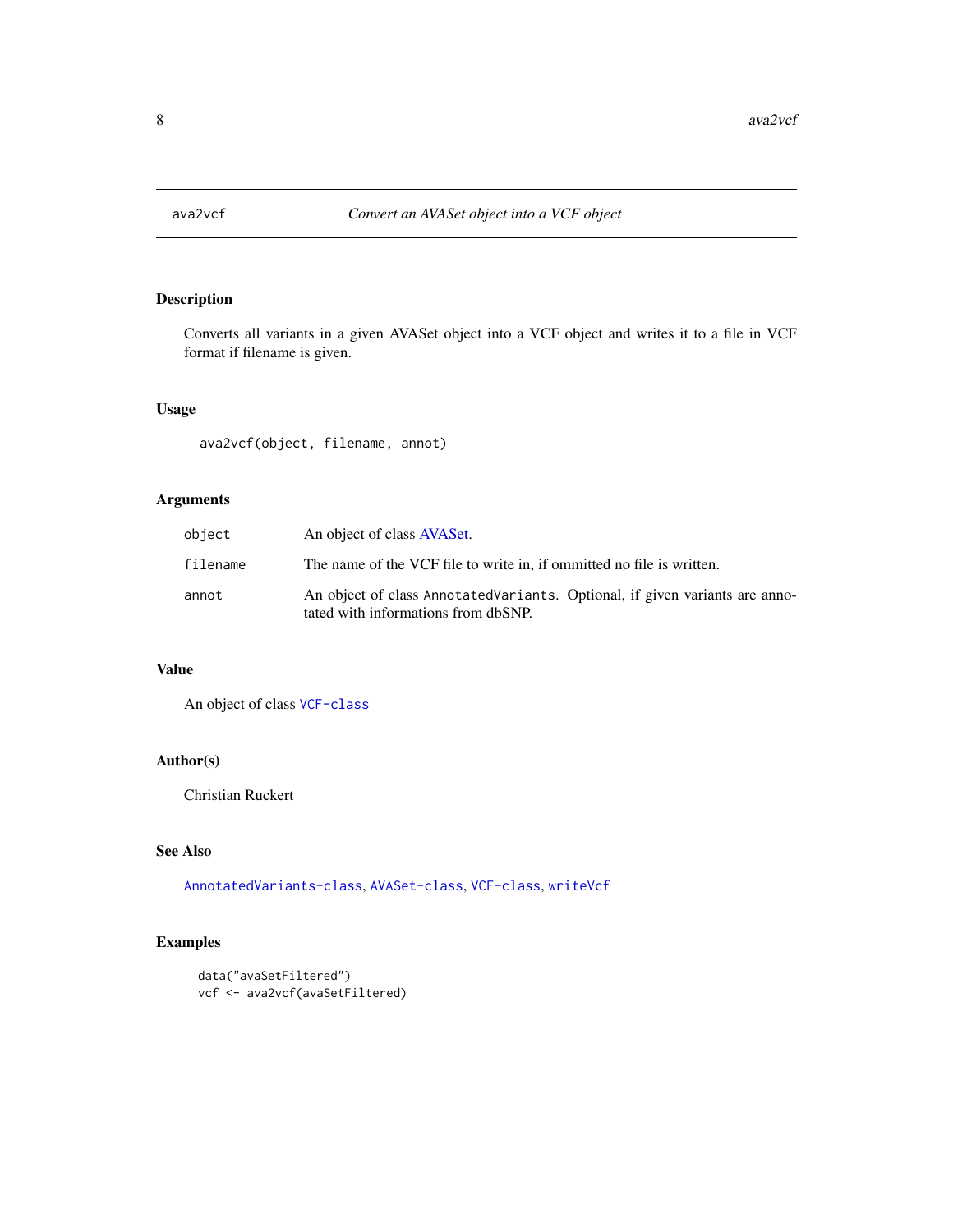<span id="page-8-1"></span><span id="page-8-0"></span>

This function imports a project of Roche's Amplicon Variant Analyzer (AVA) Software. It stores all information into an extended version of the Biobase eSet.

#### Usage

AVASet(dirname, avaBin, file\_sample, file\_amp, file\_reference, file\_variant, file\_variantHits)

# Arguments

| dirname          | The path of the AVA project.                                                                                |
|------------------|-------------------------------------------------------------------------------------------------------------|
|                  | Without AVA-CLI (AVA version $< 2.6$ ): A directory that contains the files and                             |
|                  | subdirectories "Amplicons/ProjectDef/ampliconsProject.txt", "Amplicons/Results/Variants/currentVarian       |
|                  | "Amplicons/Results/Variants", "Amplicons/Results/Align".                                                    |
|                  | Using AVA-CLI (recommended): Path usually ends with directory "project-<br>folder"                          |
| avaBin           | The directory containing the AVA-CLI binary doAmplicon (usually "bin" in the<br>AVA installation directory) |
| file_sample      | Sample information exported with the AVA-CLI. File has to be in CSV format.                                 |
| file_amp         | Amplicons exported with the AVA-CLI. File has to be in CSV format.                                          |
|                  | file_reference Reference sequences exported with the AVA-CLI. File has to be in CSV format.                 |
| file_variant     | Variant information exported with the AVA-CLI. File has to be in CSV format.                                |
| file_variantHits |                                                                                                             |
|                  | Report of variant hits exported with the AVA CLI File has to be in CSV format                               |

Report of variant hits exported with the AVA-CLI. File has to be in CSV format.

#### Details

The five arguments for AVA command line interface (AVA-CLI) exports are optional and useful for exported projects, when no AVA software is installed. For exporting, start the AVA-CLI with the command "doAmplicon" and use the commands "open", then "list sample", "list amplicon", "list reference", "list variant" and "report variantHits". See [AVASet-class](#page-10-1) for more details. Giving only a project directory and the path to the AVA-CLI binary doAmplicon, AVASet will import all information by accessing the AVA-CLI from within R.

An AVASet object consists of three slots to store data about 1. variants

variantForwCount/variantRevCount: Data frames that contain the number of reads with the respective variant in forward/reverse direction.

totalForwCount/totalRevCount: Data frames that contain the total coverage for every variant location in forward/reverse direction.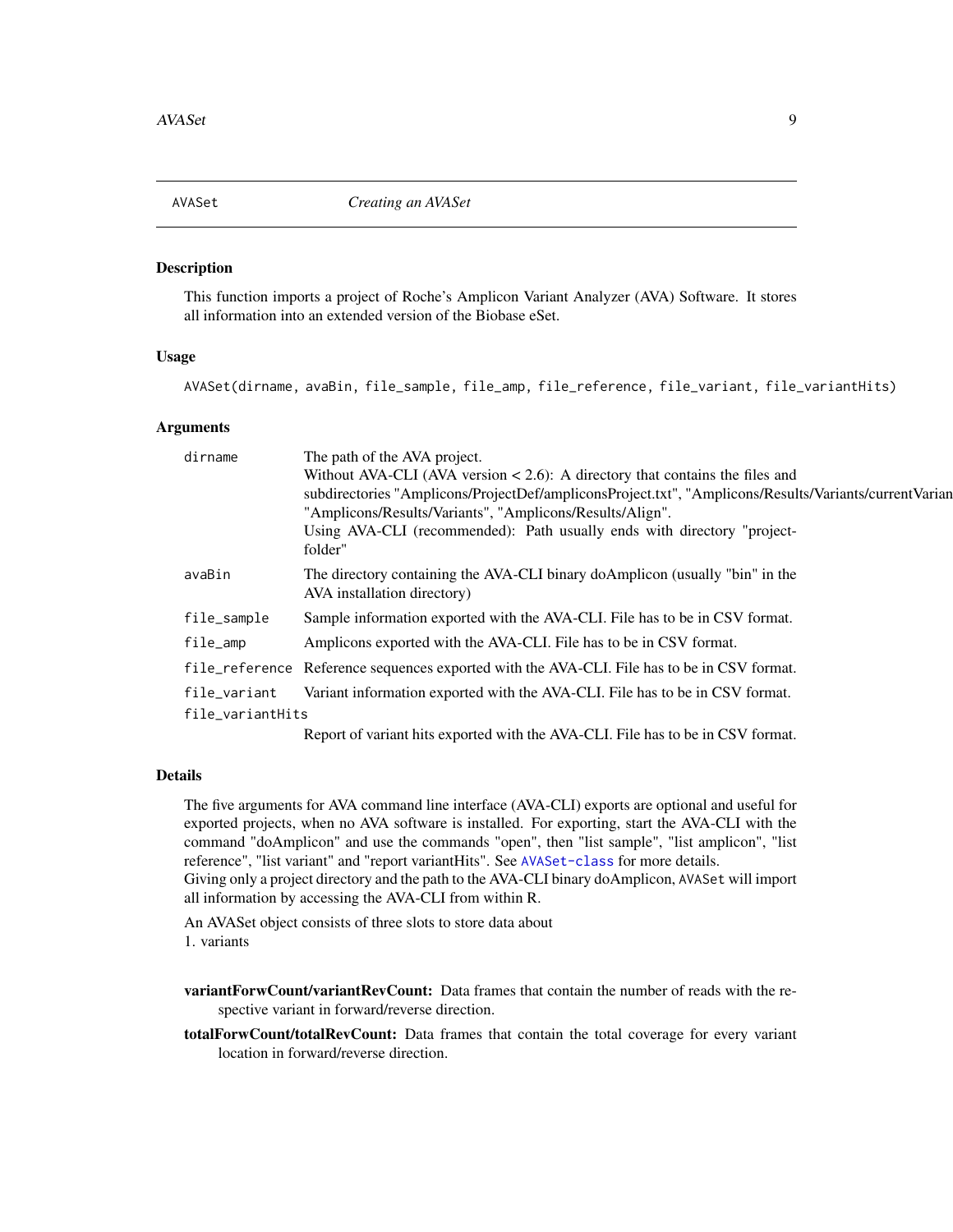referenceSeq: Gives the identifier of the reference sequence.

variantBase/referenceBases: The bases changed in each variant.

start/end: The position of the variant on the reference sequence.

canonicalPattern/name: Short identifiers of a variant including the position and the bases changed.

2. amplicons

forwCount/revCount: Data frames that contain the number of reads for every amplicon and each sample in forward/reverse direction.

primer1, primer2: The primer sequences for every amplicon.

referenceSeqID: The identifier of the reference sequence.

targetStart/targetEnd: The coordinates of the target region.

3. reference sequences

If additional information has been loaded from Ensembl via alignShortReads, this slot knows about the chromosom

The structure of the variant and amplicon data is derived from the Biobase eSet and thus separated into assayData, phenoData and featureData. All information about the reference sequences is stored into an object of class AlignedRead.

The phenoData of the variants lists the sample-IDs and name, annotation and group of the read data for all samples. If available, the pico titer plate(s) (PTP) or MID(s) of each sample are shown as well (using the AVA-CLI, PTPs and MIDs cannot be importet at the moment).

# Value

An instance of the AVASet class.

#### Note

It is recommended to use the import via AVA-CLI access. Although deprecated, the import for projects created with older version of the AVA software  $(< v2.6)$  is still possible.

#### Author(s)

Christoph Bartenhagen

# See Also

[AVASet-class](#page-10-1), [MapperSet-class](#page-42-1), [alignShortReads](#page-2-1)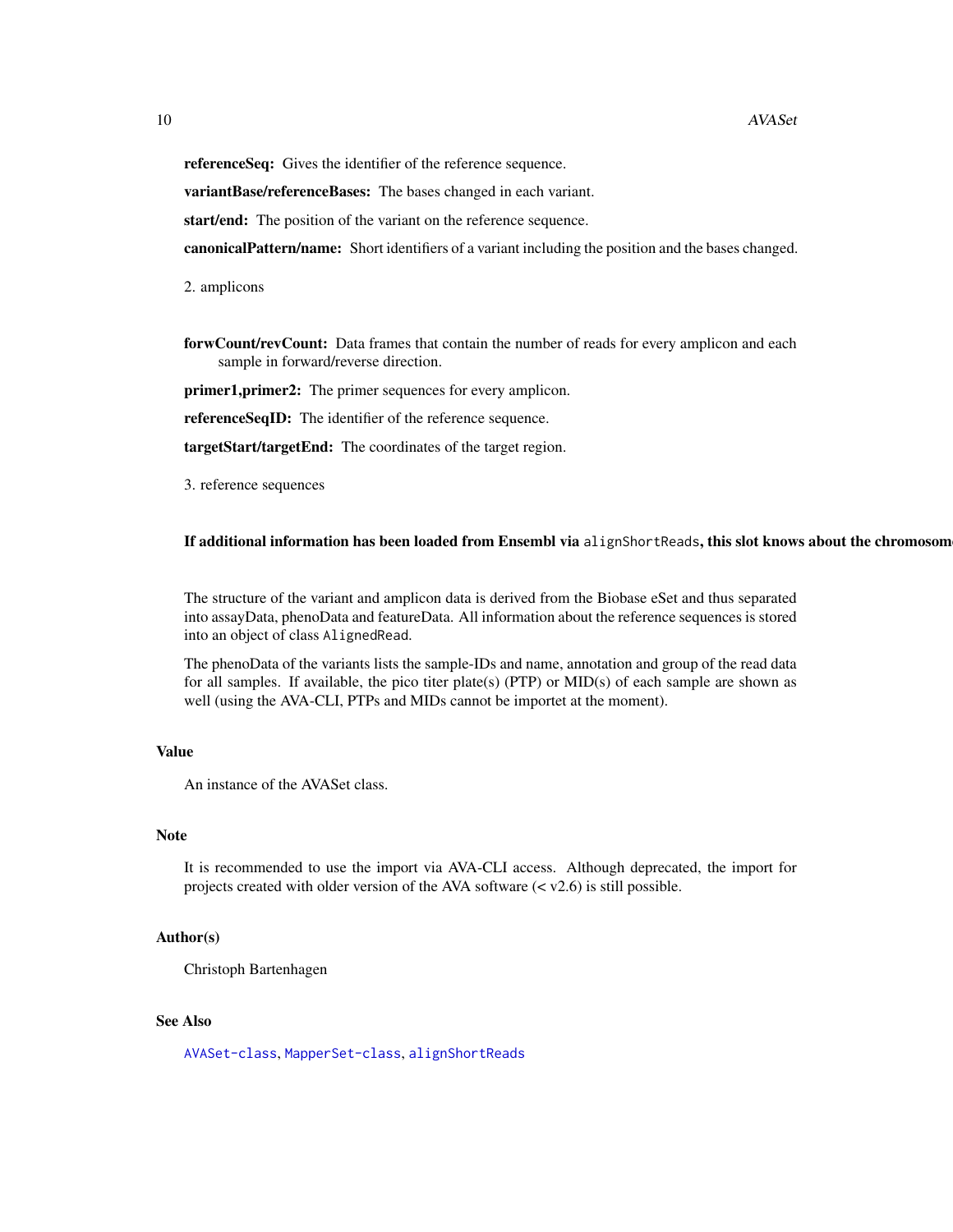#### <span id="page-10-0"></span>AVASet-class 11

#### Examples

```
# Loading a project from AVA version < 2.6:
# Load an AVA dataset containing 6 samples, 4 amplicons and 259 variants
data(avaSetExample)
avaSetExample
# Loading exported data, that was exported via AVA-CLI
# Load an AVA dataset containing 6 samples, 4 amplicons and 222 variants
# by specifying each file exported from the AVA-CLI
projectDir = system.file("extdata", "AVASet_doAmplicon", package="R453Plus1Toolbox")
avaSetExample = AVASet(dirname=projectDir, file_sample="sample.csv", file_amp="amp.csv", file_reference="referer
avaSetExample
# In case AVA software is installed:
# Saying, for example, the AVA software was installed to the directory "/home/User/AVA",
# the easiest way to import a project via AVA-CLI would look like:
# avaSetExample = AVASet(dirname="myProjectDir", avaBin="/home/User/AVA/bin")
```
<span id="page-10-1"></span>

AVASet-class *Class to contain Amplicon Variant Analyzer Output*

#### **Description**

Container to store data imported from a project of Roche's Amplicon Variant Analyzer Software. It stores all information into an extended version of the Biobase ExpressionSet.

#### Objects from the Class

Objects can be created by calls of the form AVASet(dirname, avaBin). dirname is a character giving the proejct directory and avaBin is a character giving the path to the AVA software installation (i.e. the directory containing the doAmplicon binary). The constructor will start the AVA software command line and import all necessary data.

If the AVA software is not installed on the same machine that runs R, all data must be exported manually using the AVA Command Line Interface (AVA-CLI). After having exported all text files, the constructor AVASet(dirname, avaBin, file\_sample, file\_amp, file\_reference, file\_variant, file\_variantHits) can be used to import them. See the example below.

Finally, old project folders generated by AVA software < 2.6 can be imported using AVASet (dirname). Where dirname is the path to the project folder (i.e. a directory that contains the files and subdirectories "Amplicons/ProjectDef/ampliconsProject.txt", "Amplicons/Results/Variants/currentVariantDefs.txt", "Amplicons/Results/Variants", "Amplicons/Results/Align").

#### **Slots**

assayData: Object of class AssayData. Contains the number of reads and the total read depth for every variant and each sample in forward and reverse direction. Its column number equals nrow(phenoData).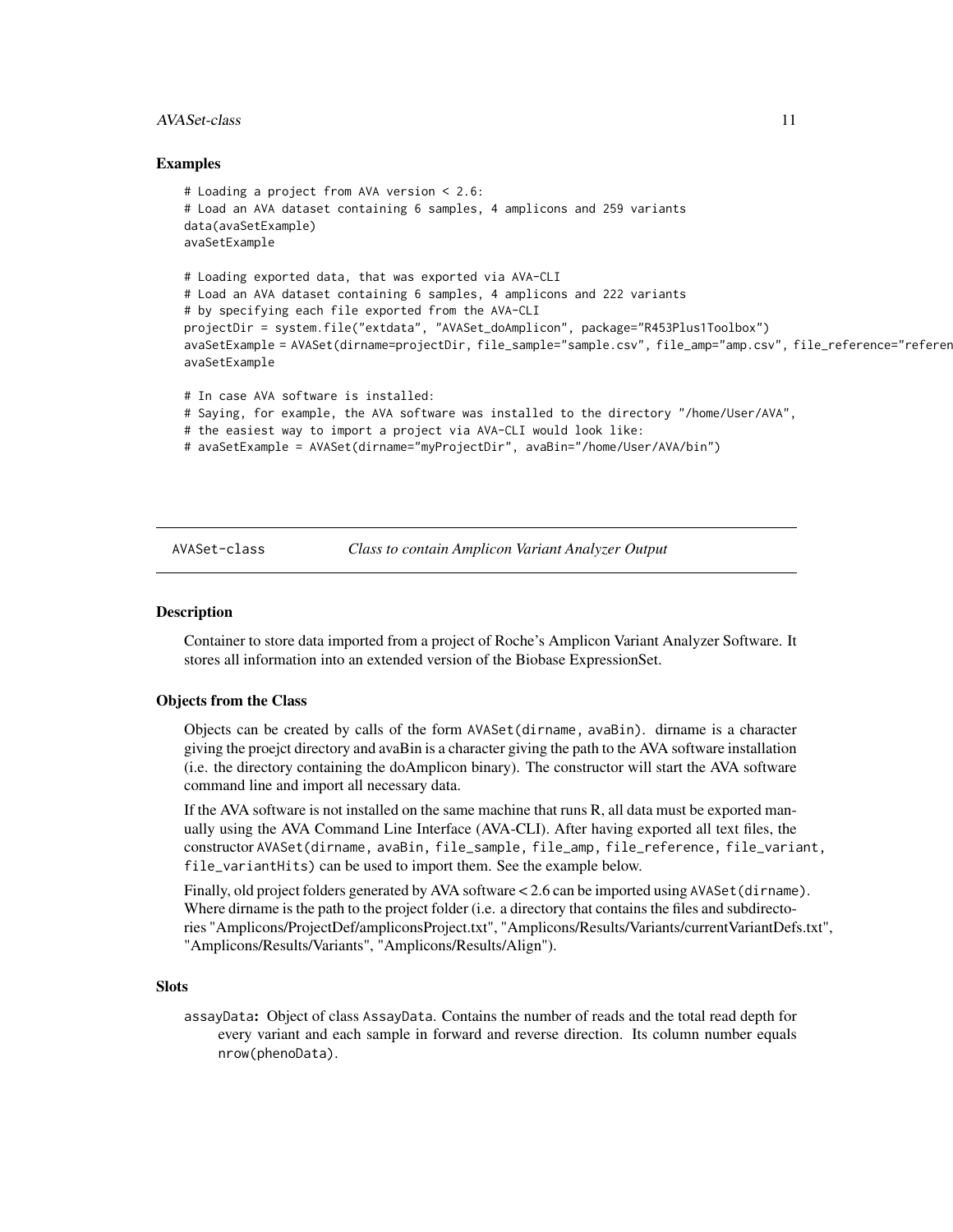- featureData: Object of class AnnotatedDataFrame. Contains information about the type, position and reference of each variant.
- phenoData: Object of class AnnotatedDataFrame. Contains the sample-IDs and name, annotation and group of the read data for all samples. If available, the lane, pico titer plate(s) (PTP) or MID(s) of each sample are shown as well.
- assayDataAmp: Object of class AssayData. Contains the number of reads for every amplicon and each sample in forward/reverse direction. Its column number equals nrow(featureDataAmp).
- featureDataAmp: Object of class AnnotatedDataFrame. Contains the primer sequences, reference sequences and the coordinates of the target regions for every amplicon.
- referenceSequences: Object of class AlignedRead. If additional alignment information were computed via alignShortReads, this slot knows about the chromosome, position and the strand of each reference sequence.
- variantFilterPerc: Object of class numeric. Contains a threshold to display only those variants, whose coverage (in percent) in forward and reverse direction in at least one sample is higher than this filter value. See [setVariantFilter](#page-62-1) for details about setting this value.
- variantFilter: Object of class character. Contains a vector of variant names whose coverage (in percent) in forward and reverse direction in at least one sample is higher than the filter value in variantFilterPerc.
- dirs: Object of class character. Based on a directory given at instantiation of the object, it contains a vector of several directories containing all relevant AVA-project files.
- experimentData: Object of class MIAME. Contains details of the experiment.
- annotation: Object of class character. Label associated with the annotation package used in the experiment.
- protocolData: Object of class annotatedDataFrame. Contains additional information about the samples.
- .\_\_classVersion\_\_: Object of class Versions. Remembers the R and R453Toolbox version numbers used to created the AVASet instance.

#### Extends

Class [eSet](#page-0-0), directly. Class [VersionedBiobase](#page-0-0), by class "eSet", distance 2. Class [Versioned](#page-0-0), by class "eSet", distance 3.

#### **Methods**

object[i,j :] Allows subsetting an AVASet object by features (i) and samples (j).

- assayDataAmp(object), assayDataAmp(object)<-value: Similar to assayData of the Biobase ExpressionSet, this function returns/replaces the amplicon assay data.
- fDataAmp(object): Similar to fData of the Biobase ExpressionSet, this function returns the amplicon feature data as a data frame.
- featureDataAmp(object), featureDataAmp(object)<-value: Similar to featureData of the Biobase ExpressionSet, this function returns/replaces the amplicon feature data and feature meta.
- referenceSequences(object), referenceSequences(object)<-value: Returns/replaces the reference sequence slot.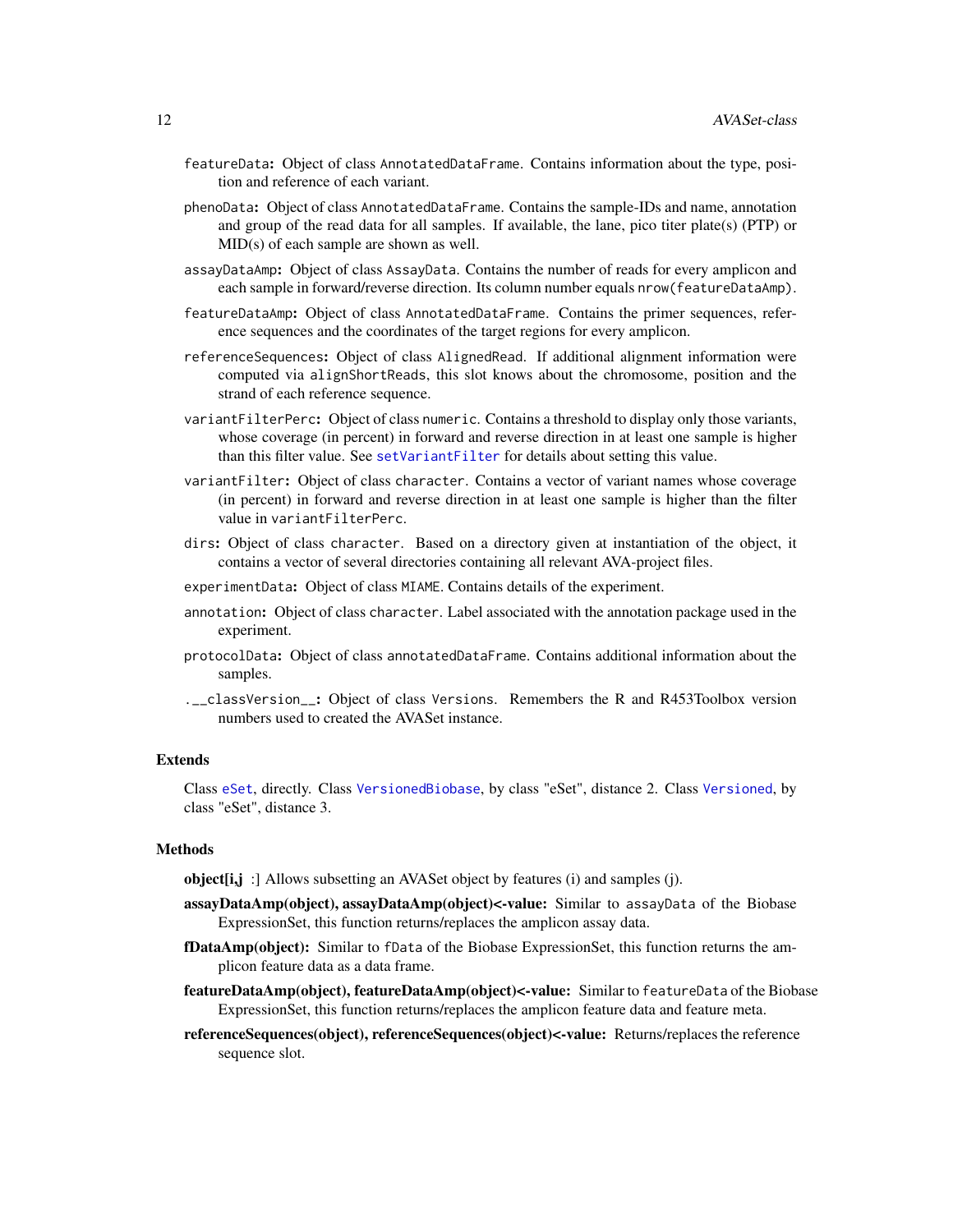- alignShortReads(object, bsGenome): Retrieve the chromosomal positions of the amplicon sequences.
- setVariantFilter(object): Sets the filter to display only those variants, whose coverage (in percent) in forward and reverse direction in at least one sample is higher than the given value.
- getVariantPercentages(object) Computes the coverage for every variant over all reads (forward and/or reverse) and for each sample.
- **[annotateVariants](#page-4-1)(object):** Annotates given genomic variants. See annotateVariants for details.
- [htmlReport](#page-39-1)(object): Exports all (filtered) variant data into a html report. See htmlReport for details

#### Author(s)

Christoph Bartenhagen

#### See Also

[MapperSet-class](#page-42-1), [annotateVariants](#page-4-1), [alignShortReads](#page-2-1), [htmlReport](#page-39-1), [setVariantFilter](#page-62-1), [getVariantPercentages](#page-37-1)

#### Examples

```
# sum up class structure
showClass("AVASet")
```

```
# load an AVA dataset containing 6 samples, 4 amplicons and 259 variants
data(avaSetExample)
avaSetExample
```

```
# show contents of assay, feature and pheno data
head(assayData(avaSetExample)$variantForwCount)
head(assayData(avaSetExample)$totalForwCount)
head(assayData(avaSetExample)$variantRevCount)
head(assayData(avaSetExample)$totalRevCount)
head(fData(avaSetExample))
pData(avaSetExample)
assayDataAmp(avaSetExample)
fDataAmp(avaSetExample)
referenceSequences(avaSetExample)
```

```
# Use these commands to export a project from within the AVA-CLI (doAmplicon):
# > list sample -outputFile sample.csv
# > list amplicon -outputFile amp.csv
# > list reference -outputFile reference.csv
# > list variant -outputFile variant.csv
# > report variantHits -outputFile variantHits.csv
# Load an AVA dataset containing 6 samples, 4 amplicons and 222 variants
```

```
# by specifying five files, that were exported with the AVA-CLI:
 projectDir = system.file("extdata", "AVASet_doAmplicon", package="R453Plus1Toolbox")
avaSetExample = AVASet(dirname=projectDir, file_sample="sample.csv", file_amp="amp.csv", file_reference="refe
```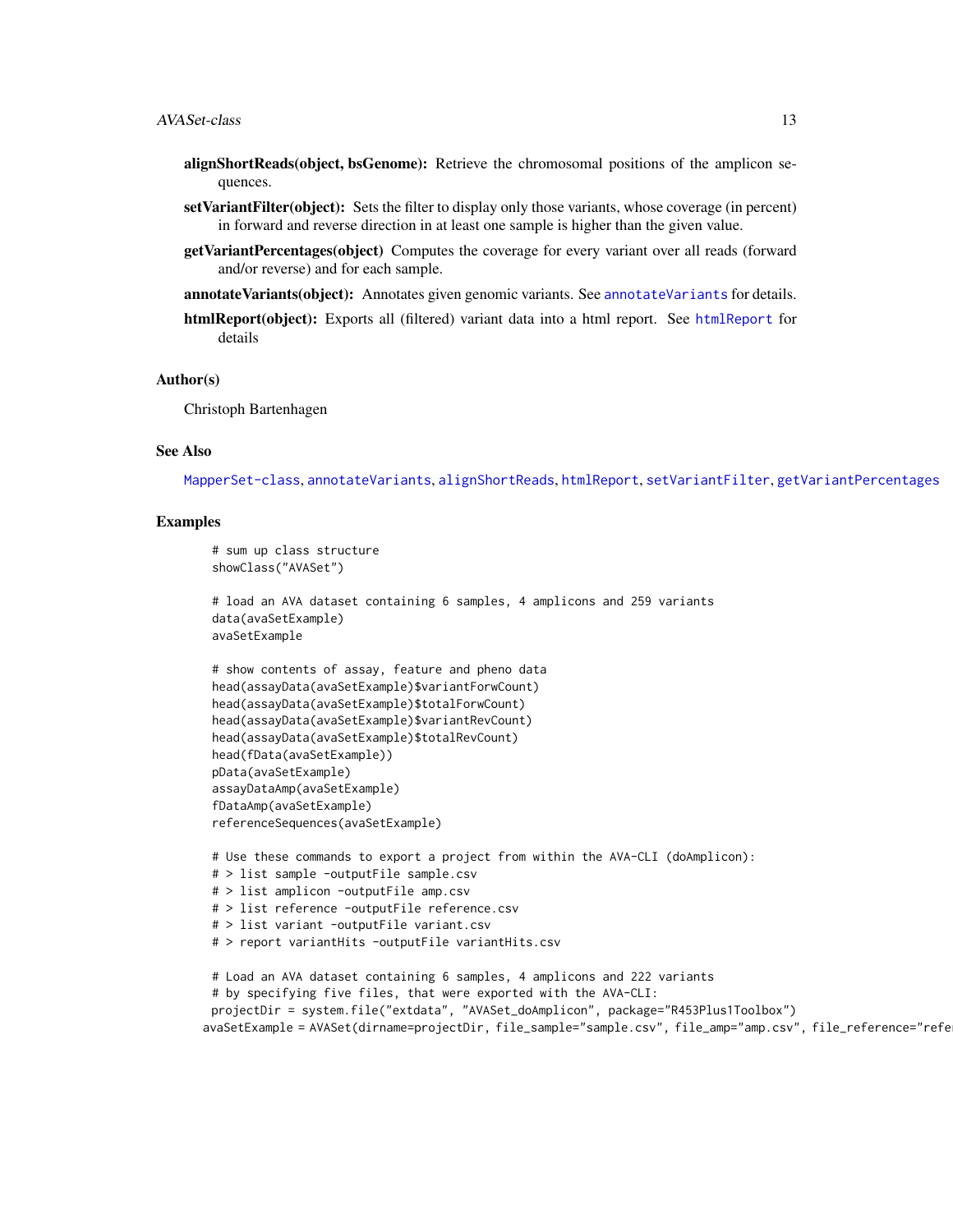<span id="page-13-0"></span>

This is an example of an link{AVASet-class} object containing the output of Roche's Amplicon Variant Analyzer Software. It consists of 6 samples, 4 amplicons and 259 variants.

#### Usage

data(avaSetExample)

#### Format

Formal class 'AVASet'

#### Source

'Next-generation sequencing technology reveals a characteristic pattern of molecular mutations in 72.8 leukemia by detecting frequent alterations in TET2, CBL, RAS, and RUNX1' (Kohlmann A et al., J Clin Oncol. 2010 Aug 20;28(24):3858-65. Epub 2010 Jul 19)

#### Examples

```
data(avaSetExample)
avaSetExample
```
avaSetFiltered *Amplicon Variant Analyzer data import*

#### Description

This is an example of an link{AVASet-class} object containing the output of Roche's Amplicon Variant Analyzer Software. It consists of 6 samples, 4 amplicons and 4 variants. The variants were previously filtered according to the amplicon coverage (see [setVariantFilter](#page-62-1) for details about filtering an AVASet object).

# Usage

```
data(avaSetFiltered)
```
#### Format

Formal class 'AVASet'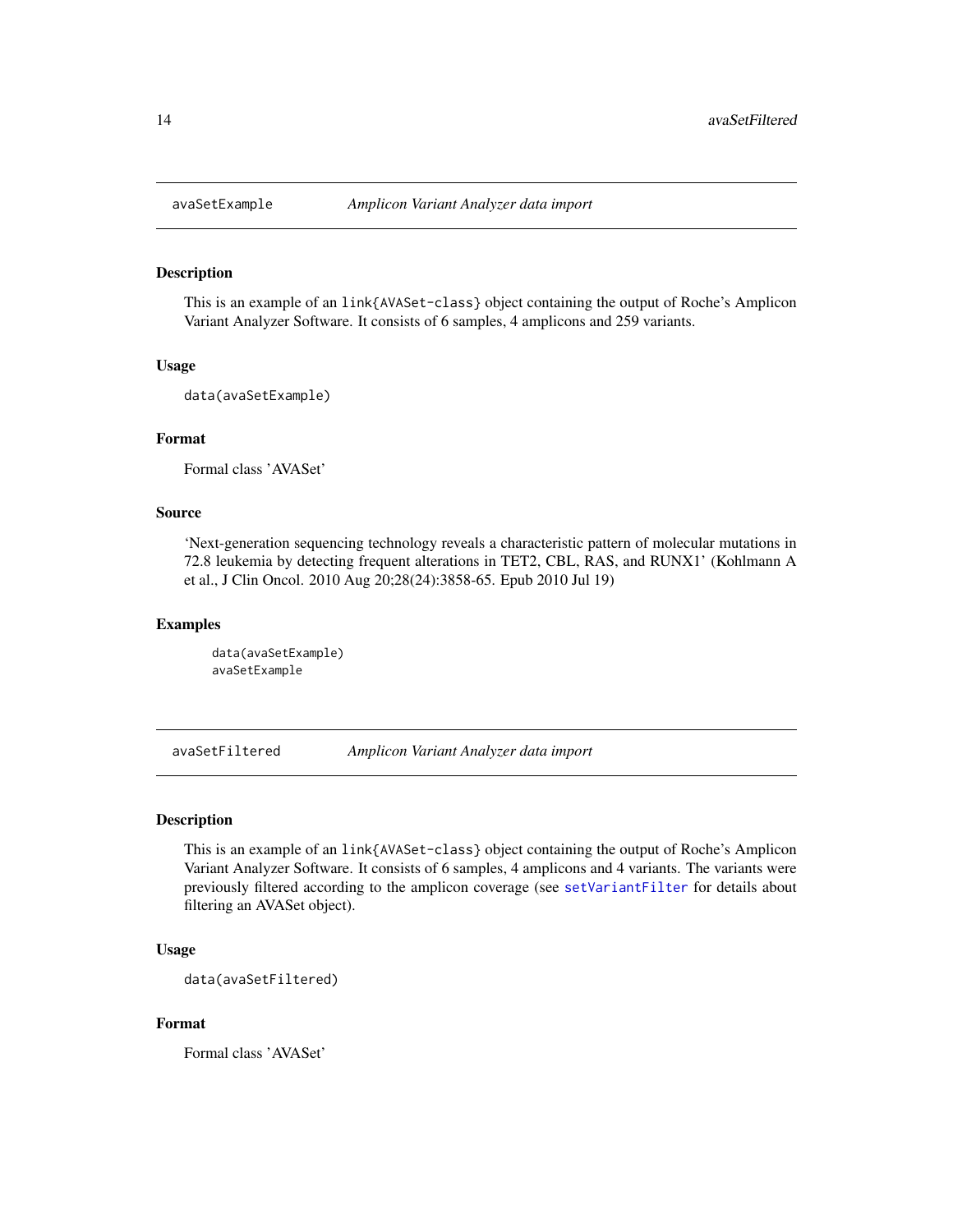# <span id="page-14-0"></span>avaSetFiltered\_annot 15

#### Source

'Next-generation sequencing technology reveals a characteristic pattern of molecular mutations in 72.8 leukemia by detecting frequent alterations in TET2, CBL, RAS, and RUNX1' (Kohlmann A et al., J Clin Oncol. 2010 Aug 20;28(24):3858-65. Epub 2010 Jul 19)

#### Examples

data(avaSetFiltered) avaSetFiltered

avaSetFiltered\_annot *AVASet variant annotations*

#### Description

These are example annotations for 4 variants of an AVASet (try data(avaSetFiltered) to retrieve the corresponding link{AVASet-class} object). The annotations include affected genes, exons and codons as well as resulting amino acid changes and dbSNP identifiers (if the mutation is already known).

#### Usage

```
data(avaSetFiltered_annot)
```
# Format

Formal class 'AnnotatedVariants'

#### Source

'Next-generation sequencing technology reveals a characteristic pattern of molecular mutations in 72.8% of chronic myelomonocytic leukemia by detecting frequent alterations in TET2, CBL, RAS, and RUNX1' (Kohlmann A et al., J Clin Oncol. 2010 Aug 20;28(24):3858-65. Epub 2010 Jul 19)

#### Examples

data(avaSetFiltered\_annot)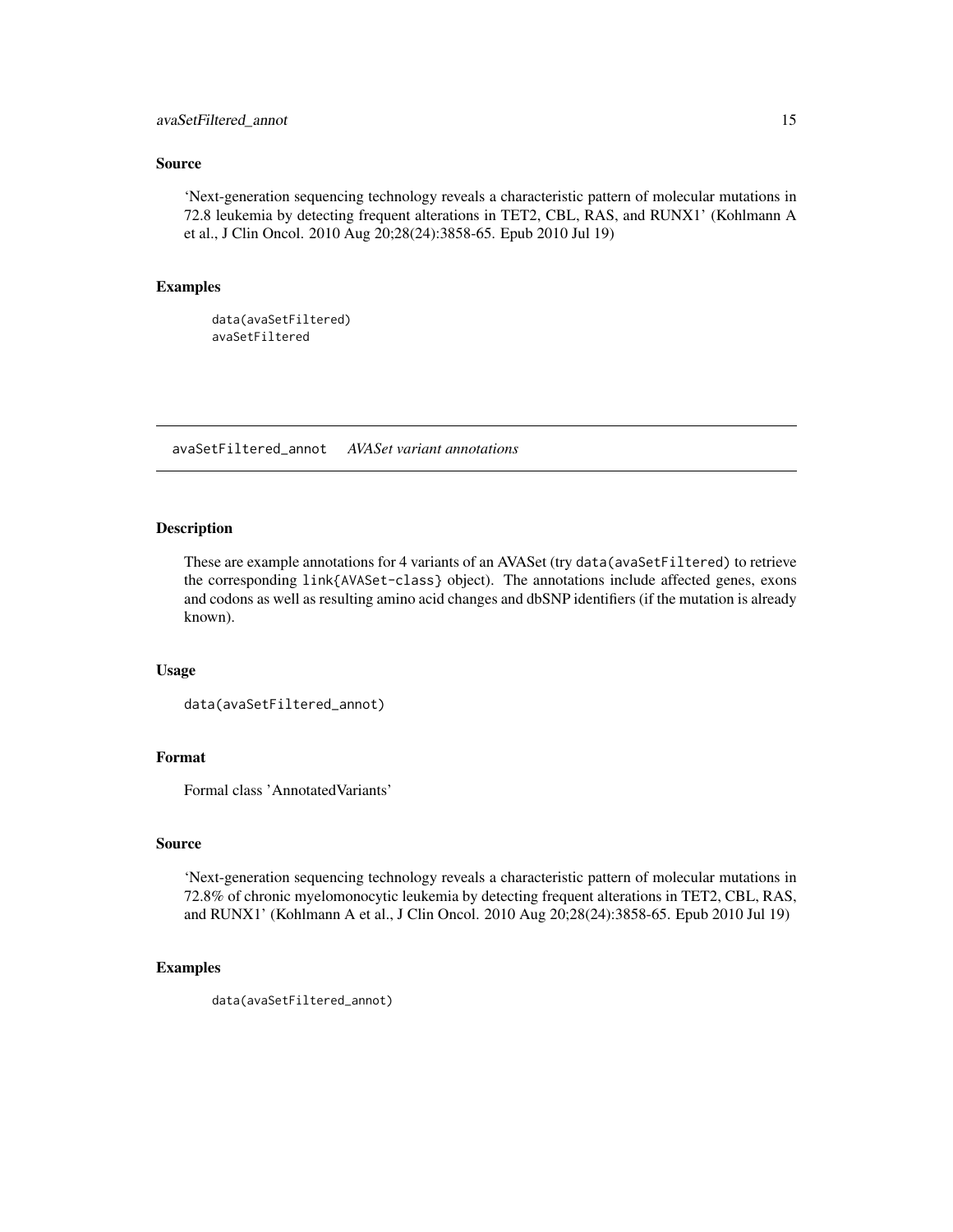<span id="page-15-0"></span>

This function returns the absolute and the relative frequency of the four bases (A, C, G, T).

#### Usage

```
baseFrequency(object)
```
#### Arguments

object An object of class [DNAStringSet,](#page-0-0) [ShortRead](#page-0-0) or [SFFContainer.](#page-63-1)

# Details

This function makes use of the [alphabetFrequency](#page-0-0) function from package Biostrings.

#### Value

A [data.frame](#page-0-0) with two columns containing the absolute and relative frequencies respectively and six rows, one for each of the four bases (A, C, G, T), one for other symbols contained in the reads and one summarizing the five aforementioned rows.

# Author(s)

Christian Ruckert

baseQualityHist *Plot A Histogram Of The Base Qualities.*

# Description

Create a histogram based on the quality of every single base from all sequences.

#### Usage

```
baseQualityHist(object, xlab="Quality score", ylab="Number of bases", col="firebrick1", breaks=40,
   ...)
```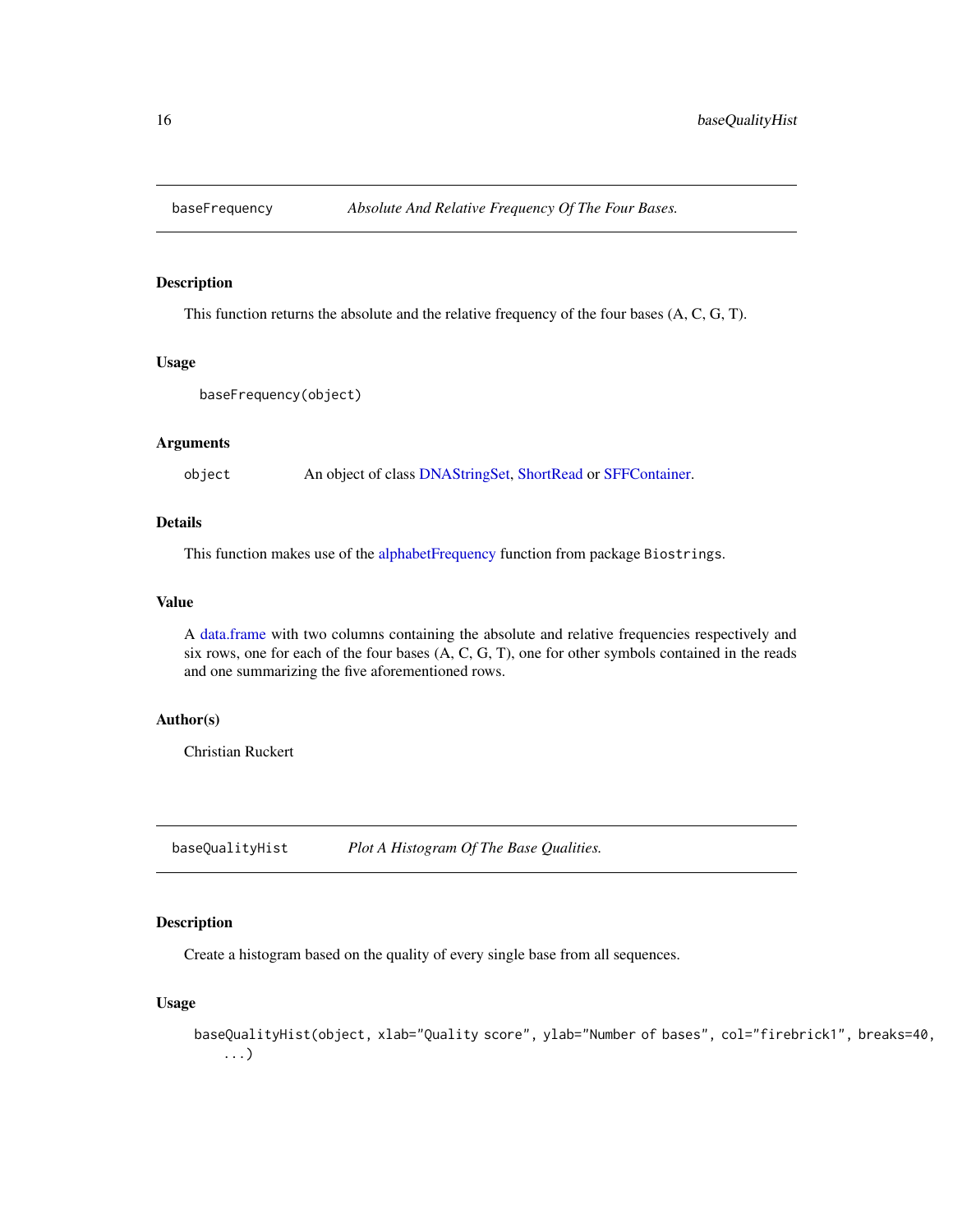# <span id="page-16-0"></span>baseQualityStats 17

# Arguments

| object   | An object of class QualityScaledDNAStringSet, ShortReadQ or SFFContainer.    |
|----------|------------------------------------------------------------------------------|
| xlab     | The X axis label.                                                            |
| ylab     | The Y axis label.                                                            |
| col      | The plotting color.                                                          |
| breaks   | The number of breaks in the histogram (see 'hist').                          |
| $\cdots$ | Arguments to be passed to methods, such as graphical parameters (see 'par'). |

# Author(s)

Christian Ruckert

baseQualityStats *Statistics Of Base Quality*

# Description

This function returns mean, minimum, maximum and standard deviation of the base quality scores over all sequences.

# Usage

```
baseQualityStats(object)
```
# Arguments

object An object of class [QualityScaledDNAStringSet,](#page-0-0) [ShortReadQ](#page-0-0) or [SFFContainer.](#page-63-1)

# Value

A numeric vector with four slots: mean, min, max, sd.

# Author(s)

Christian Ruckert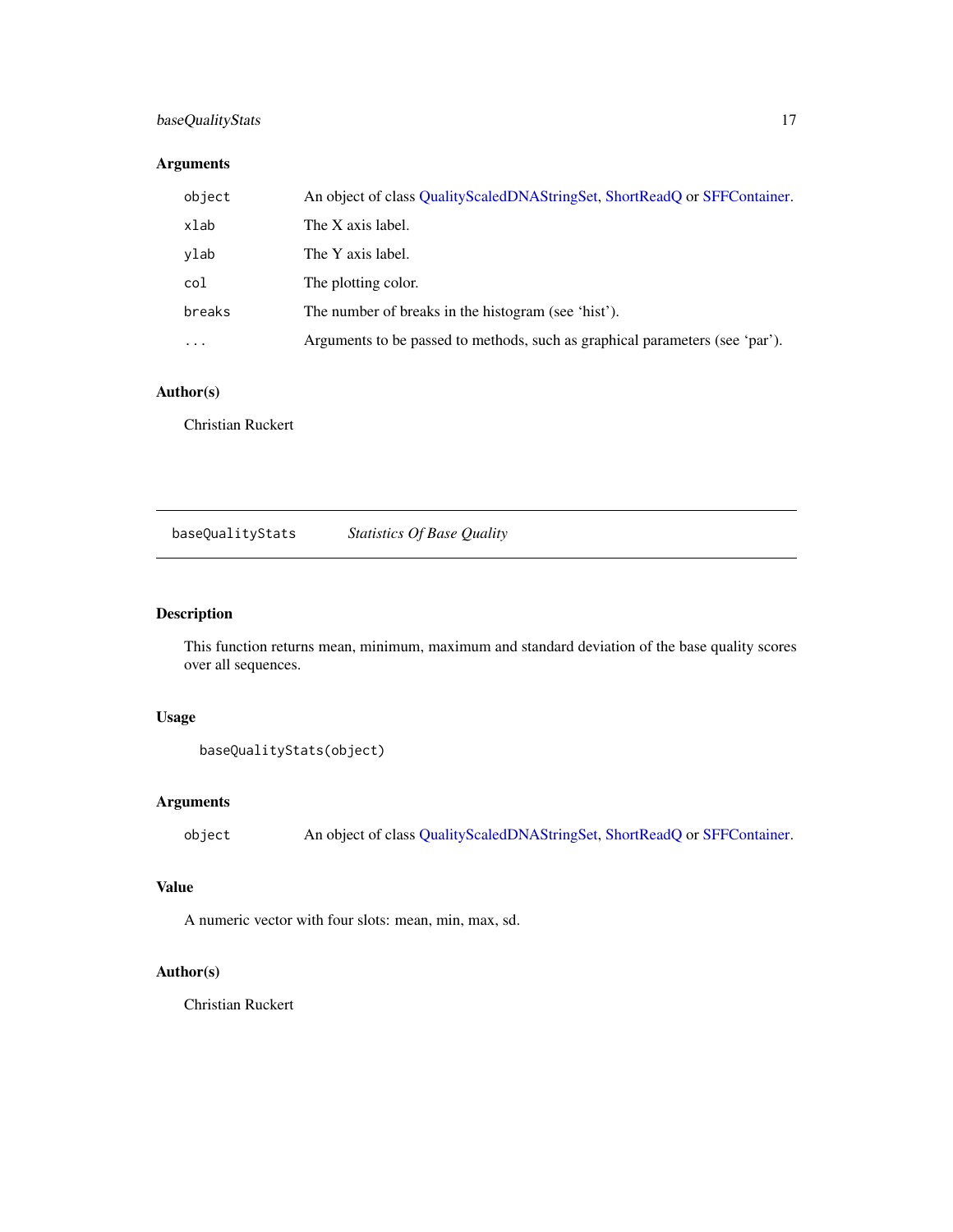<span id="page-17-0"></span>

This example holds two consensus (pathogenic and reciproce) breakpoints of 12 chimeric reads indicating an inversion on chromosome 16. The Breakpoints object gives access to the breakpoint locations as well as alignment information for each of the 12 reads.

#### Usage

data(breakpoints)

## Format

Formal class 'Breakpoints'

#### Source

'Targeted next-generation sequencing detects point mutations, insertions, deletions, and balanced chromosomal rearrangements as well as identifies novel leukemia-specific fusion genes in a single procedure' (Leukemia, submitted)

#### Examples

data(breakpoints)

<span id="page-17-1"></span>Breakpoints-class *Class "Breakpoints"*

## Description

Container to store chimeric reads that were clustered to putative breakpoints indicating structural variants. Related information like breakpoint position or alignment information about the chimeric reads is stored as well.

#### Objects from the Class

Objects can be created by calls of the form new("Breakpoints", ...). Usually, objects will be created by calling the [detectBreakpoints](#page-25-1) method. It is not intended that users create objects of this class manually.

All slots of this class can be found twice. One slot name ends with "C1" and the other "C2". The slots labeled with "C2" are empty until [mergeBreakpoints](#page-44-1) has been called and contain information about putativly associated breakpoints detected by [mergeBreakpoints](#page-44-1).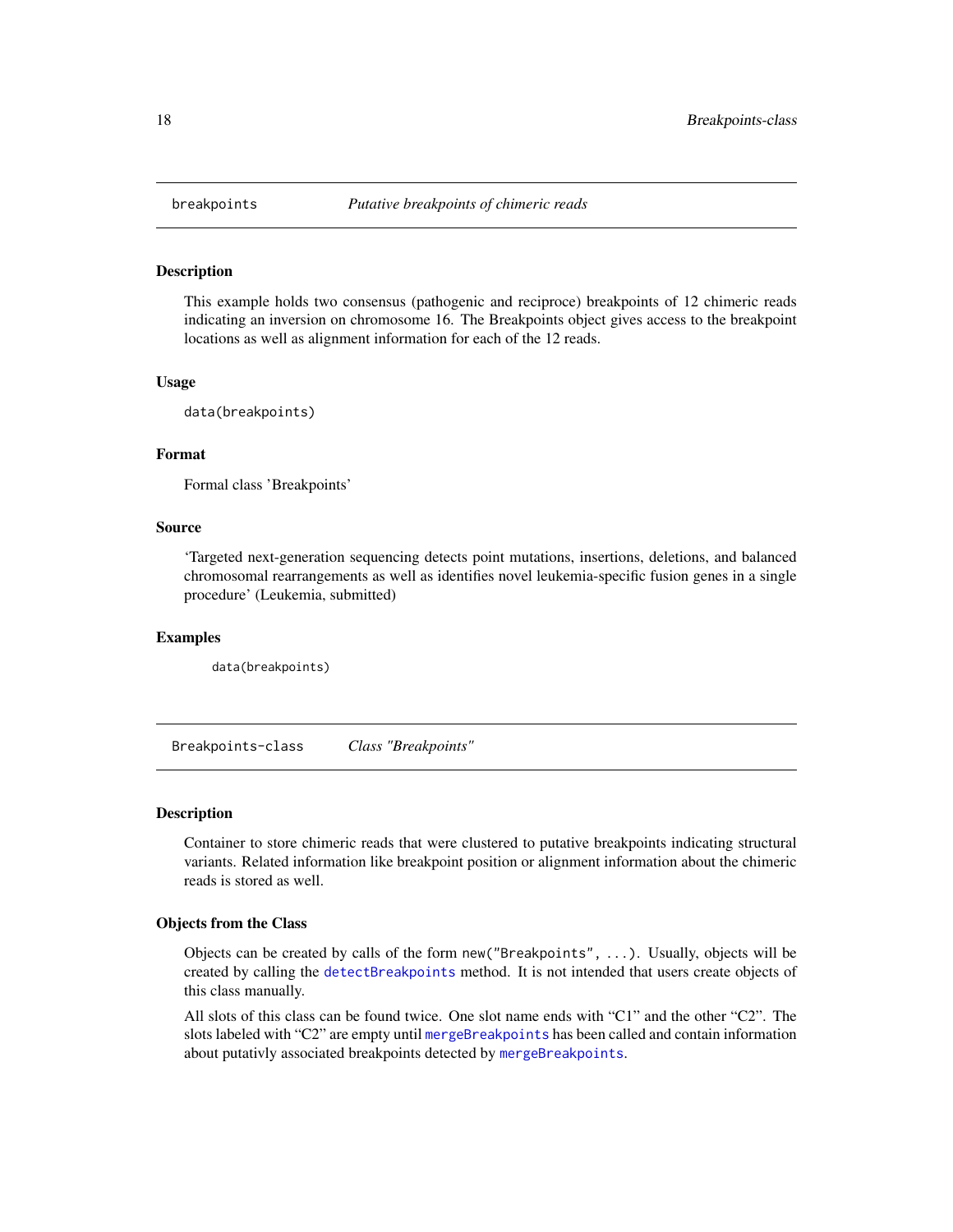#### **Slots**

- seqsC1: Object of class "list" with one data frame for each breakpoint. The data frame stores all chimeric reads covering the first breakpoint together with the alignment information.
- seqsC2: Object of class "list" with one data frame for each breakpoint. The data frame stores all chimeric reads covering the second breakpoint together with the alignment information.
- commonBpsC1: Object of class "list" with one data frame for each breakpoint. The data frame stores the consensus breakpoint sequence as well as the breakpoint coordinates of the first breakpoint.
- commonBpsC2: Object of class "list" with one data frame for each breakpoint. The data frame stores the consensus breakpoint sequence as well as the breakpoint coordinates of the second breakpoint.
- commonAlignC1: Object of class "list" with one object of class [PairwiseAlignmentsSingleSubject-class](#page-0-0) for each breakpoint storing the alignments of the chimeric reads against the consensus breakpoint sequence for the first breakpoint.
- commonAlignC2: Object of class "list" with one object of class [PairwiseAlignmentsSingleSubject-class](#page-0-0) for each breakpoint storing the alignments of the chimeric reads against the consensus breakpoint sequence for the second breakpoint.
- alignedReadsC1: Object of class "list" with one object of class [AlignedRead-class](#page-0-0) storing all chimeric reads covering the first breakpoint and their alignments.
- alignedReadsC2: Object of class "list" with one object of class [AlignedRead-class](#page-0-0) storing all chimeric reads covering the second breakpoint and their alignments.

#### Methods

- alignedReadsC1<- signature(object = "Breakpoints", value = "list"): Setter-method for the alignedReadsC1 slot.
- **alignedReadsC1** signature(object = "Breakpoints"): Getter-method for the alignedReadsC1 slot.
- alignedReadsC2<- signature(object = "Breakpoints", value = "list"): Setter-method for the alignedReadsC2 slot.
- alignedReadsC2 signature(object = "Breakpoints"): Getter-method for the alignedReadsC2 slot.
- commonAlignC1<- signature(object = "Breakpoints",value = "list"): Setter-method for the commonAlignC1 slot.
- commonAlignC1 signature(object = "Breakpoints"): Getter-method for the commonAlignC1 slot.
- commonAlignC2<- signature(object = "Breakpoints",value = "list"): Setter-method for the commonAlignC2 slot.
- commonAlignC2 signature(object = "Breakpoints"): Getter-method for the commonAlignC2 slot.
- commonBpsC1<- signature(object = "Breakpoints",value = "list"): Setter-method for the commonBpsC1 slot.
- commonBpsC1 signature(object = "Breakpoints"): Getter-method for the commonBpsC1 slot.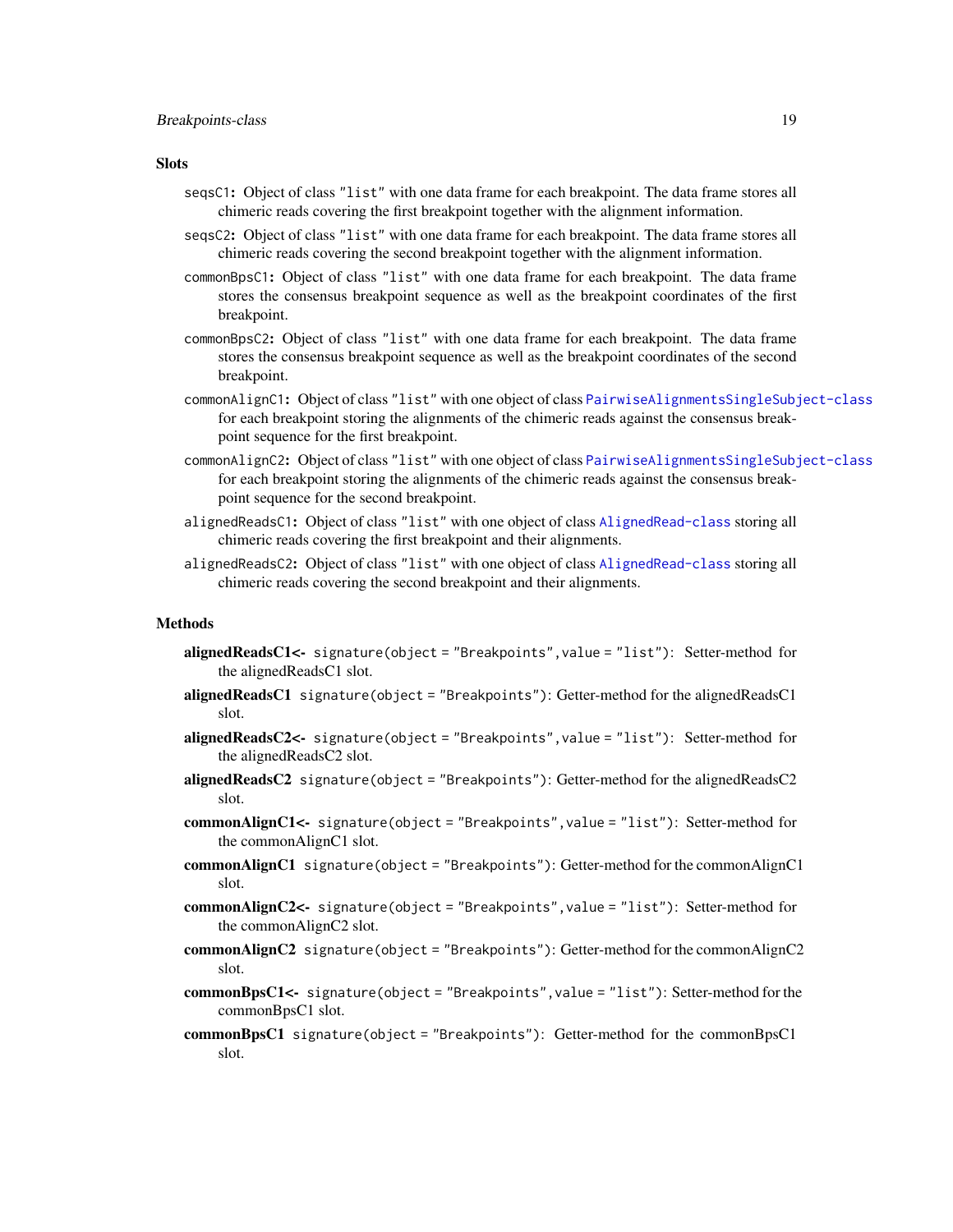- <span id="page-19-0"></span>commonBpsC2<- signature(object = "Breakpoints",value = "list"): Setter-method for the commonBpsC2 slot.
- commonBpsC2 signature(object = "Breakpoints"): Getter-method for the commonBpsC2 slot.
- $segsC1$  <- signature(object = "Breakpoints", value = "list"): Setter-method for the seqsC1 slot.
- $segsC1$  signature(object = "Breakpoints"): Getter-method for the seqs $C1$  slot.
- $sgsC2$  signature(object = "Breakpoints", value = "list"): Setter-method for the seqs $C2$ slot.
- $segsC2$  signature(object = "Breakpoints"): Getter-method for the seqs $C2$  slot.

[ signature( $x =$  "Breakpoints",  $i =$  "ANY",  $j =$  "ANY"): Subsetting a Breakpoints object.

- length signature( $x =$  "Breakpoints"): Returns the number of breakpoints stored.
- mergeBreakpoints signature(breakpoints = "Breakpoints", maxDist = "missing", mergeBPs = "list"): Merge presumably related breakpoints.
- mergeBreakpoints signature(breakpoints = "Breakpoints", maxDist = "missing", mergeBPs = "missing"): Merge presumably related breakpoints.
- mergeBreakpoints signature(breakpoints = "Breakpoints",maxDist = "numeric", mergeBPs = "missing"): Merge presumably related breakpoints.

names<- signature( $x =$  "Breakpoints", value = "ANY"): Set the names of the breakpoints.

- names signature( $x =$  "Breakpoints"): Get the names of the breakpoints.
- plotChimericReads signature(brpData = "Breakpoints"): Plot the structural variant and the chimeric reads covering its breakpoints.
- summary signature(object = "Breakpoints"): Create a data frame summaring information about all breakpoints.
- **table** signature( $\ldots$  = "Breakpoints"): Create a frequency table of cluster sizes.

#### Author(s)

Hans-Ulrich Klein, Christoph Bartenhagen

# See Also

[filterChimericReads](#page-31-1), [detectBreakpoints](#page-25-1), [mergeBreakpoints](#page-44-1), [plotChimericReads](#page-48-1)

calculateTiTv *Calculate transition transversion ratio*

#### **Description**

When many point mutations are detected, the ration of transitions to transversions can be used as quality measure to assess the number of false positives.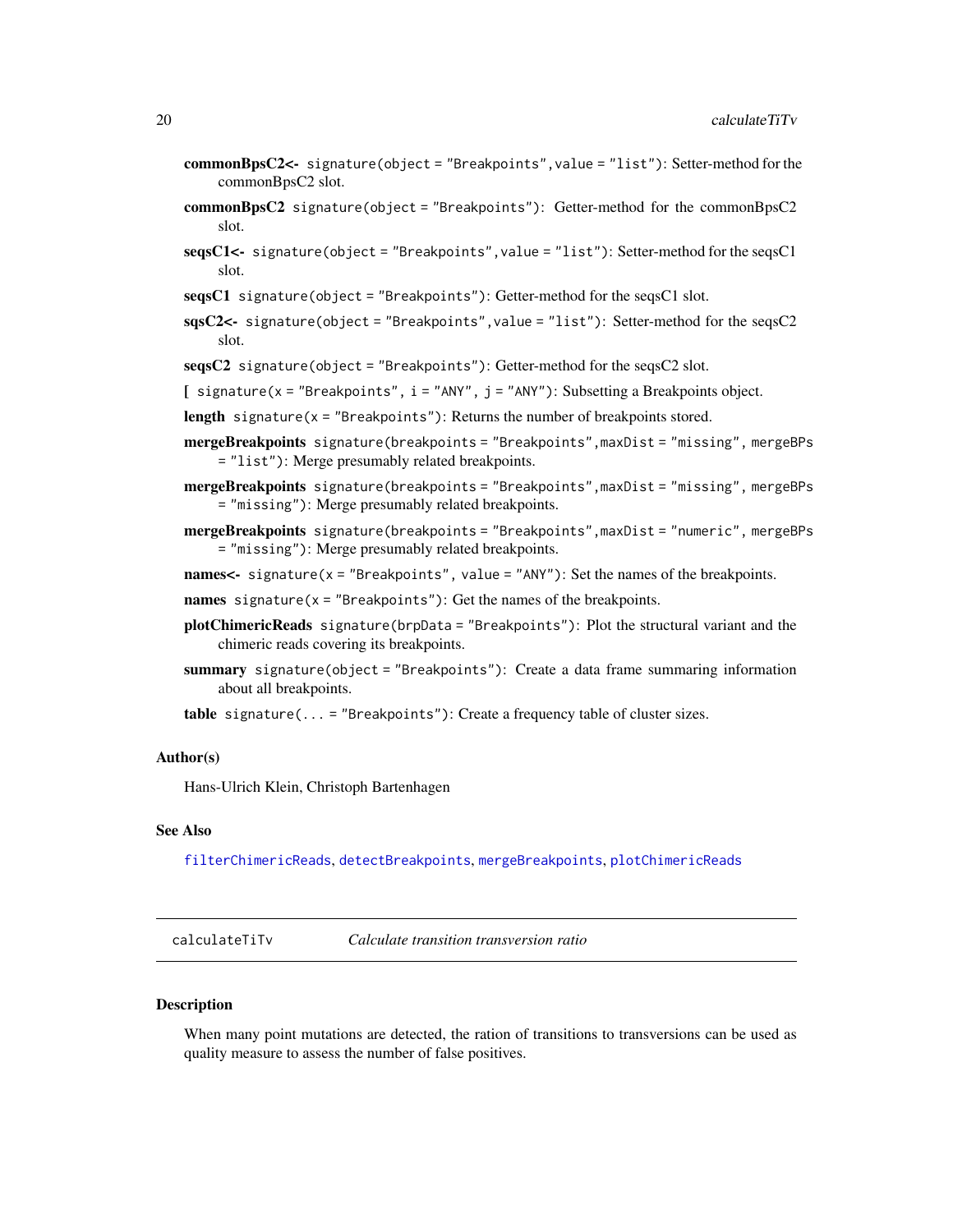# <span id="page-20-0"></span>captureArray 21

#### Usage

```
## S4 method for signature 'AVASet'
calculateTiTv(object)
  ## S4 method for signature 'MapperSet'
calculateTiTv(object)
```
#### Arguments

object An instance of AVASet or MapperSet storing the detected variants.

# Details

For more information about the Ti/Tv ratio see http://www.broadinstitute.org/gsa/wiki/index.php/QC\_Methods

# Value

A list with two elements: A substitution matrix summarizing all observed substitutions and the transition/transversion ratio.

#### Author(s)

Hans-Ulrich Klein

#### Examples

```
data(avaSetExample)
ava = setVariantFilter(avaSetExample, c(0.03, 0.03))
calculateTiTv(ava)
```
captureArray *Custom capture array design*

#### Description

Design of a custom Roche NimbleGen 385k capture array. The array captures short segments corresponding to all exon regions of 92 distinct target genes (genome build hg19). In addition, contiguous genomic regions were represented for three additional genes, i.e. CBFB, MLL, and RUNX1.

# Usage

data(captureArray)

## Format

Formal class 'CompressedIRangesList'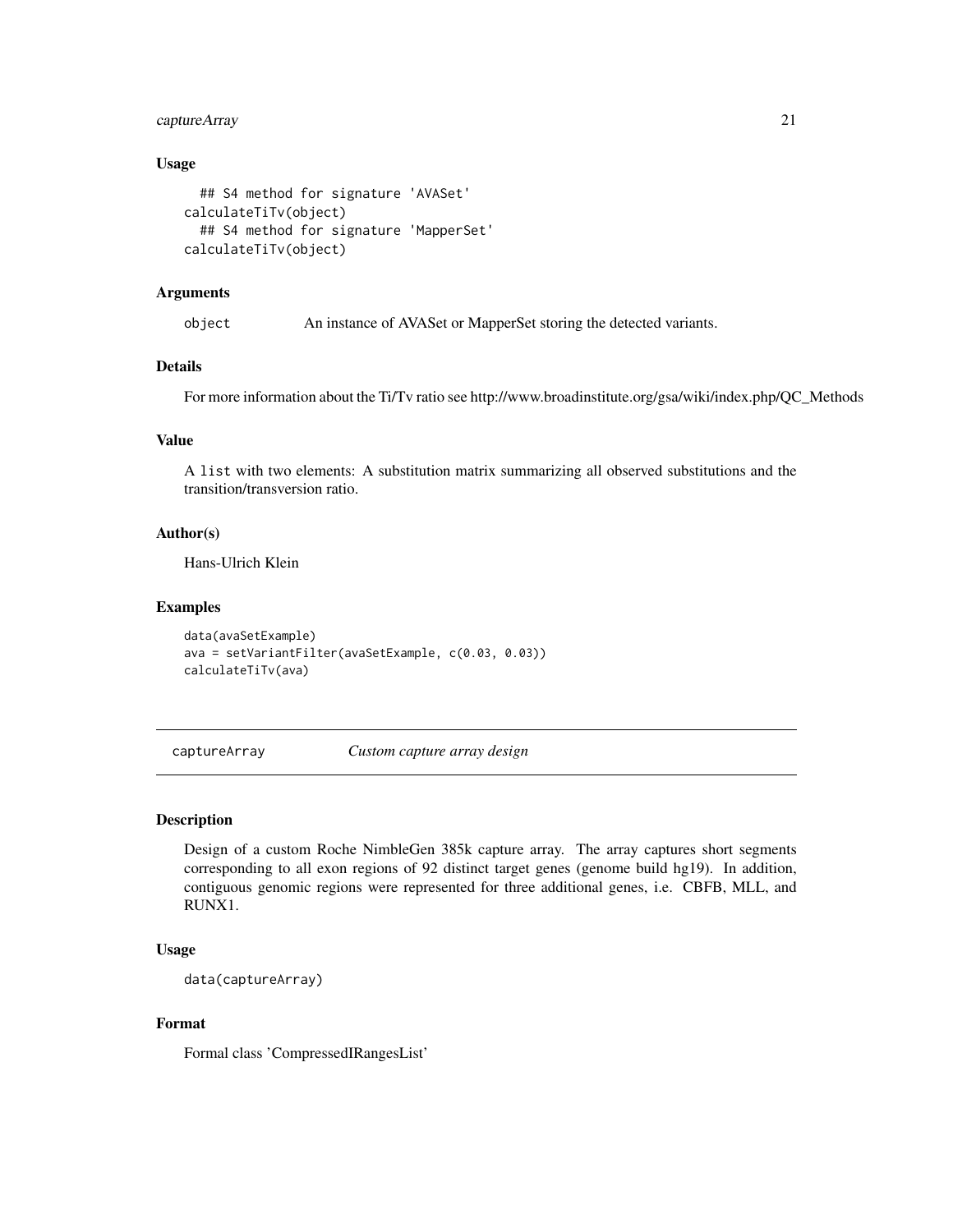# <span id="page-21-0"></span>Source

'Targeted next-generation sequencing detects point mutations, insertions, deletions, and balanced chromosomal rearrangements as well as identifies novel leukemia-specific fusion genes in a single procedure' (Leukemia, submitted)

# Examples

data(captureArray)

complexity.dust *Sequence Complexity Using The DUST Algorithm*

#### Description

This function evaluates the sequence complexity using the DUST algorithm.

#### Usage

```
complexity.dust(object, xlab="Complexity score (0=high, 100=low)", ylab="Number of sequences",
  xlim=c(0, 100), col="firebrick1", breaks=100, ...)
```
#### Arguments

| object   | An object of class DNAStringSet, ShortRead or SFFContainer.                  |
|----------|------------------------------------------------------------------------------|
| xlab     | The X axis label.                                                            |
| ylab     | The Y axis label.                                                            |
| xlim     | The limits of the X axis.                                                    |
| col      | The plotting color.                                                          |
| breaks   | The number of breaks in the histogram (see 'hist').                          |
| $\cdots$ | Arguments to be passed to methods, such as graphical parameters (see 'par'). |

#### Details

The complexity score is based on how often different trinucleotides occur and is scaled between 0 and 100. A sequence of homopolymer repeats (e.g. TTTTTTTTTT) has a score of 100, of dinucleotide repeats (e.g. TATATATATA) has a score around 49, and of trinucleotide repeats (e.g. TAGTAGTAG) has a score around 32. Scores above seven can be considered low-complexity.

#### Value

A numeric vector containing the complexity score for each sequence.

## Author(s)

Christian Ruckert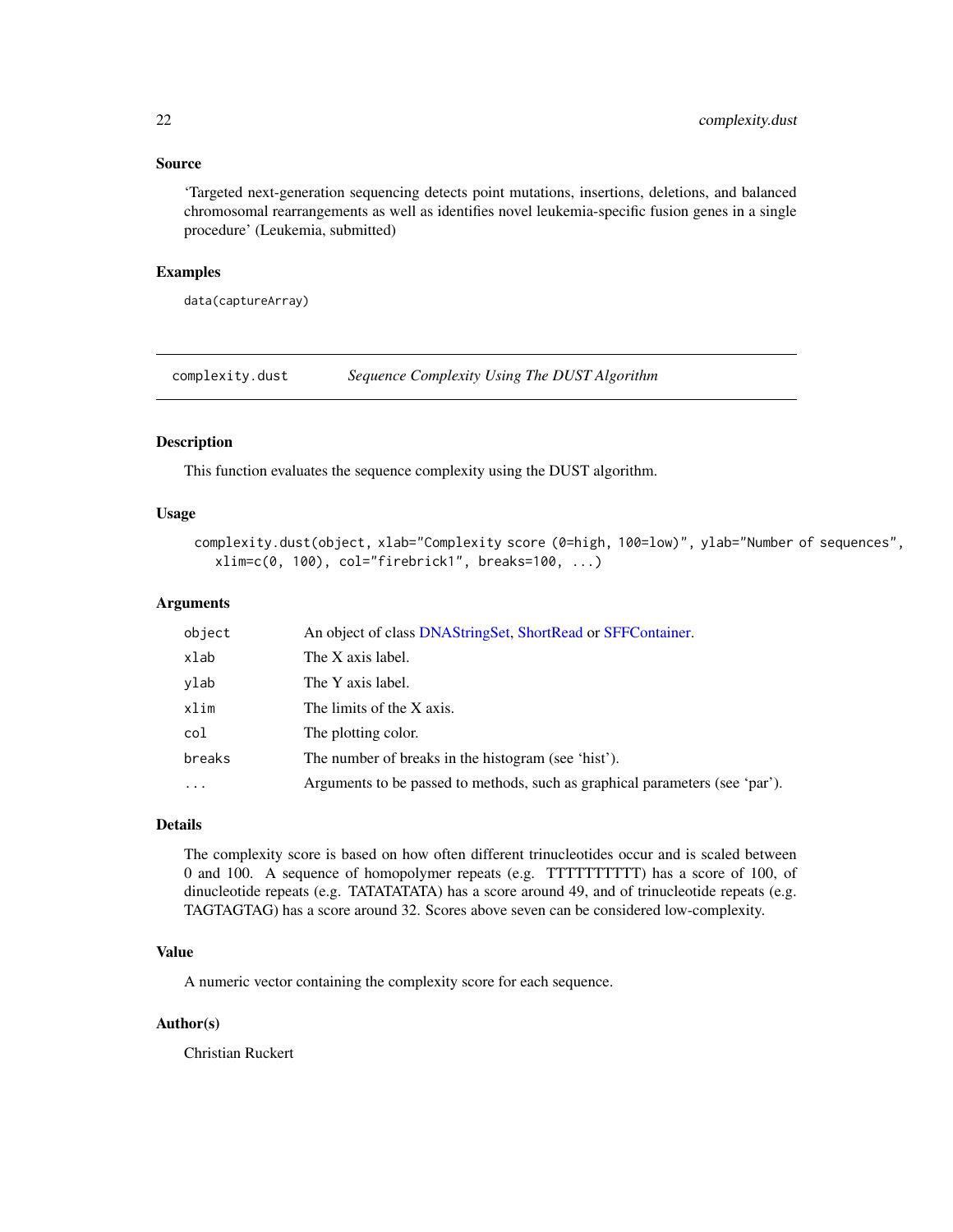# <span id="page-22-0"></span>complexity.entropy 23

#### References

Schmieder R. (2011) Quality control and preprocessing of metagenomic datasets. *Bioinformatics*, 2011 Mar 15;27(6):863-4.

complexity.entropy *Sequence Complexity Using The Shannon-Wiener Algorithm*

#### Description

This function evaluates the sequence complexity using the Shannon-Wiener Algorithm.

#### Usage

```
complexity.entropy(object, xlab="Complexity score (0=low, 100=high)", ylab="Number of sequences",
  xlim=c(0, 100), col="firebrick1", breaks=100, ...)
```
#### Arguments

| object     | An object of class DNAStringSet, ShortRead or SFFContainer.                  |
|------------|------------------------------------------------------------------------------|
| xlab       | The X axis label.                                                            |
| ylab       | The Y axis label.                                                            |
| xlim       | The limits of the X axis.                                                    |
| col        | The plotting color.                                                          |
| breaks     | The number of breaks in the histogram (see 'hist').                          |
| $\ddots$ . | Arguments to be passed to methods, such as graphical parameters (see 'par'). |

#### Details

The entropy approach evaluates the entropy of trinucleotides in a sequence. The entropy values are scaled from 0 to 100 and lower entropy values imply lower complexity. A sequence of homopolymer repeats (e.g. TTTTTTTTTT) has an entropy value of 0, of dinucleotide repeats (e.g. TATATATATA) has an entropy value around 16, and of trinucleotide repeats (e.g. TAGTAGTAG) has an entropy value around 26. Scores below 70 can be considered low-complexity.

# Value

A numeric vector containing the complexity score for each sequence.

#### Author(s)

Christian Ruckert

#### References

Schmieder R. (2011) Quality control and preprocessing of metagenomic datasets. *Bioinformatics*, 2011 Mar 15;27(6):863-4.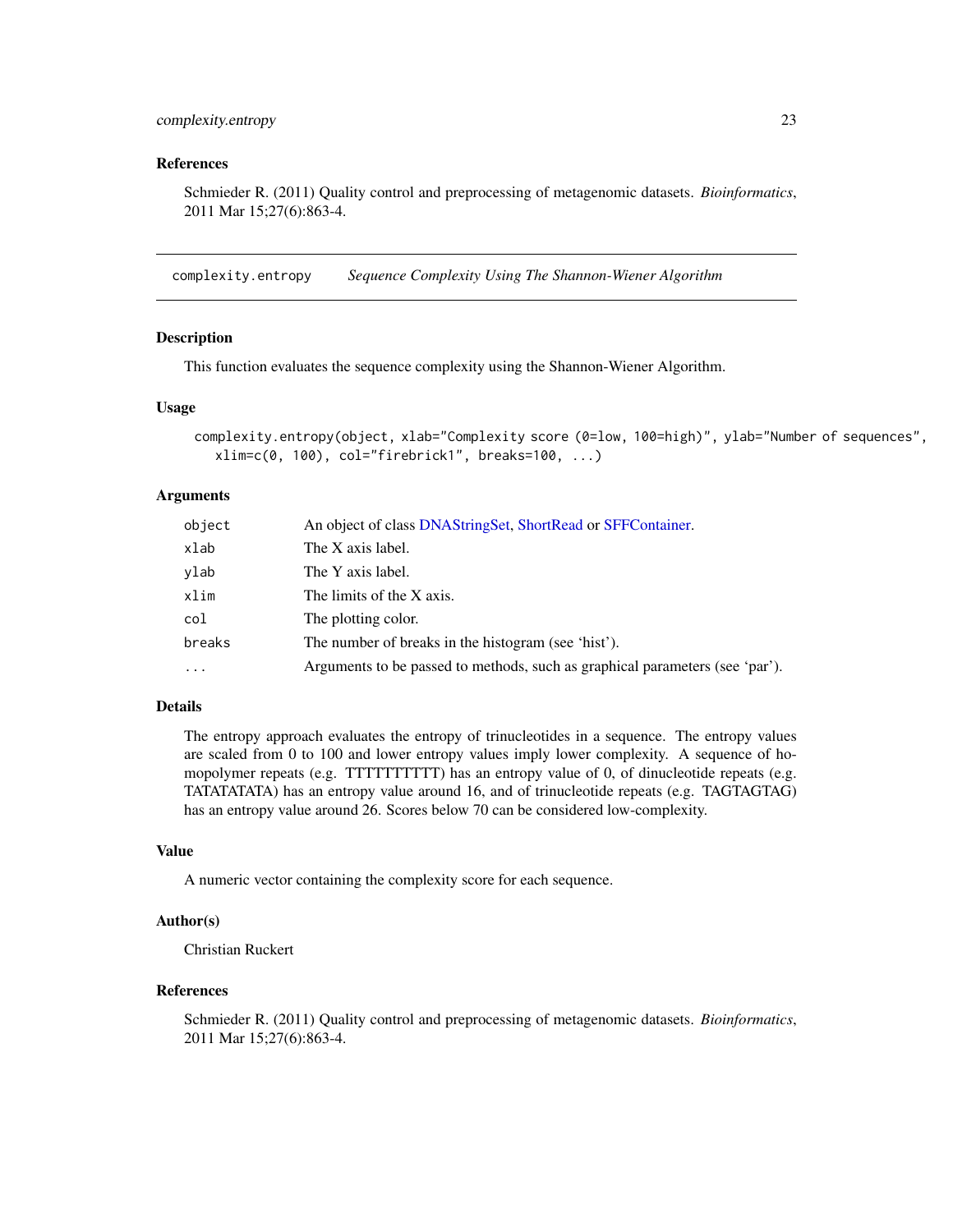<span id="page-23-1"></span><span id="page-23-0"></span>

These are temporary methods, that are likely to be replaced by methods from the Rsamtools package in near future.

#### Usage

```
extendedCIGARToList(cigars)
listToExtendedCIGAR(cigarList)
```
# Arguments

| cigars    | A character vector with CIGAR strings.                               |
|-----------|----------------------------------------------------------------------|
| cigarList | A list of converted CIGAR strings as produced by extendedCIGARToList |

coverageOnTarget *Computes the coverage restricted to the target region.*

#### Description

This method computes the approximate coverage of each base in a given region.

#### Usage

```
coverageOnTarget(alnReads, targetRegion)
```
#### Arguments

| alnReads     | A list as returned by scanBam storing aligned reads.                        |
|--------------|-----------------------------------------------------------------------------|
| targetRegion | The target region as a GRanges object. The chromosome names must fit to the |
|              | chromosome names used in the alignment information of the given reads.      |

#### Details

The detailed alignment information given by the CIGAR strings in .bam files are ignored by the function. Instead, it is assumed that the whole read alignes to the reference without indels. This is often not true for longer read (e.g. generated with Roche 454 Sequencing), but saves computation time.

#### Value

A list of the same length as the alnReads argument. Each list element is an integer vector of the same length as the target region (in bases) and stores the coverage generated by the reads from the corresponding list element of alnReads.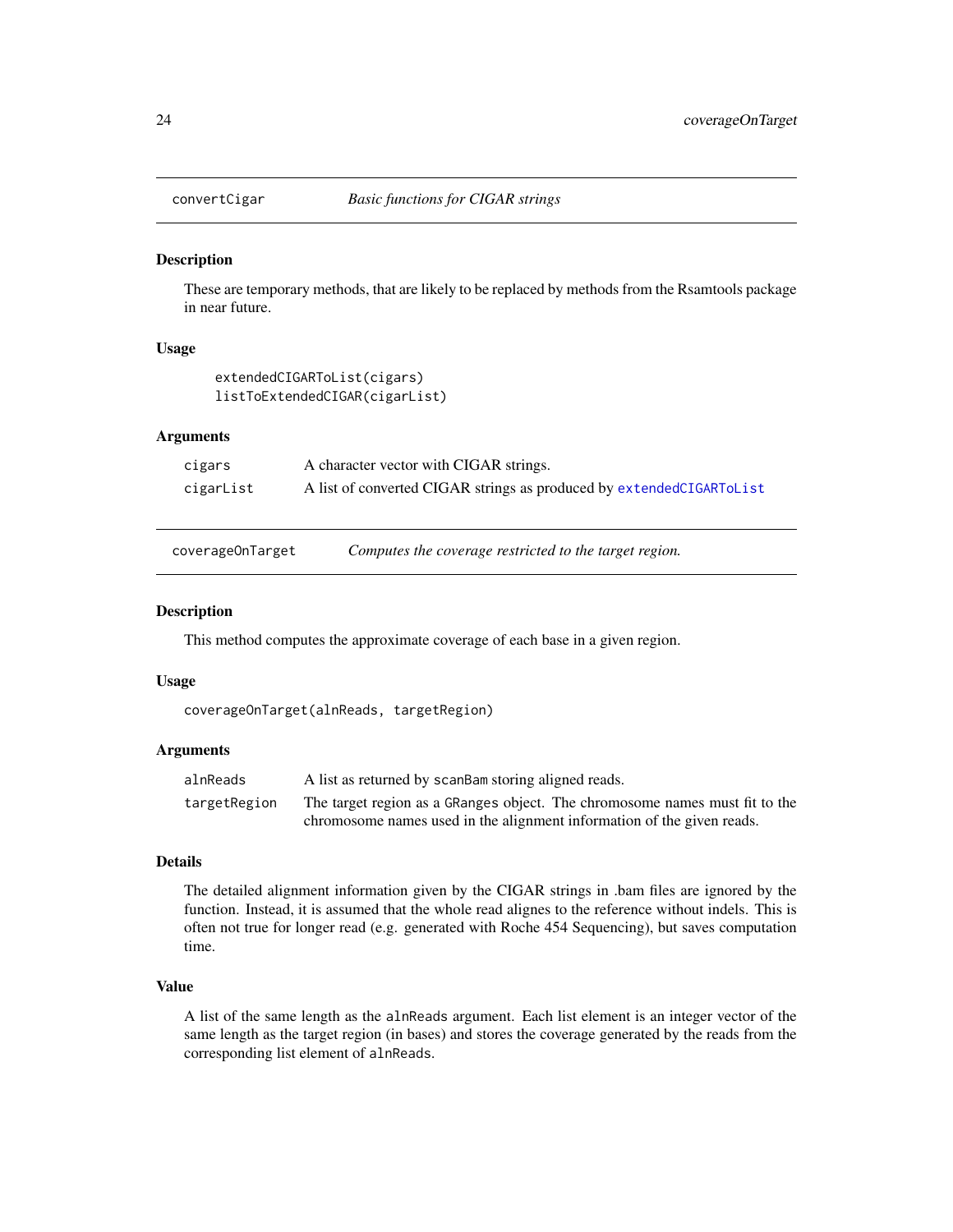# <span id="page-24-0"></span>demultiplexReads 25

#### Author(s)

Hans-Ulrich Klein

#### See Also

[scanBam](#page-0-0)

## Examples

```
library(Rsamtools)
bamFile = system.file("extdata", "SVDetection", "bam", "N01.bam", package="R453Plus1Toolbox")
bam = scanBam(bamFile)
region = GRanges(IRanges(start=118307205, end=118395936), seqnames=11)
cov = coverageOnTarget(bam, region)
```
<span id="page-24-1"></span>demultiplexReads *Performs MID/Multiplex filtering*

#### Description

Roche's Genome Sequencer allows to load two or more samples on one region. To allocate sequences to samples, each sample has a unique multiplex sequence. The multiplex sequence should be the prefix of all sequences from that sample. This method demultiplexes a given set of sequences according to the given multiplex sequences (MIDs).

#### Usage

## S4 method for signature 'XStringSet,XStringSet,numeric,logical' demultiplexReads(reads, mids, numMismatches, trim)

#### Arguments

| reads         | A DNAString Set instance that contains reads starting with MIDs |
|---------------|-----------------------------------------------------------------|
| mids          | A DNAString Set instance that contains the MIDs                 |
| numMismatches | The maximal number of mismatches allowed, default 2.            |
| trim          | Whether the MIDs should be cutted-out, default TRUE             |

#### Details

All given MIDs must have the same length. The algorithm computes the number of mismachtes for each MID. The read is assigned to the MID with the lowest number of mismatches. If two or more MIDs have the same number of mismachtes, or if the number of mismachtes is greater than the given argument numMismachtes, the read is not assigned to any MID. The default number of allowed mismatches is 2.

#### Value

demultiplexReads returns a list with one DNAStringSet instance for each MID.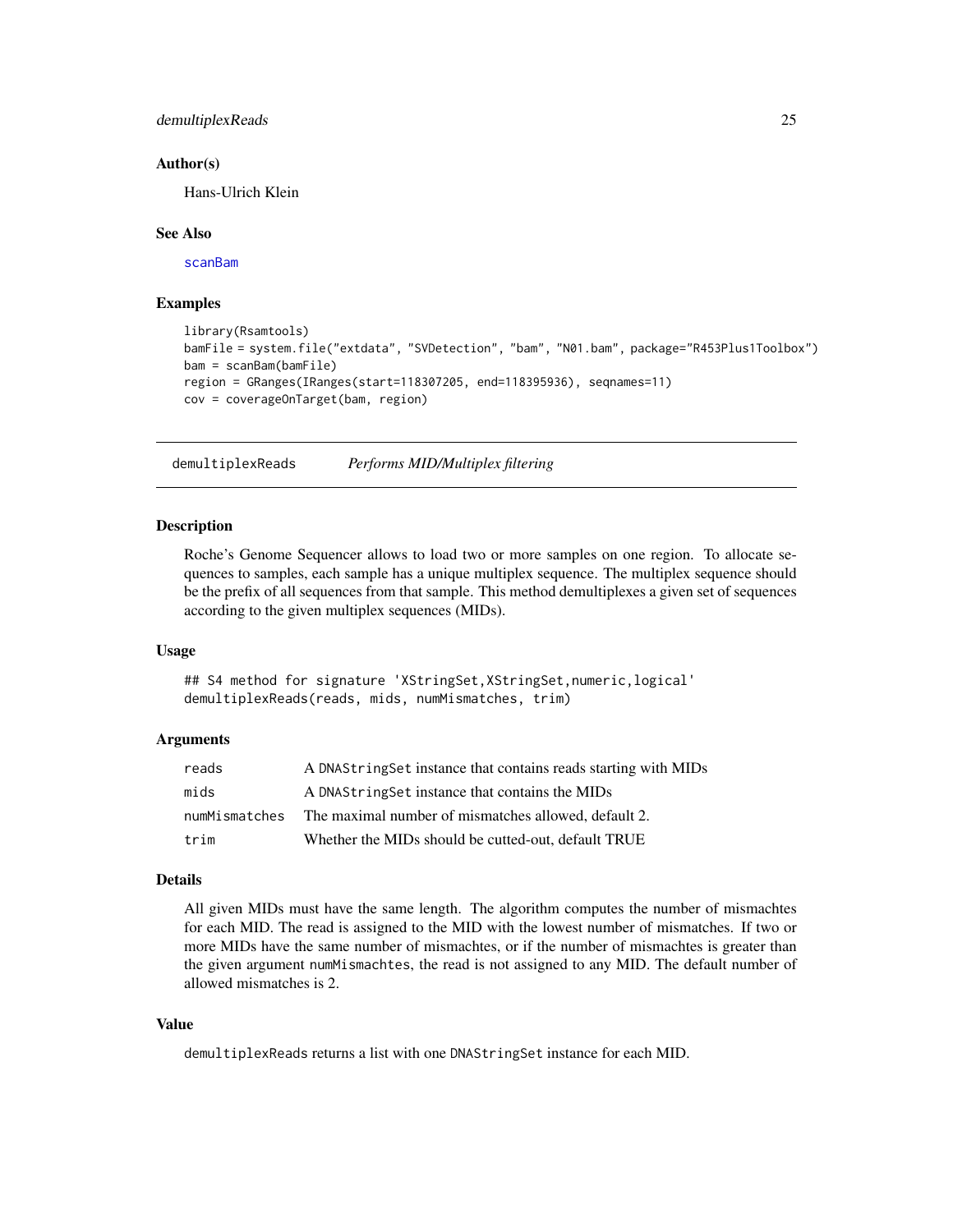# <span id="page-25-0"></span>Author(s)

Hans-Ulrich Klein

# See Also

[genomeSequencerMIDs](#page-35-1), [DNAStringSet](#page-0-0)

# Examples

```
library(Biostrings)
   mids = genomeSequencerMIDs(c("MID1", "MID2", "MID3"))
   reads = DNAStringSet(c(
       paste(as.character(mids[["MID1"]]), "A", sep=""),
        paste(as.character(mids[["MID1"]]), "AA", sep=""),
        paste(as.character(mids[["MID2"]]), "AAA", sep="")))
    demultiplexReads(reads, mids)
```
<span id="page-25-1"></span>detectBreakpoints *Clustering and consensus breakpoint detection for chimeric reads*

# Description

Given a set of chimeric reads, this methods computes all putative breakpoints. First, chimeric reads are clustered such that all reads spanning the same breakpoint form a cluster. Then, a consensus breakpoint sequence and breakpoint position is computed for each cluster.

#### Usage

```
detectBreakpoints(chimericReads, bpDist=100, minClusterSize=4, removeSoftClips=TRUE, bsGenome)
```
#### Arguments

| chimericReads   | A list storing chimeric reads as returned by filterChimericReads. The list<br>must have the format as defined by the scanBam method. |
|-----------------|--------------------------------------------------------------------------------------------------------------------------------------|
| bpDist          | The maximum distance in base pairs between the breakpoints of two chimeric<br>reads at which the reads are merge to a cluster.       |
|                 | minClusterSize Cluster whose size is below minClusterSize are be excluded from breakpoint<br>detection.                              |
| removeSoftClips |                                                                                                                                      |
|                 | If true, soft-clipped bases at the beginning or the end of a sequence are removed<br>(see details below).                            |
| bsGenome        | A bsGenome instance providing the reference sequences. If missing, the library<br>BSgenome. Hsapiens. UCSC. hg19 is used by default. |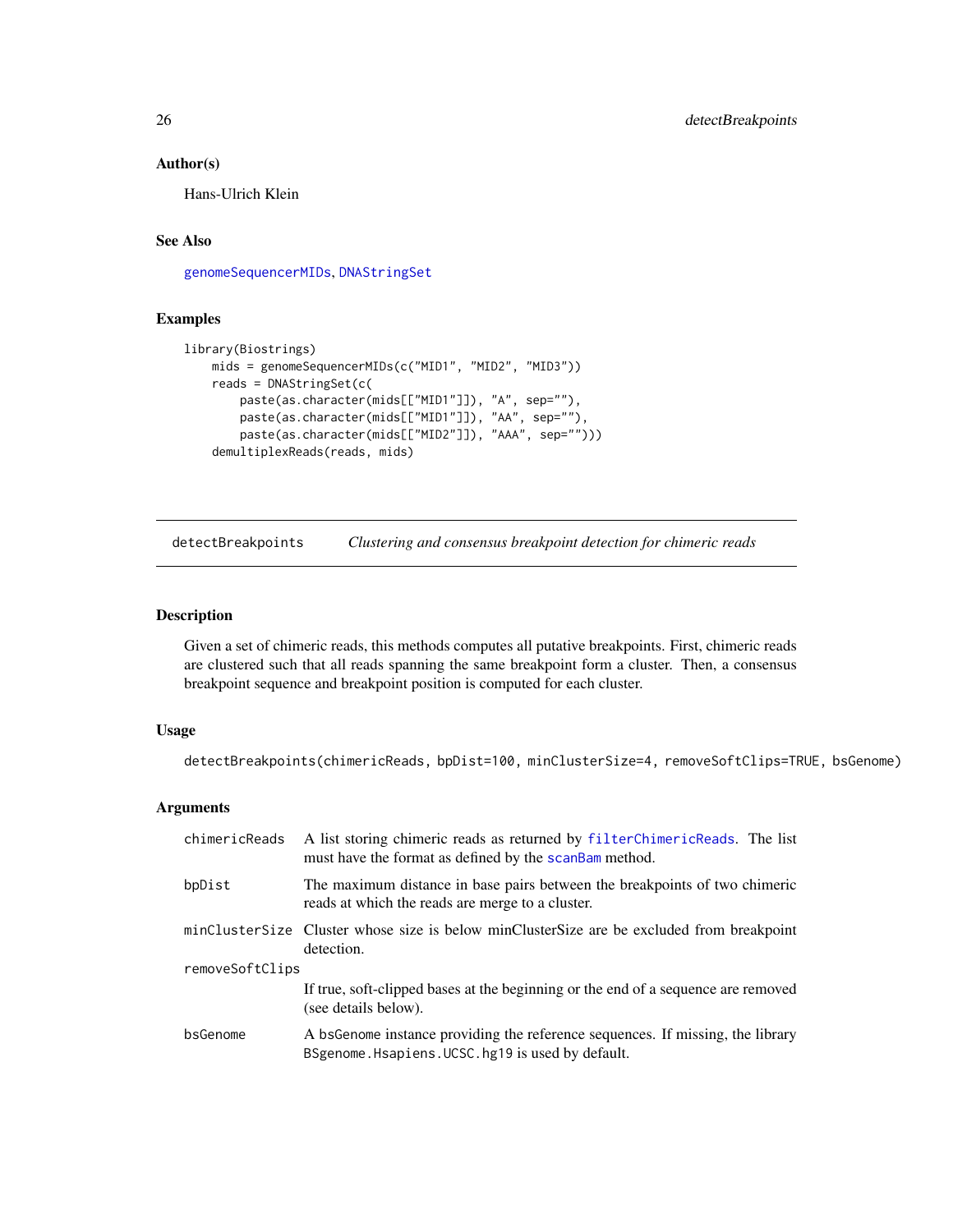#### Details

This method is usually invoked after calling [filterChimericReads](#page-31-1) and before calling [mergeBreakpoints](#page-44-1). It first forms clusters of chimeric reads (reads with exactly two local alignments) that span the same breakpoint and than computes a consensus breakpoint sequence for each cluster.

To carry out a hierarchical clustering, a measure for the distance between two chimeric reads must be defined. If reads span different chromosomes, their distance is set to infinity. The strand information of the local alignments may also indicate that two chimeric reads do not span the same breakpoint even if they span the same chromosomes. For example, the first reads has two local alignments on the positive strand whereas the second read has one local alignment on the positive strand and the other on the negative strand. In this case, the distance is set to inifinty, too. Finally, the distance measure distinguishes between the two breakpoints (sometimes called the pathogenic and the reciproce breakpoint) that originate from the same structual variant. The distance between a read from the pathogenic and a read from the reciproce breakpoint is infinity so that two different clusters will emerge. These two related breakpoints can be merge later using the [mergeBreakpoints](#page-44-1) method. We observed that the breakpoints of these two cases often differ by a few ten or even a few hundred basepairs.

If the chromosome and strand information between two reads  $x$  and  $y$  are coherent, the Euclidian distance is used:

$$
d(x,y) = (bp(x, ChrA) - bp(y, ChrA))^{2} + (bp(x, ChrB) - bp(y, ChrB))^{2}
$$

where bp gives the coordinates of the breakpoint for the given read and chromosome. Hierarchical clustering is applied with complete linkage and the dendrogram is cutted at a height of bpDist to obtain the final clusters. The bpDist argument does usually not influence the result, because we observed that reads spanning the same breakpoint have very little variation (only a few base pairs) in their local alignments due to sequencing errors or due to ambiguity caused by same/similar sequence of both chromosome near the breakpoint.

Although the given set of reads may belong to the same chimeric DNA, their individual breakpoints may differ in a few base pairs. Furthermore, a single read may have more than one possible breakpoint if a (small) part of the read was aligned to both parts.

The following step determines a consensus breakpoint for each cluster. It uses the supplied bsGenome to construct a chimeric reference sequence for all possible breakpoints over all reads within each cluster. After the reads were realigned to the chimeric reference sequences, the one that yields the highest alignment score is taken to represent best the chimeric DNA and its breakpoints.

As a preprocessing step, detectBreakpoints offers to remove soft clips occuring after the alignment:

Some reads may contain soft-clipped bases (e.g. linker sequences) at the beginning of the first part of the read or at the end of the second part. By default, detectBreakpoints removes these unaligned subsequences and adjusts the cigar string, the sequence, the sequence width (qwidth) and the local start/end coordinates.

## Value

detectBreakpoints returns an object of class breakpoints, which is a list of breakpoint clusters, which gives access to all alignments and consensus breakpoints: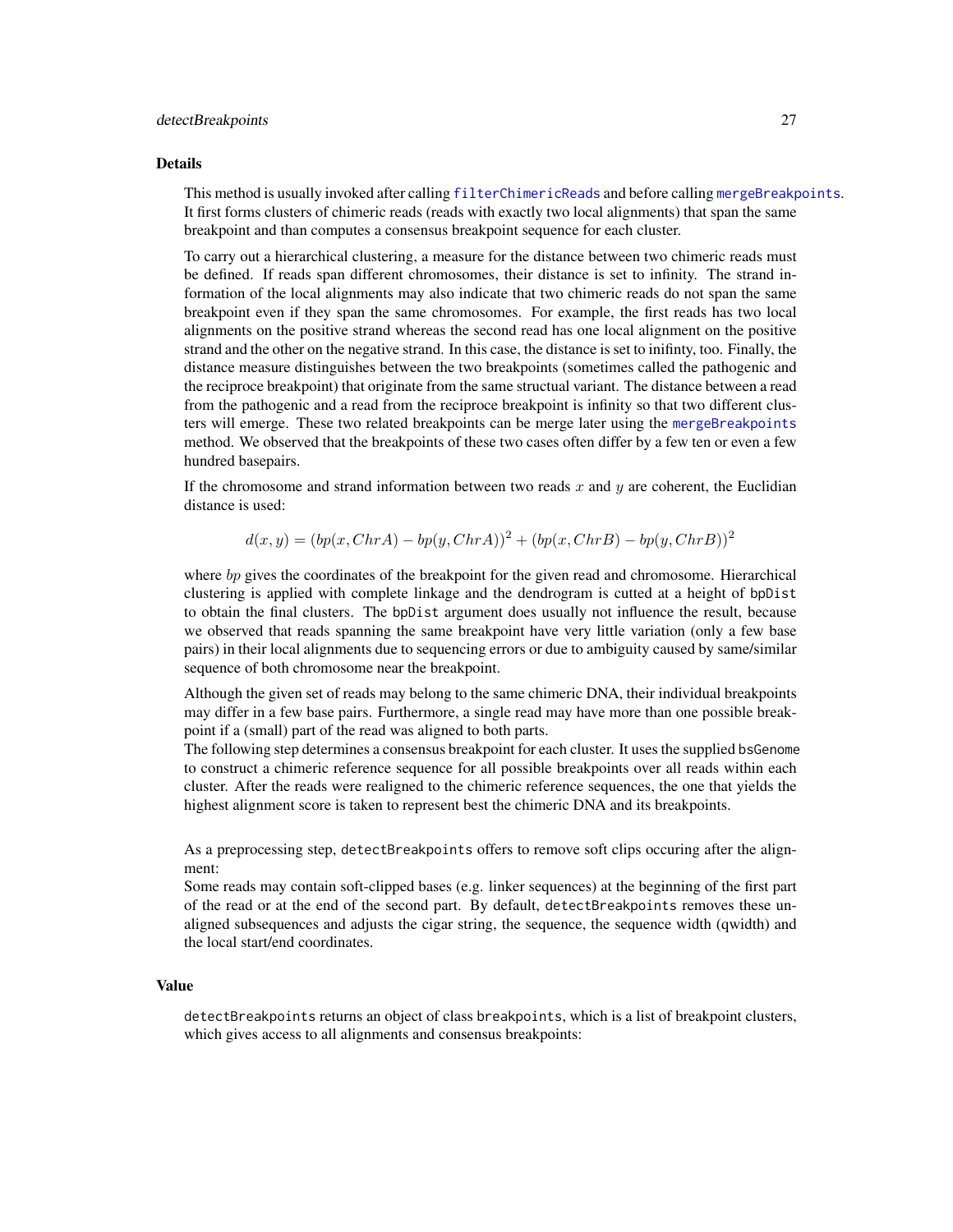| This IRanges DataFrame is mainly a rearranged version of the alignment input<br>in chimericReads. In addition, it shows the corresponding breakpoints and<br>local alignment coordinates.                                                                                                              |
|--------------------------------------------------------------------------------------------------------------------------------------------------------------------------------------------------------------------------------------------------------------------------------------------------------|
| A data frame listing the breakpoints for both parts of the chimeric reference,<br>the associated chromosome, strand and the reference sequence itself, including<br>positions "localStart"/"localEnd" indicating which part of the reference belongs<br>to which breakpoint.                           |
| An object of class PairwiseAlignmentsSingleSubject of the Biostrings pack-<br>age that contains the alignment to the (best) consensus reference sequence.                                                                                                                                              |
| On the basis of commonalign and commonaligns, aligned Reads is an instance<br>of class Aligned Read containing all aligned reads including their associated<br>chromosomes, strands, and positions. Since the reference is a chimeric sequence<br>each read has two chromosome and two strand entries. |
|                                                                                                                                                                                                                                                                                                        |

#### Author(s)

Hans-Ulrich Klein, Christoph Bartenhagen

#### See Also

[filterChimericReads](#page-31-1) [mergeBreakpoints](#page-44-1) [plotChimericReads](#page-48-1)

#### Examples

```
# Construct a small example with three chimeric reads
# (=6 local alignments) in bam format as given by
# aligners such as BWA-SW.
# The first two reads originate from the same case but
# from different strands. The third read originate from
# the reciprocal breakpoint.
library("BSgenome.Scerevisiae.UCSC.sacCer2")
bamReads = list()bamReads[[1]] = list(
   qname=c("seq1", "seq1", "seq2", "seq2", "seq3", "seq3"),
   flag = as.integer(c(0, 0, 16, 16, 0, 0)),rname = factor(c("II", "III", "III", "II", "III", "II")),
    strand = factor(c("+", "+", "-", "-", "+", "+")),
   pos = as.integer(c(99951, 200000, 200000, 99951, 199950, 100001)),
    qwidth = as.integer(c(100, 100, 100, 100, 100, 100)),
   cigar = c("50M50S","50S50M","50S50M","50M50S","50M50S", "50S50M"),
    seq = DNAStringSet(c(
       paste(substr(Scerevisiae$chrII, start=99951, stop=100000),
              substr(Scerevisiae$chrIII, start=200000, stop=200049),
              sep=""),
       paste(substr(Scerevisiae$chrII, start=99951, stop=100000),
              substr(Scerevisiae$chrIII, start=200000, stop=200049),
              sep=""),
       paste(substr(Scerevisiae$chrIII, start=200000, stop=200049),
              substr(Scerevisiae$chrII, start=99951, stop=100000),
              sep=""),
```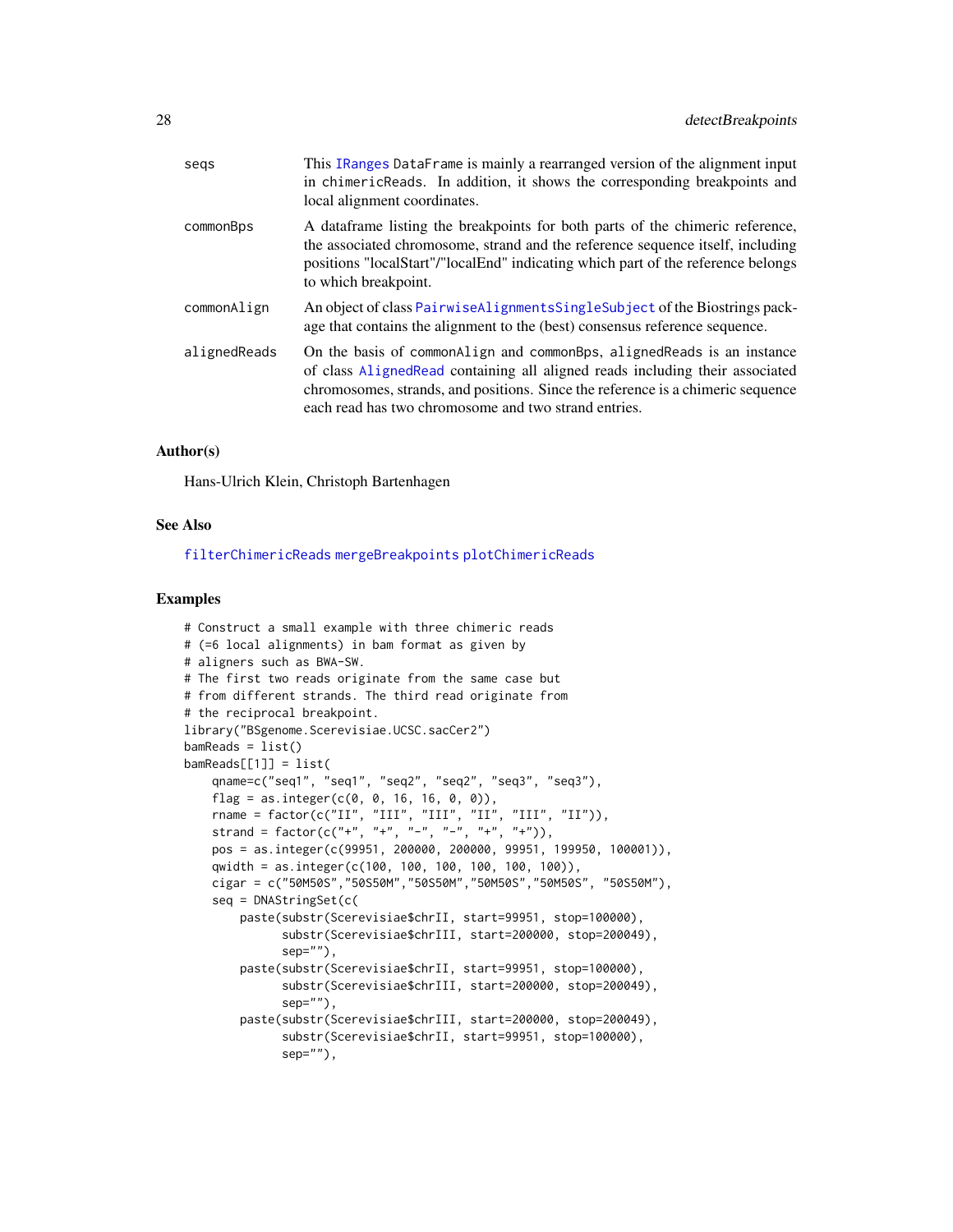```
paste(substr(Scerevisiae$chrIII, start=200000, stop=200049),
              substr(Scerevisiae$chrII, start=99951, stop=100000),
              sep=""),
        paste(substr(Scerevisiae$chrIII, start=199950, stop=199999),
              substr(Scerevisiae$chrII, start=100001, stop=100050),
              sep=""),
        paste(substr(Scerevisiae$chrIII, start=199950, stop=199999),
              substr(Scerevisiae$chrII, start=100001, stop=100050),
              sep="")))
\mathcal{L}bps = detectBreakpoints(bamReads, minClusterSize=1, bsGenome=Scerevisiae)
summary(bps)
table(bps)
mergeBreakpoints(bps)
```
dinucleotideOddsRatio *Dinucleotide Odds Ratio*

# **Description**

This function calculates the dinucleotide odds ratio for each of the sixtheen possible dinucleotides.

#### Usage

```
dinucleotideOddsRatio(object, xlab="Under-/over-representation of dinucleotides",
  col="firebrick1", ...)
```
## Arguments

| object   | An object of class DNAString Set, ShortRead or SFFContainer.                 |
|----------|------------------------------------------------------------------------------|
| xlab     | The X axis label.                                                            |
| col      | The plotting color.                                                          |
| $\cdots$ | Arguments to be passed to methods, such as graphical parameters (see 'par'). |

# Details

The dinucleotide odds ratio assigns a value between 0 and 2 to each of the sixtheen possible dinucleotides (AA, AC, AG, AT, CA, CC, CG, CT, GA, GC, GG, GT, TA, TC, TG, TT). For values below 1 the dinucleotide is under-represented compared to the randomly expected frequency of this dinucleotide in a sequence of the given length and with the given frequencies of the four nucleotides (A, C, G, T). For values above 1 this dinucleotide is over-represented.

#### Value

A matrix with sixtheen columns, one for each dinucleotide, containing the dinucleotide odds ratio values for each sequence in a seperate row.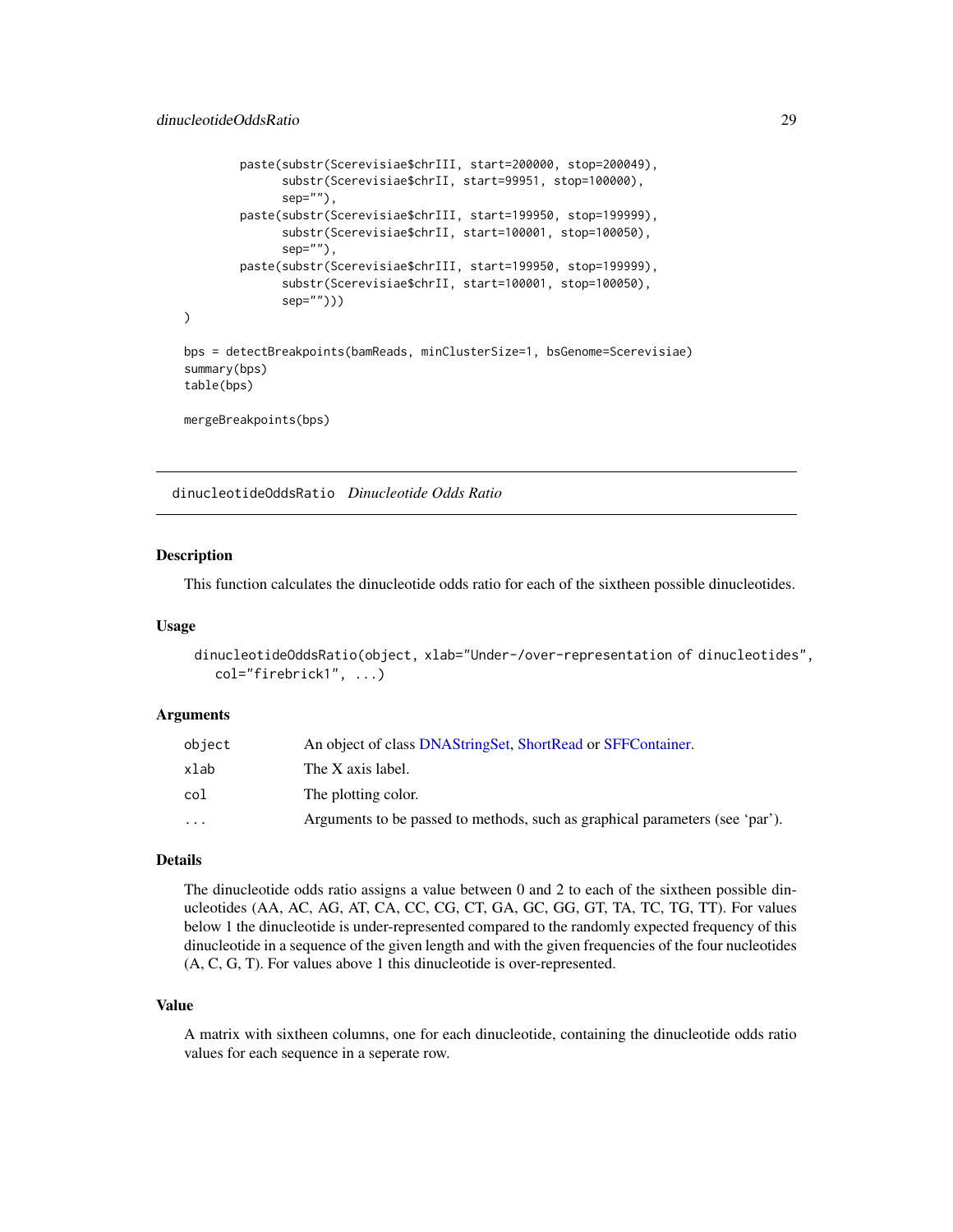#### Author(s)

Christian Ruckert

# References

Schmieder R. (2011) Quality control and preprocessing of metagenomic datasets. *Bioinformatics*, 2011 Mar 15;27(6):863-4.

<span id="page-29-1"></span>fDataAmp *Access the amplicon data of an AVASet.*

#### Description

Similar to fData of the Biobase ExpressionSet, this function returns the feature data of the amplicon slot of an instance of the AVASet.

#### Usage

fDataAmp(object)

#### Arguments

object An link{AVASet-class} object.

#### Value

The feature data of the amplicon slot contains the names, primers, start/end positions and reference sequences of all amplicons (see[AVASet-class](#page-10-1) for details). It returns a data frame.

#### Author(s)

Christoph Bartenhagen

# See Also

[featureDataAmp](#page-30-1), [assayDataAmp](#page-6-1),[AVASet-class](#page-10-1)

# Examples

# load an AVA dataset containing 6 samples, 4 amplicons and 259 variants data(avaSetExample) avaSetExample

# show contents amplicon feature data fDataAmp(avaSetExample)

<span id="page-29-0"></span>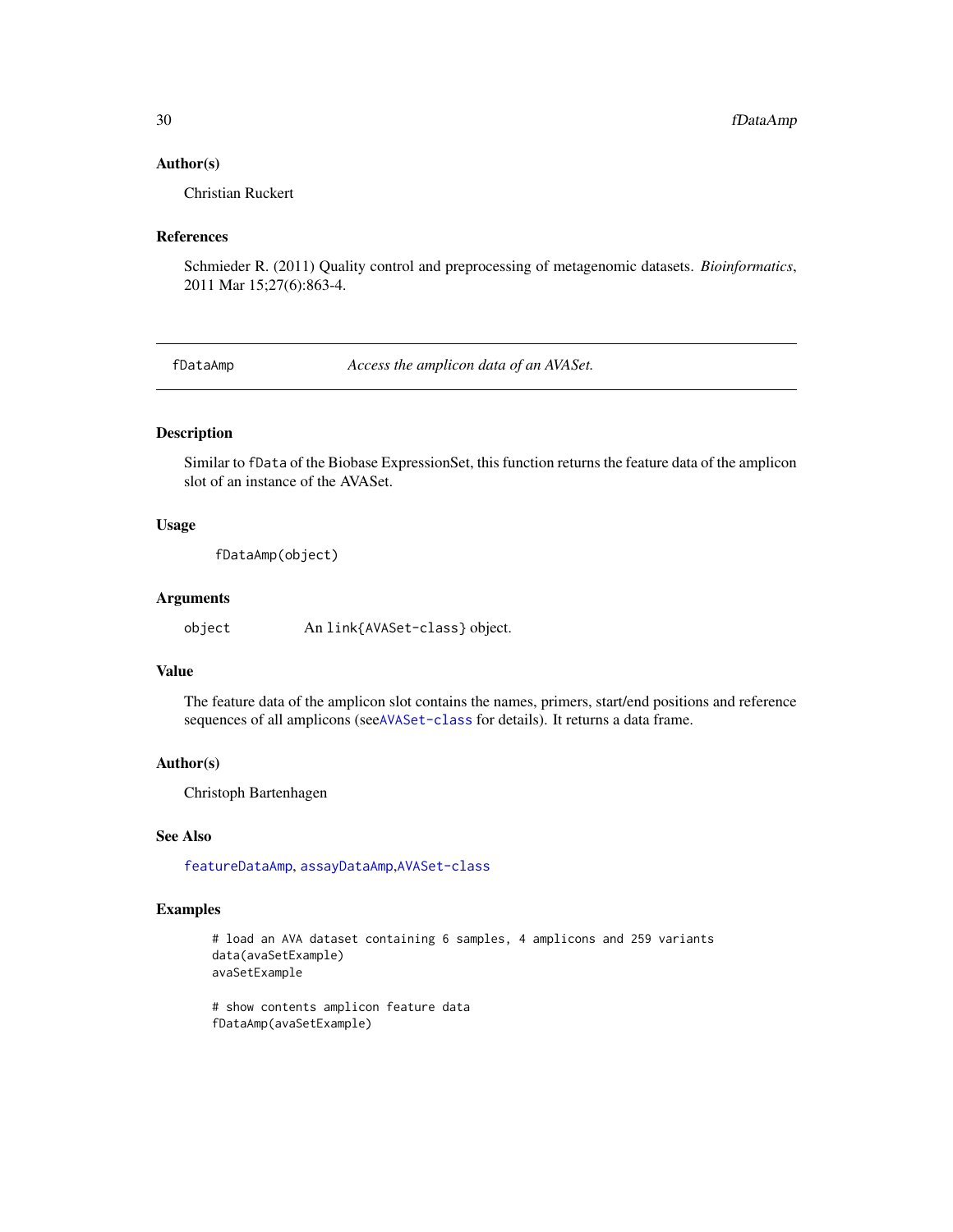<span id="page-30-1"></span><span id="page-30-0"></span>

Similar to featureData of the Biobase ExpressionSet, this function returns the feature data and feature meta of the amplicon slot of an instance of the AVASet.

#### Usage

featureDataAmp(object)

#### Arguments

object An link{AVASet-class} object.

# Value

The feature data of the amplicon slot contains the names, primers, start/end positions and reference sequences of all amplicons (see [AVASet-class](#page-10-1) for details). The returned object is of class [AnnotatedDataFrame](#page-0-0).

### Author(s)

Christoph Bartenhagen

#### See Also

[fDataAmp](#page-29-1), [assayDataAmp](#page-6-1), [AVASet-class](#page-10-1),

# Examples

# load an AVA dataset containing 6 samples, 4 amplicons and 259 variants data(avaSetExample) avaSetExample

# show contents amplicon feature data featureDataAmp(avaSetExample)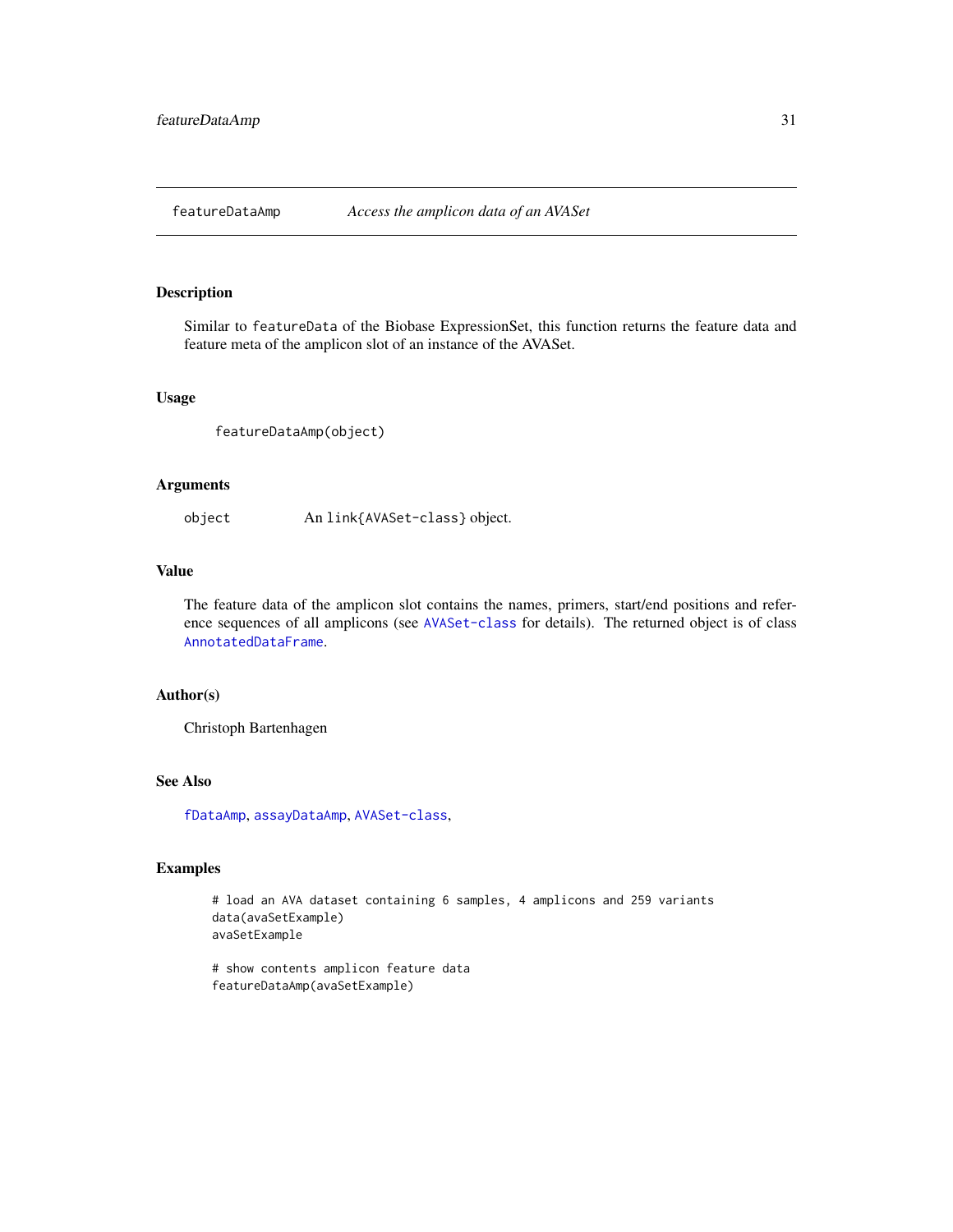<span id="page-31-1"></span><span id="page-31-0"></span>filterChimericReads *Extract chimeric reads and apply filtering steps to remove artificial chimeric reads.*

#### Description

Chimeric reads may be caused by sequencing a chromosomal aberration or by technical issues during sample preparation. This method implements several filter steps to remove false chimeric reads.

#### Usage

```
## S4 method for signature 'list,IntegerRangesList,DNAString,numeric,numeric'
filterChimericReads(alnReads, targetRegion, linkerSeq, minDist, dupReadDist)
```
#### Arguments

| alnReads     | A list storing the aligned reads as produced by the function scanBam.                                                                                                        |
|--------------|------------------------------------------------------------------------------------------------------------------------------------------------------------------------------|
| targetRegion | A object of class IRangesList containing the target region of e.g. a used cap-<br>ture array. The parameter may be omitted in case of a non targeted sequencing<br>approach. |
| linkerSeg    | A linker sequence that was used during sample preparation. It may be omitted.                                                                                                |
| minDist      | The minimum distance between two local alignments (see details), default 1000                                                                                                |
| dupReadDist  | The maximum distance between the 5 prime start position of two duplicated<br>reads (see details), default 1.                                                                 |
|              |                                                                                                                                                                              |

#### Details

The following filter steps are performed:

1. All chimeric reads with exactly two local alignments are extracted. Reads with more than two local alignments are discarded.

2. If the targetRegion argument is given, chimeric reads must have one local alignment at least overlapping the the target region. If both local alignments are outside the target region, the read is discarded.

3. If the linkerSeq argument is given, all chimeric reads that have the linker sequence between their local alignments are removed. When searching the linker sequence, 4 mismatches or indels are allowed and the linker sequence must not start or end within the first or last ten bases of the read. The function searches for the linkerSeq and for it's reverse complement.

4. Two local alignment of a read must have minDist reads between the alignments (if both alignment are on the same chromosome). Otherwise, the read seems to span a deletion and not a chromosomal aberration and is discarded.

5. Duplicated reads are removed. Two reads are duplicated, if the lie on the same strand and have the same 5 prime start position. Due to sequencing and alignment errors, the start position may vary for a maximum of dupReadDist bases. In case of duplicated reads, only the longest read is kept.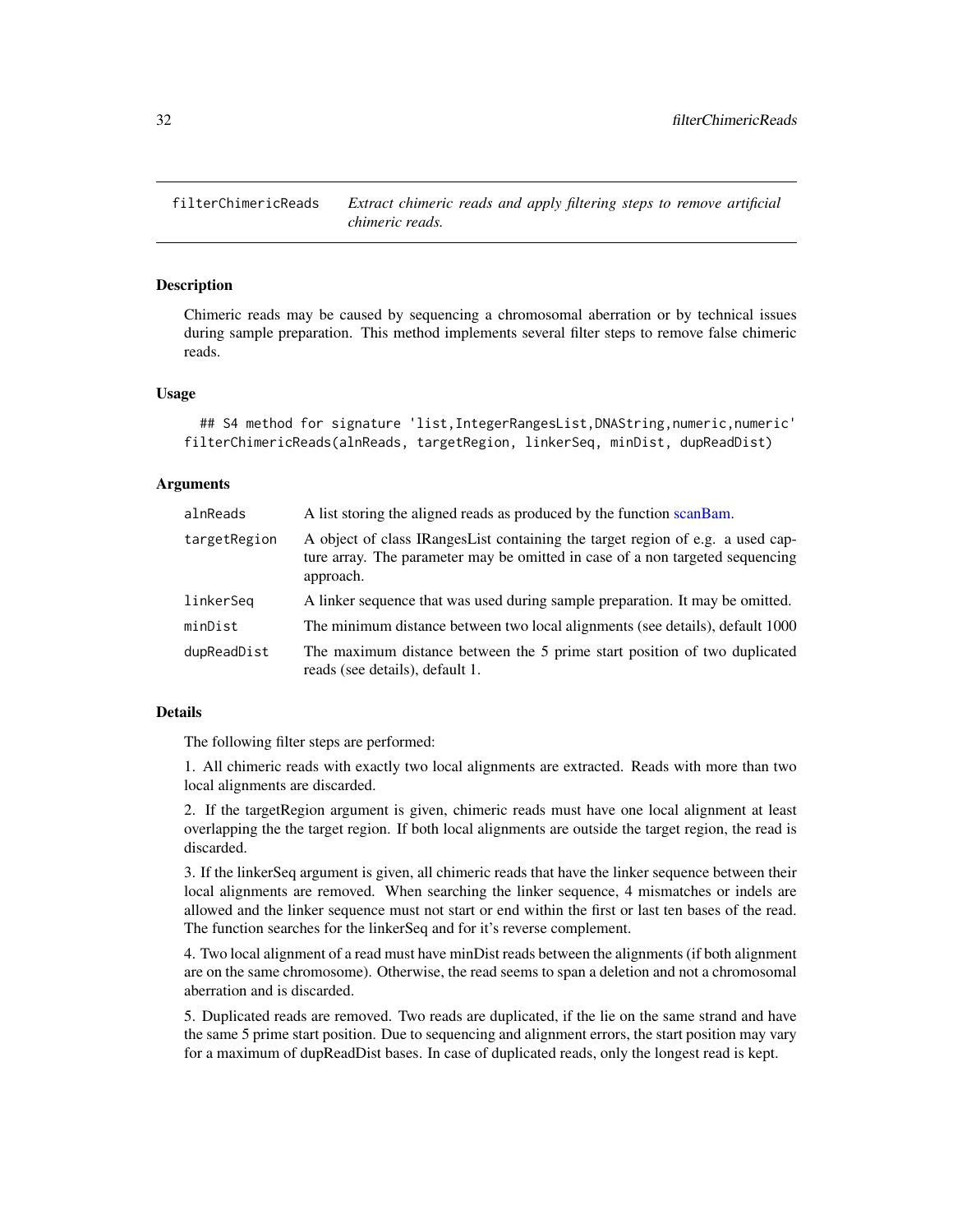# <span id="page-32-0"></span>flowgramBarplot 33

Reads passing all filtering steps are returned in the list structure as given by the alnReads argument (as derived from the scanBam method). A data frame with information about the number of reads that passed each filter is added to the list.

# Value

A list containing only filtered chimeric reads. The list has the same structure like the given argument alnReads. Additionally, one element "log" with logging information of each filtering step is added.

## Author(s)

Hans-Ulrich Klein

# See Also

[detectBreakpoints](#page-25-1), [mergeBreakpoints](#page-44-1), [Breakpoints-class](#page-17-1), [scanBam](#page-0-0), [sequenceCaptureLinkers](#page-60-1)

# Examples

```
library(Rsamtools)
bamFile = system.file("extdata", "SVDetection", "bam", "N01.bam", package="R453Plus1Toolbox")
bam = scanBam(bamFile)
data(captureArray)
linker = sequenceCaptureLinkers("gSel3")[[1]]
filterReads = filterChimericReads(bam, targetRegion=captureArray, linkerSeq=linker)
```
flowgramBarplot *Create A Barplot Of The Flow Intensities*

# **Description**

This function creates a barplot of the flow intensities with one bar for each nucleotide in the flow. With the height giving the measured intensity.

#### Usage

```
flowgramBarplot(x, range=c(0, length(flowgram(x))), xlab="Flow sequence",
 ylab="Flow intensity", col=c(A="black", C="red", G="blue", T="green"), ...)
```
#### Arguments

| X          | An object of class SFFRead.                                                  |
|------------|------------------------------------------------------------------------------|
| range      | Two positions between which the flows should be plotted.                     |
| xlab       | The X axis label.                                                            |
| ylab       | The Y axis label.                                                            |
| col        | The colors in which the four nucleotids should be plotted.                   |
| $\ddots$ . | Arguments to be passed to methods, such as graphical parameters (see 'par'). |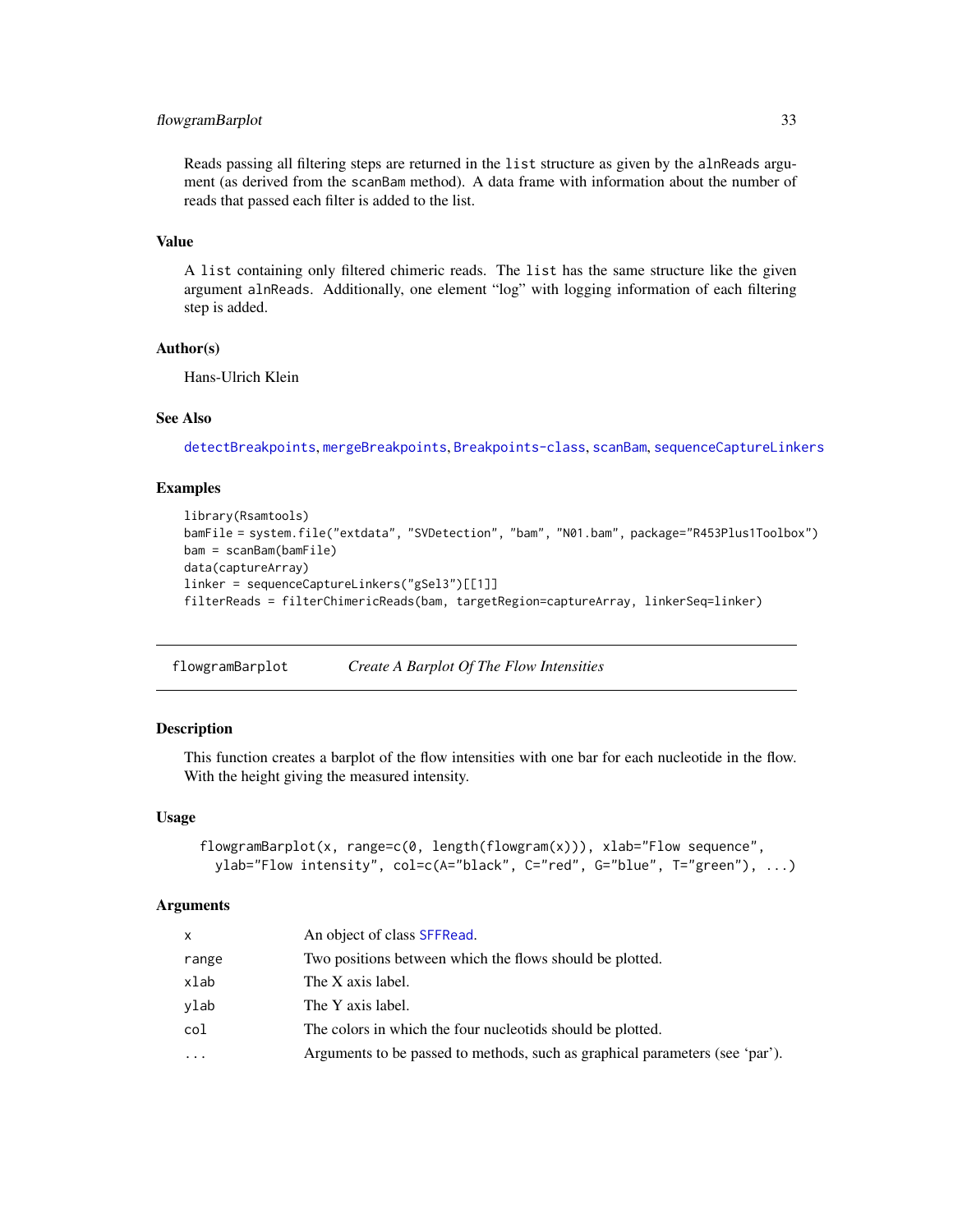# Author(s)

Christian Ruckert

# gcContent *Calculate The Overall GC-Content*

# Description

This function calculates the GC-content summarized over all sequences.

#### Usage

gcContent(object)

# Arguments

object An object of class [DNAStringSet,](#page-0-0) [ShortRead](#page-0-0) or [SFFContainer.](#page-63-1)

# Details

The GC-content is calculated as follows:  $(\text{\#G} + \text{\#C}/\text{\#G} + \text{\#C} + \text{\#A} + \text{\#T}) * 100$ Where  $#G$  is the number of base G in all sequences.

# Value

A numeric vector of length one containing the overall GC-content.

# Author(s)

Christian Ruckert

gcContentHist *GC-Content Histogram*

# Description

This function creates a histogram of the relative GC-content per sequence.

# Usage

```
gcContentHist(object, xlab="GC content", ylab="Number of sequences", col="firebrick1",
  breaks=50, ...)
```
<span id="page-33-0"></span>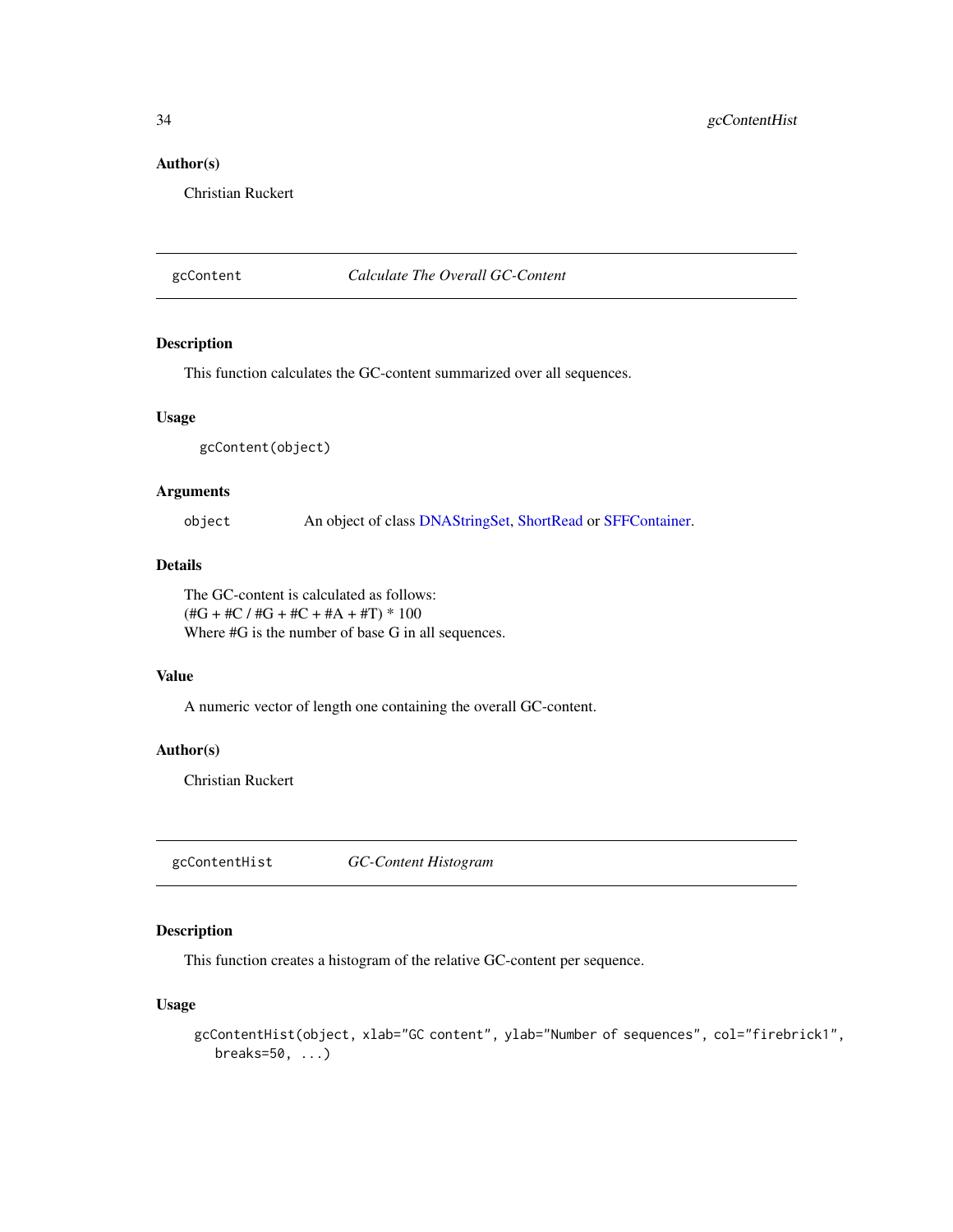# <span id="page-34-0"></span>gcPerPosition 35

# Arguments

| object     | An object of class DNAStringSet, ShortRead or SFFContainer.                  |
|------------|------------------------------------------------------------------------------|
| xlab       | The X axis label.                                                            |
| ylab       | The Y axis label.                                                            |
| col        | The plotting color.                                                          |
| breaks     | The number of breaks in the histogram (see 'hist').                          |
| $\ddots$ . | Arguments to be passed to methods, such as graphical parameters (see 'par'). |

# Author(s)

Christian Ruckert

gcPerPosition *GC-Content Per Position*

# Description

This function plots the GC-content frequency per base position.

# Usage

gcPerPosition(object, range=0.95, type="l", col="blue", xlab="Position", ylab="Frequency", ...)

# Arguments

| object   | An object of class DNAStringSet, ShortRead or SFFContainer.                                                                                                                                                                                          |
|----------|------------------------------------------------------------------------------------------------------------------------------------------------------------------------------------------------------------------------------------------------------|
| range    | An integer vector of length one or two. If length one only bases up to the percent<br>quantile of read lengths defined by the given value are shown. A vector of length<br>two gives the start and end base between which the GC-content is plotted. |
| type     | The type of the plot (see 'plot').                                                                                                                                                                                                                   |
| col      | The plotting color.                                                                                                                                                                                                                                  |
| xlab     | The X axis label.                                                                                                                                                                                                                                    |
| vlab     | The Y axis label.                                                                                                                                                                                                                                    |
| $\cdots$ | Arguments to be passed to methods, such as graphical parameters (see 'par').                                                                                                                                                                         |

# Author(s)

Christian Ruckert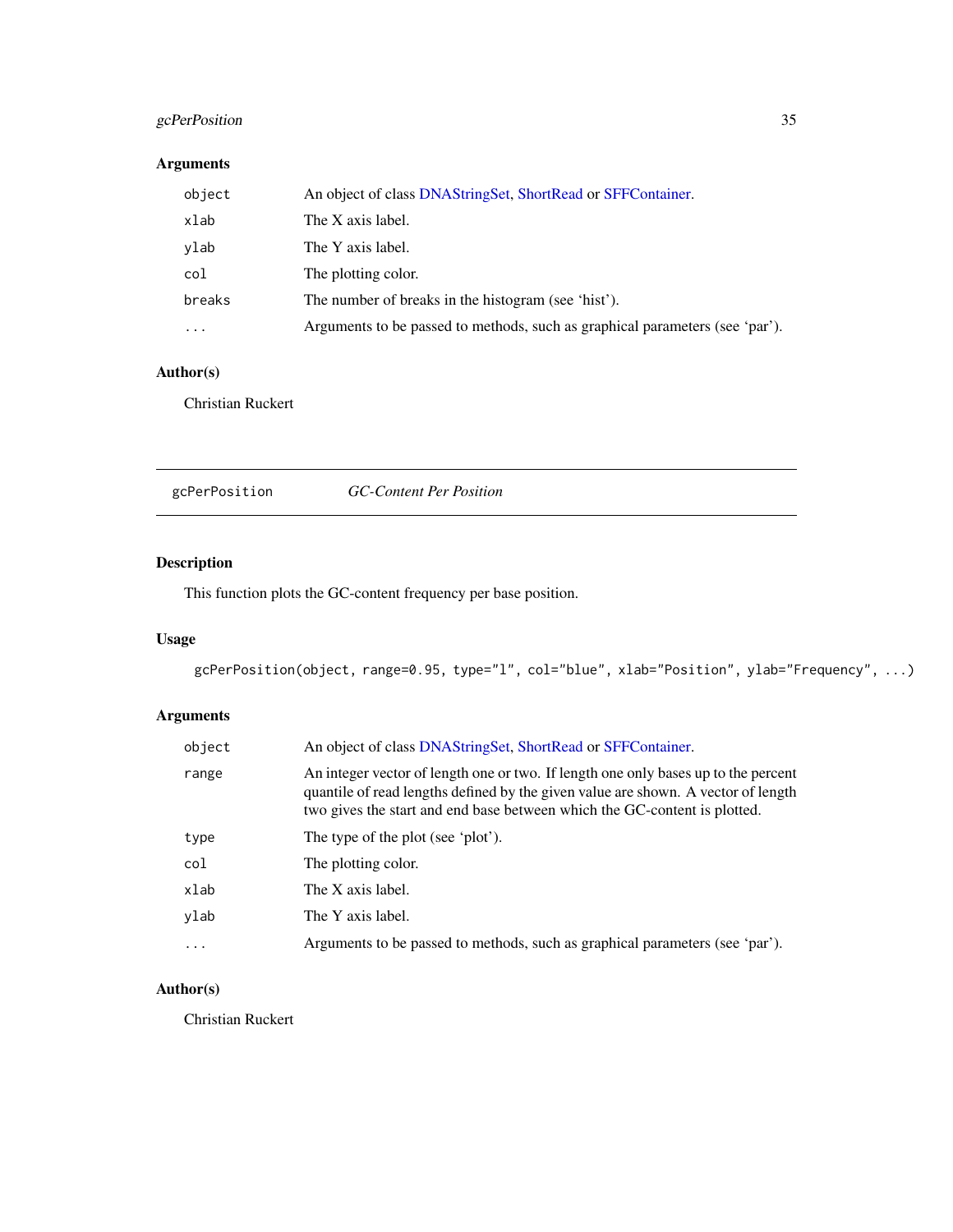<span id="page-35-1"></span><span id="page-35-0"></span>This method returns the standard multiplex sequences used by the Genome Sequence MID library kits.

#### Usage

```
## S4 method for signature 'missing'
genomeSequencerMIDs()
      ## S4 method for signature 'character'
genomeSequencerMIDs(mid)
```
# Arguments

mid Character vector with multiplex sequences' IDs (MIDs)

#### Details

If the argument mid is omitted, all 14 available multiplex sequences are returned.

# Value

genomeSequencerMIDs returns a DNAStringSet with the requested multiplex sequences.

# Author(s)

Hans-Ulrich Klein

## See Also

[demultiplexReads](#page-24-1)

# Examples

```
genomeSequencerMIDs()
genomeSequencerMIDs(c("MID1", "MID3"))
```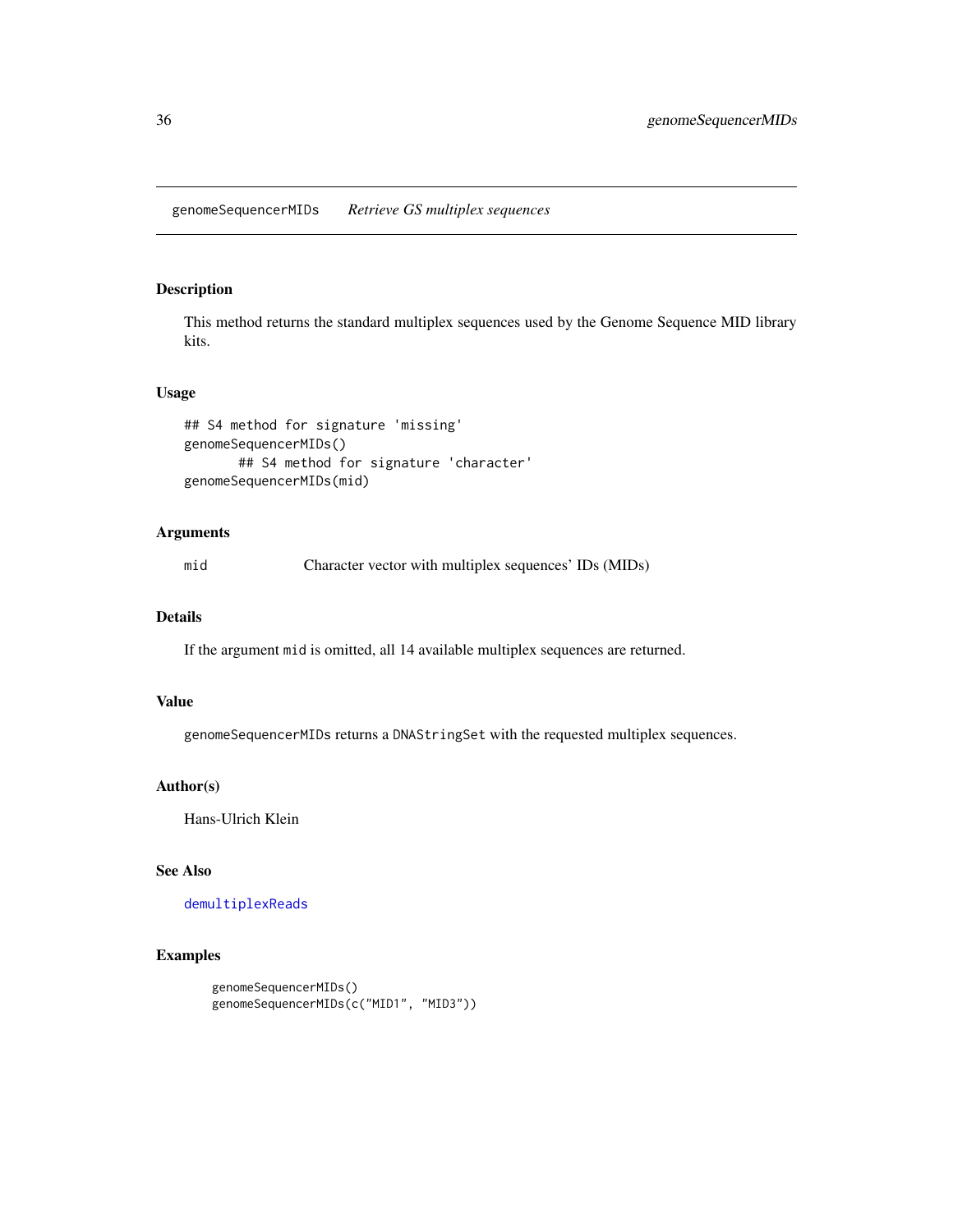# Description

For a given AVASet, this function imports all aligned reads belonging to all (or some selected) amplicons of all samples.

## Usage

getAlignedReads(object, amplicons, dir)

## Arguments

| object    | An instance of the link{AVASet-class}.                                                                                                                                                                                |
|-----------|-----------------------------------------------------------------------------------------------------------------------------------------------------------------------------------------------------------------------|
| amplicons | An (optional) character vector of amplicon names as mentioned in the amplicon<br>feature data (see fDataAmp).                                                                                                         |
| dir       | Usually, the method tries to retrieve the path to the AVA project from the given<br>link{AVASet} object. However, if it fails to find the directory, dir can be used<br>to set the root directory of the AVA project. |

#### Details

This function reports all reads for all samples together. If you want to get the reads for some samples individually, try subsetting your AVASet as in the examples below.

## Value

One [DNAStringSet](#page-0-0) that contains all aligned reads for all samples (eventually restricted to some given amplicons).

## Author(s)

Christoph Bartenhagen

## See Also

[AVASet-class](#page-10-0), [fDataAmp](#page-29-0)

# Examples

```
# load an AVA dataset containing 6 samples, 4 amplicons and 259 variants
data(avaSetExample)
```

```
# import all reads for amplicon "TET2_E11.04" of the first sample
avaProjectDir = system.file("extdata", "AVASet", package = "R453Plus1Toolbox")
alnReads = getAlignedReads(avaSetExample[, 1], dir=avaProjectDir, amplicons="TET2_E11.04")
show(alnReads)
```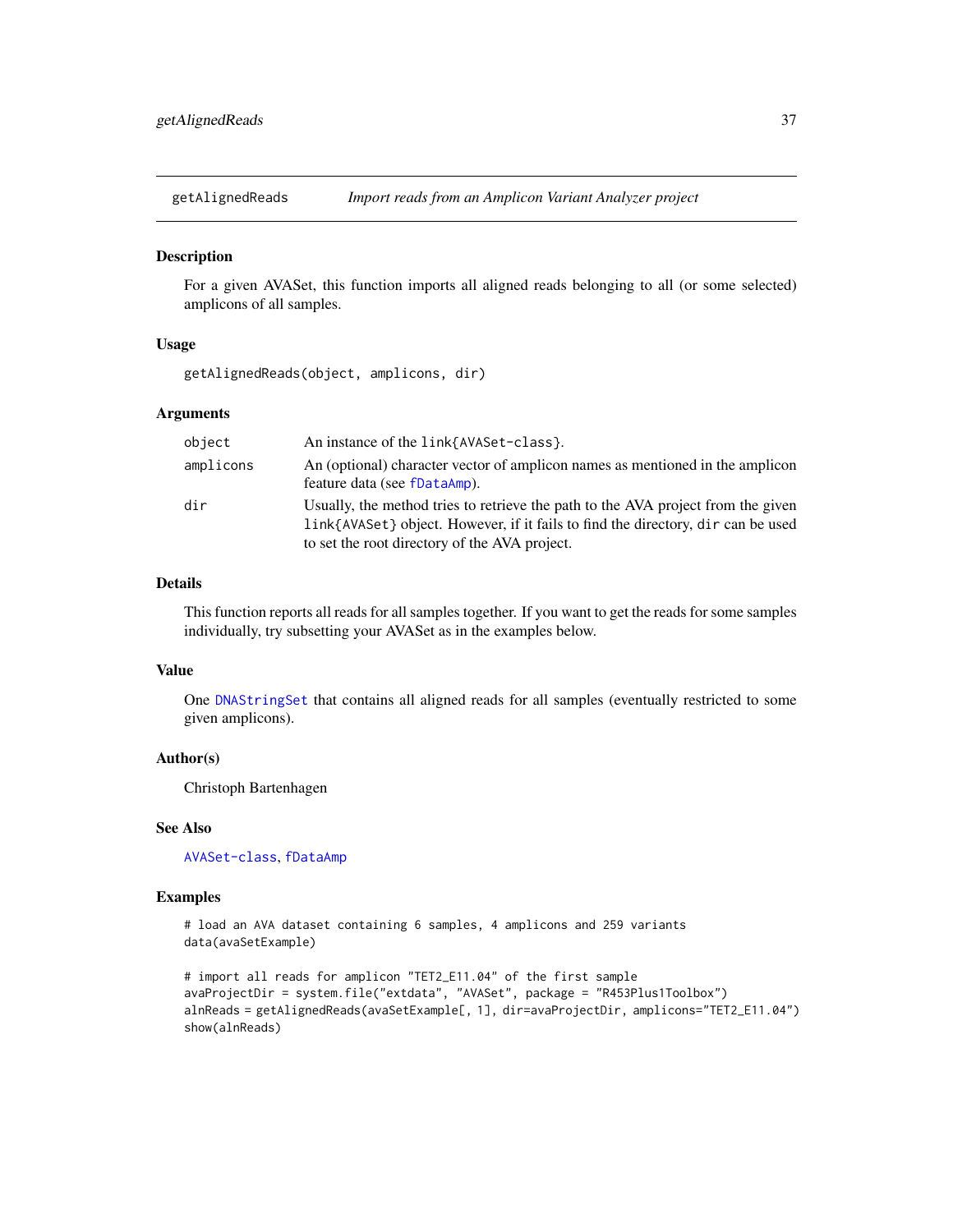#### Description

This function returns a table with amino acid names as first column and the according abbreviations as row names.

## Usage

getAminoAbbr()

<span id="page-37-0"></span>getVariantPercentages *Variant coverage*

# Description

This function computes the coverage for each variant (in forward and/or reverse direction) for all samples. The coverage is defined as the percentual amount of reads that cover a variant.

#### Usage

getVariantPercentages(object, direction="both")

# Arguments

| object    | An instance of class AVASet-class or MapperSet-class.                  |
|-----------|------------------------------------------------------------------------|
| direction | A character indicating the direction ("forward", "reverse" or "both"). |

#### Details

If the direction was set to "both", the percentages are computed over the sum of both directions. Otherwise it is computed only over the occurences in one direction (forward or reverse). The occurences can be accesses via assayData.

## Value

getVariantPercentages returns a data frame with all percentages/frequencies for all samples.

## Author(s)

Christoph Bartenhagen

# See Also

[setVariantFilter](#page-62-0).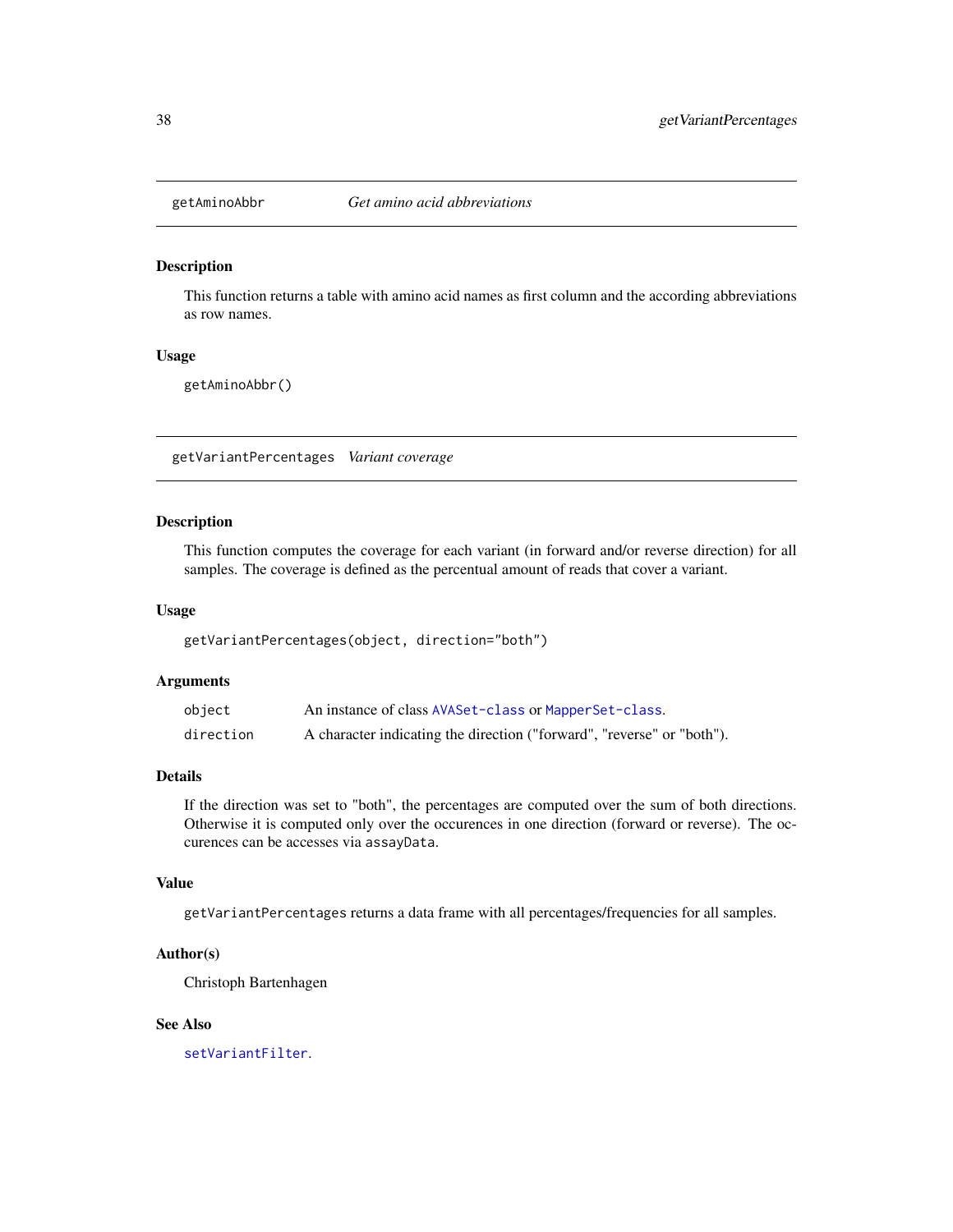# <span id="page-38-0"></span>homopolymerHist 39

#### Examples

```
# load a (filtered) AVA dataset containing 6 samples, 4 amplicons and 4 variants
data(avaSetFiltered)
avaSetFiltered
# both directions
getVariantPercentages(avaSetFiltered, direction="both")
# this is equivalent to
(assayData(avaSetFiltered)[[1]] + assayData(avaSetFiltered)[[3]]) / (assayData(avaSetFiltered)[[2]] + assayData(avaSetFiltered)[[4]])
# forward direction only
getVariantPercentages(avaSetFiltered, direction="forward")
# this is equivalent to
assayData(avaSetFiltered)[[1]] / assayData(avaSetFiltered)[[2]]
# reverse direction only
getVariantPercentages(avaSetFiltered, direction="reverse")
# this is equivalent to
assayData(avaSetFiltered)[[3]] / assayData(avaSetFiltered)[[4]]
```
homopolymerHist *Create A Histogram Of The Homopolymer Stretches*

## Description

This function creates a histogram for the different lengths of the homopolymer stretches with one bar for each nucleotide in the flow. With the height giving the number of this homopolymer stretch in the flowgram.

## Usage

```
homopolymerHist(x, range=c(0, length(flowgram(x))), xlab="Homopolymer length",
ylab="Number of homopolymers", col=c(A="black", C="red", G="blue", T="green"), ...)
```
# Arguments

| $\mathsf{x}$        | An object of class SFFRead.                                                  |
|---------------------|------------------------------------------------------------------------------|
| range               | Two positions between which the flows should be plotted.                     |
| xlab                | The X axis label.                                                            |
| ylab                | The Y axis label.                                                            |
| col                 | The colors in which the four nucleotids should be plotted.                   |
| $\cdot \cdot \cdot$ | Arguments to be passed to methods, such as graphical parameters (see 'par'). |

## Author(s)

Christian Ruckert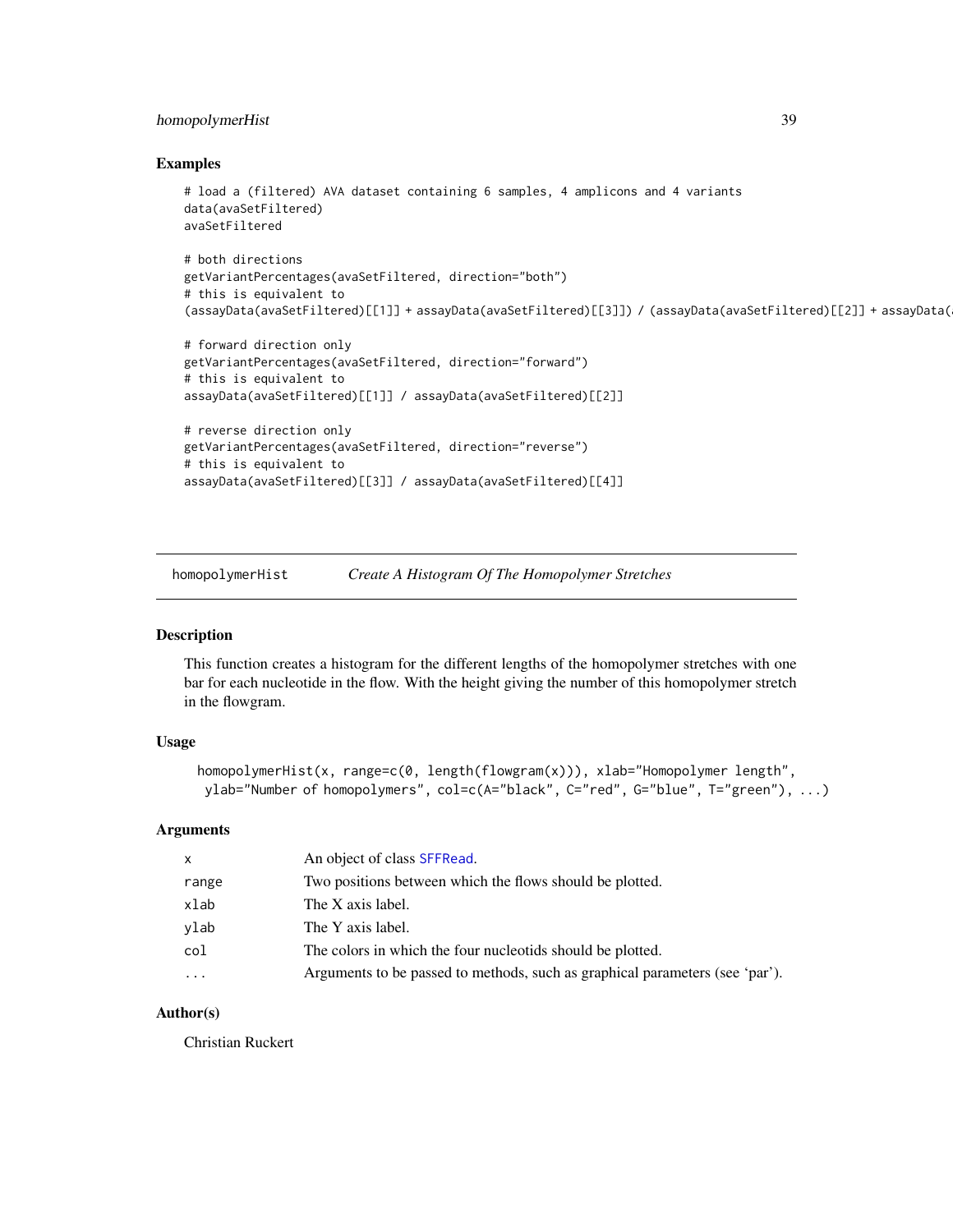<span id="page-39-1"></span><span id="page-39-0"></span>

# Description

This function creates a HTML variant and quality report for a given AVASet or MapperSet instance.

# Usage

htmlReport(object, annot, blocks=c(), transcripts=c(), sampleCols, minMut=3, dir="HTMLReport", title='

# Arguments

| object      | An AVASet-class or MapperSet-class instance.                                                                                                                                                                       |
|-------------|--------------------------------------------------------------------------------------------------------------------------------------------------------------------------------------------------------------------|
| annot       | An instance of class AnnotatedVariants you get by calling annotateVariants.<br>If no such argument is supplied the data will be read from the Ensembl database<br>automatically for all variants.                  |
| blocks      | Character vector of block names for each variant. The variants will then be<br>structured into several blocks. If no such list is supplied, the report consists of<br>just one (big) table for all variants.       |
| transcripts | Character vector containing Ensembl transcript-IDs that order the according en-<br>tries on the transcript pages. Transcripts given in this argument will appear on<br>top of the transcript page.                 |
| sampleCols  | Character vector of column names of the sample data (phenoData) of the AVASet/MapperSet<br>object to filter the sample output on the transcript pages. All columns will be<br>listed if no such argument is given. |
| minMut      | If the value of minMut is greater than zero, the report lists only variants, whose<br>coverage for at least one sample is higher than minMut (percentage between 0<br>and 100).                                    |
| dir         | Character with the desired output directory. By defaultm the directory "HTML-<br>Report" will be created in the current directory.                                                                                 |
| title       | Heading for the first page with the variant information.                                                                                                                                                           |
|             |                                                                                                                                                                                                                    |

## Details

The report is structured into two (MapperSet) or three (AVASet) parts containing variant and quality information:

• The main page sums up given variant information like the name, type, reference gene, position (see [fData](#page-0-0), [annotateVariants](#page-4-0)).

Using the argument blocks, the main page can be individually structured by assigning a block name to each variant.

The main page can be further structured by samples. For a given AVASet object, every sample links to another short quality report showing only the amplicon coverage for this sample.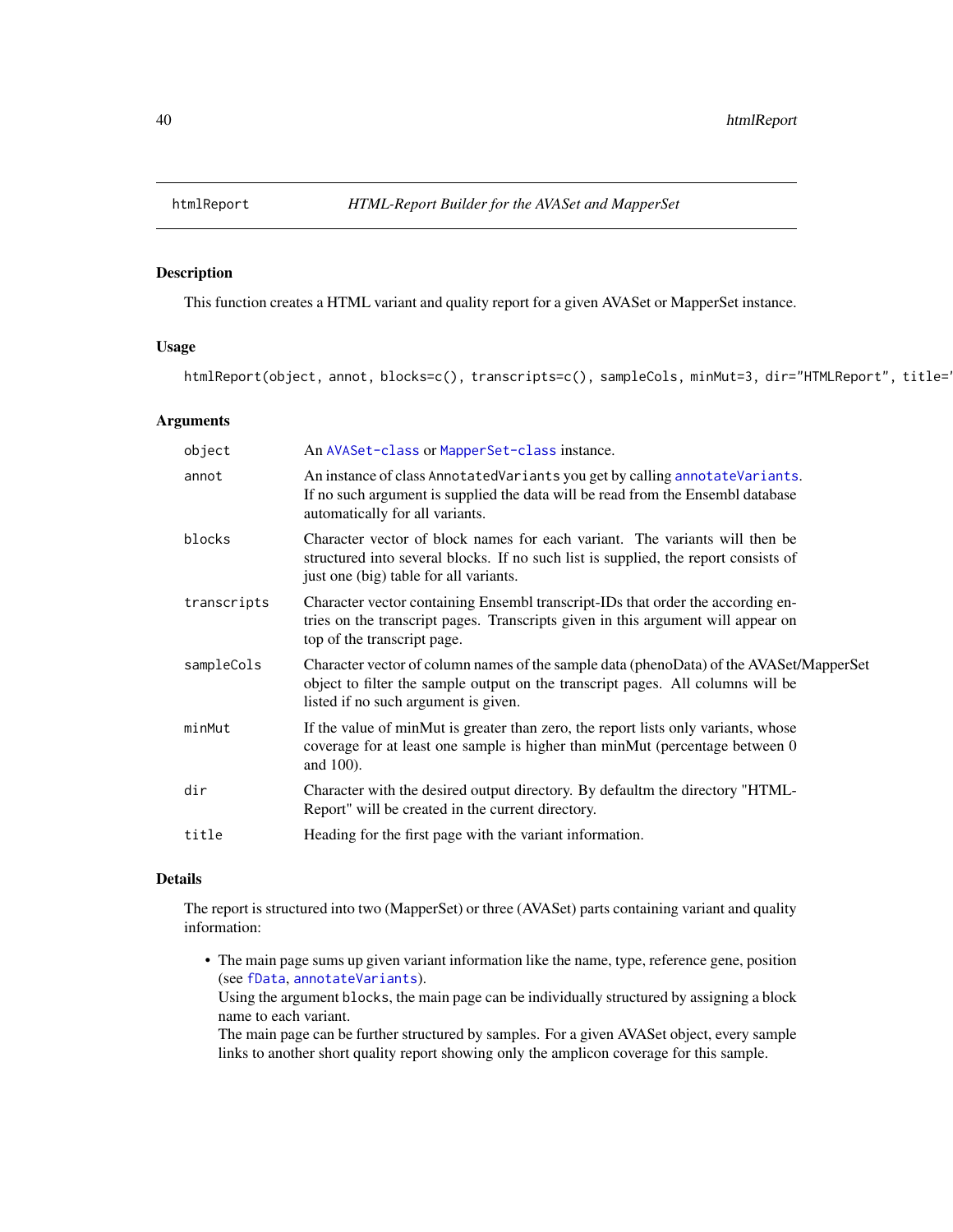## <span id="page-40-0"></span>MapperSet 41

- Every variant on the main page links to a page with further details about the affected genes and transcripts (e.g. Ensembl gene-IDs, transcript-IDs, codon sequences, changes of amino acids (if coding)).
- Only in case of AVASet object: A quality report shows the coverage of every amplicon in forward and/or reverse direction. Further plots display the coverage by MID and PTP (if this information is given in the pheno data of the object).

# Author(s)

Christoph Bartenhagen, Hans-Ulrich Klein, Christian Ruckert

#### See Also

[annotateVariants](#page-4-0).

#### Examples

# note: all examples save the report to the directory "htmlReportExample" in your current R working directory

```
# load a filtered AVA dataset containing 6 samples, 4 amplicons and 4 variants
# and its variant annotations
data("avaSetFiltered")
data("avaSetFiltered_annot")
```

```
# create a full report showing all (unfiltered) information
htmlReport(avaSetFiltered, avaSetFiltered_annot, dir="htmlReportExample", title="htmlReport Example", minMut=0)
# create a report that emphasizes on samples with variants covered by at least 50% of the reads
htmlReport(avaSetFiltered, avaSetFiltered_annot, dir="htmlReportExample", title="htmlReport Example", minMut=50)
```

```
# create a report that is structured by the reference genes
library("ShortRead")
refs = sapply(fData(avaSetFiltered)$referenceSeq, function(x)
  subset(pData(alignData(referenceSequences(avaSetFiltered))), pData(alignData(referenceSequences(avaSetFilter
htmlReport(avaSetFiltered, avaSetFiltered_annot, dir="htmlReportExample", title="htmlReport Example", minMut=0,
```

```
# create a report whose sample information only lists the sample ids
pData(avaSetFiltered)
sampleCols = "SampleID"
htmlReport(avaSetFiltered, avaSetFiltered_annot, dir="htmlReportExample", title="htmlReport Example", minMut=0,
```
MapperSet *Creating a MapperSet*

# Description

This function imports a project of Roche's GS Reference Mapper Software. It stores all information into an instance of the Biobase ExpressionSet.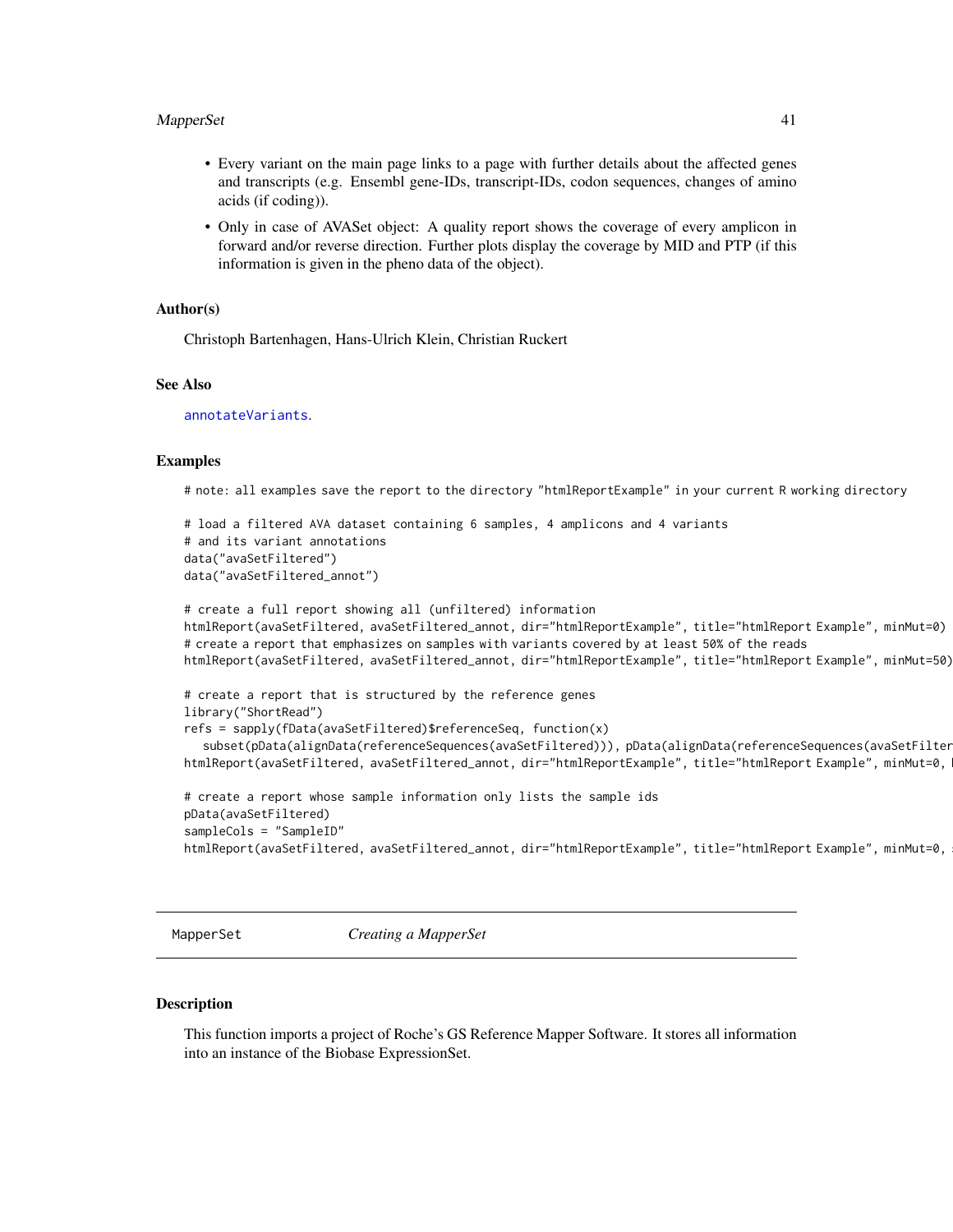# Usage

MapperSet(dirs, samplenames)

# Arguments

| dirs        | A character vector containing all sample directories ( <i>i.e.</i> directories that contain<br>the files "mapping/454HCDiffs.txt" (required), "mapping/454ReadStatus.txt" (op-<br>tional), "mapping/454NewblerMetrics.txt"(optional)).    |
|-------------|-------------------------------------------------------------------------------------------------------------------------------------------------------------------------------------------------------------------------------------------|
| samplenames | A character vector containing samplenames. The order and number of sample-<br>names must be consistent with the filenames to ensure the correctness of the<br>MapperSet. If no sample names are given, the filenames are used for naming. |

# Details

An instance of the MapperSet is derived from the Biobase eSet and thus structured into

1. assayData

- variantForwCount/variantRevCount: Contain the number of reads with the respective difference in forward/reverse direction.
- totalForwCount/totalRevCount: Contain the total coverage for every variant in forward/reverse direction.

2. featureData

chromosome, start/end: Give the location of each variant.

referenceBases/variantBase: Show the bases changed in each variant.

regName: The name of the region (gene) where the variant is located.

knownSNP: Lists Ensembl variant-ids for known SNPs (if any).

3. phenoData

# By default, the phenoData contains the accession number of every sample.

#### Value

An instance of the MapperSet.

## Author(s)

Christoph Bartenhagen

# See Also

[AVASet-class](#page-10-0)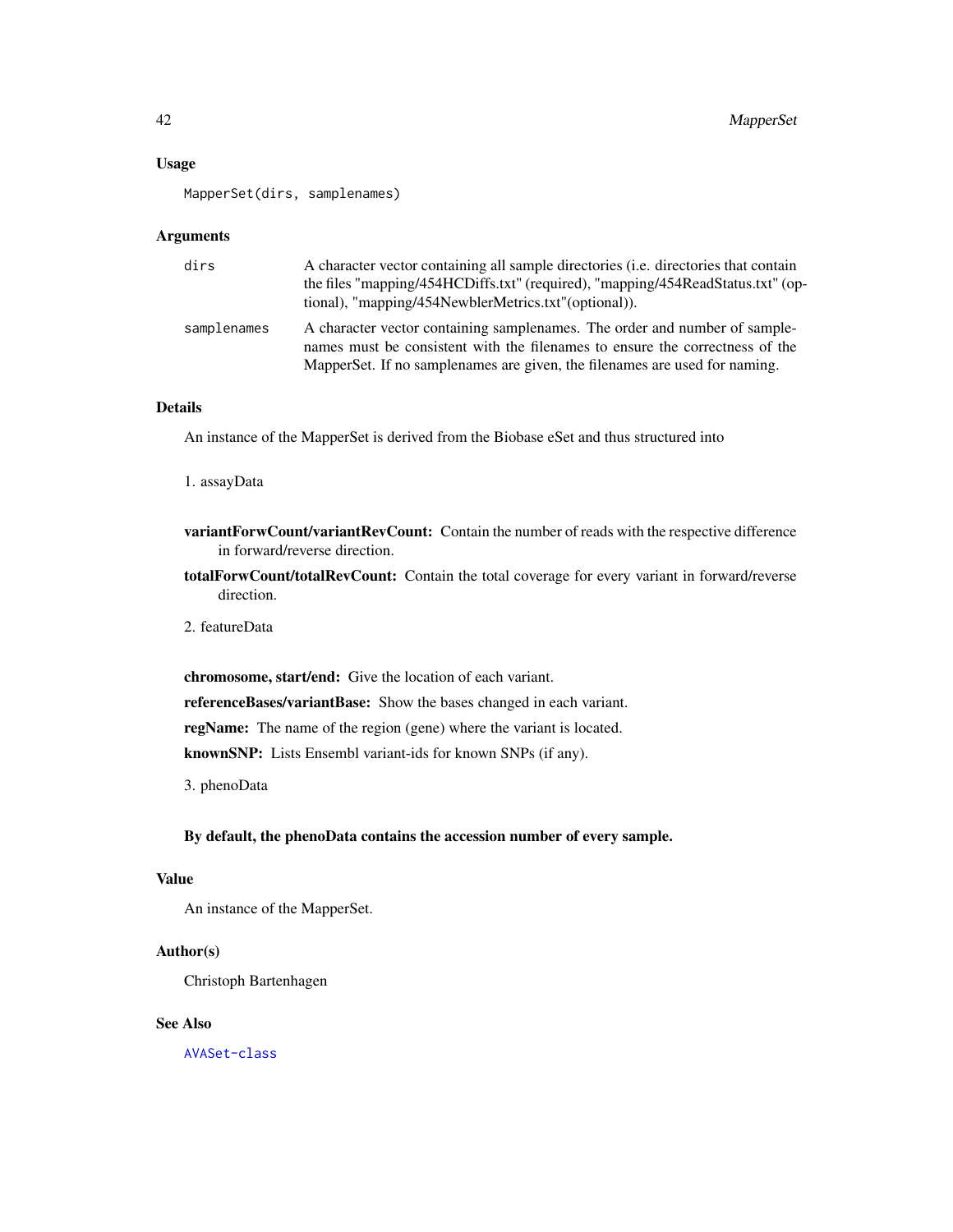#### <span id="page-42-1"></span>MapperSet-class 43

## Examples

```
# load a GS Mapper dataset containing 3 samples and 111 variants
data(mapperSetExample)
mapperSetExample
```
<span id="page-42-0"></span>MapperSet-class *Class to Contain GS Reference Mapper Output*

#### Description

Container to store data imported from a project of Roche's GS Reference Mapper Software. It stores all information into a Biobase ExpressionSet.

## Objects from the Class

Objects can be created by calls of the form MapperSet(filename). While filename is a vector containing all sample directories (i.e. directories that contain the files "mapping/454HCDiffs.txt" and "mapping/454NewblerMetrics.txt").

# **Slots**

- assayData: Object of class AssayData. Contains the number of reads with the respective difference and the total coverage for every variant in forward and reverse direction.
- featureData: Object of class AnnotatedDataFrame. Contains information about the type, location and reference of each variant. If available, it shows further Ensembl variant-ids for known SNPs.
- phenoData: Object of class AnnotatedDataFrame. By default, the phenoData contains the accession number of every sample.
- variantFilterPerc: Object of class numeric. Contains a threshold to display only those variants, whose coverage (in percent) in forward and reverse direction in at least one sample is higher than this filter value. See [setVariantFilter](#page-62-0) for details about setting this value.
- variantFilter: Object of class character. Contains a vector of variant names whose coverage (in percent) in forward and reverse direction in at least one sample is higher than the filter value(s) in variantFilterPerc.
- dirs: Object of class character. Based on a directory given at instantiation of the object, it contains a vector of several directories containing all relevant GS Mapper project files.
- experimentData: Object of class MIAME. Contains details of the experiment.
- annotation: Object of class character Label associated with the annotation package used in the experiment.
- protocolData: Object of class AnnotatedDataFrame. Contains additional information about the samples.
- .\_\_classVersion\_\_: Object of class Versions. Remembers the R and R453Toolbox version numbers used to created the MapperSet instance.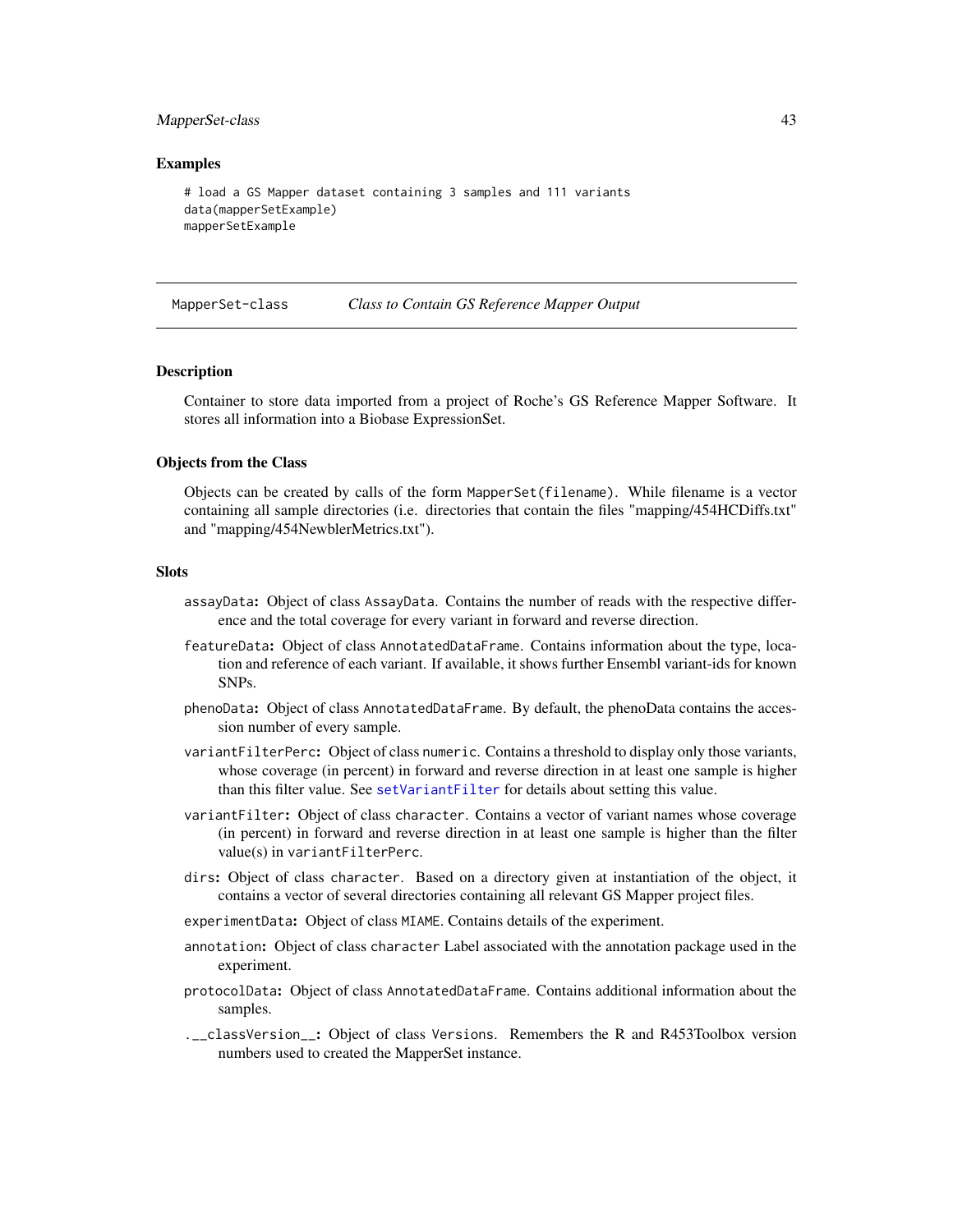#### <span id="page-43-0"></span>Extends

Class [eSet](#page-0-0), directly. Class [VersionedBiobase](#page-0-0), by class "eSet", distance 2. Class [Versioned](#page-0-0), by class "eSet", distance 3.

#### Methods

- setVariantFilter(object): Sets the filter to display only those variants, whose coverage (in percent) in forward and reverse direction in at least one sample is higher than the given value.
- getVariantPercentages(object) Computes the coverage for every variant over all reads (forward and/or reverse) and for each sample.
- [annotateVariants](#page-4-0)(object): Annotates given genomic variants. See annotateVariants for details.
- htmlReport(object): Exports all (filtered) variant data into a html report. See [htmlReport](#page-39-0) for details
- getReadStatus(object): Reads the file "454ReadStatus.txt" in the GSM project directory which contains information about the alignment of each read (chr, pos, strand, etc.)and returns its content in a dataframe.

# Author(s)

Christoph Bartenhagen

#### See Also

[AVASet](#page-8-0), [annotateVariants](#page-4-0), [htmlReport](#page-39-0), [setVariantFilter](#page-62-0), [getVariantPercentages](#page-37-0)

#### Examples

```
# sum up class structure
showClass("MapperSet")
```

```
# load a GS Mapper dataset containing 3 samples and 111 variants
data(mapperSetExample)
mapperSetExample
```

```
# show contents of assay, feature and pheno data
assayData(mapperSetExample)
fData(mapperSetExample)
pData(mapperSetExample)
```
mapperSetExample *GS Reference Mapper data import*

#### **Description**

This is an example of an link{MapperSet-class} object containing the output of Roche's GS Reference Mapper Software. It consists of 3 samples and 111 variants.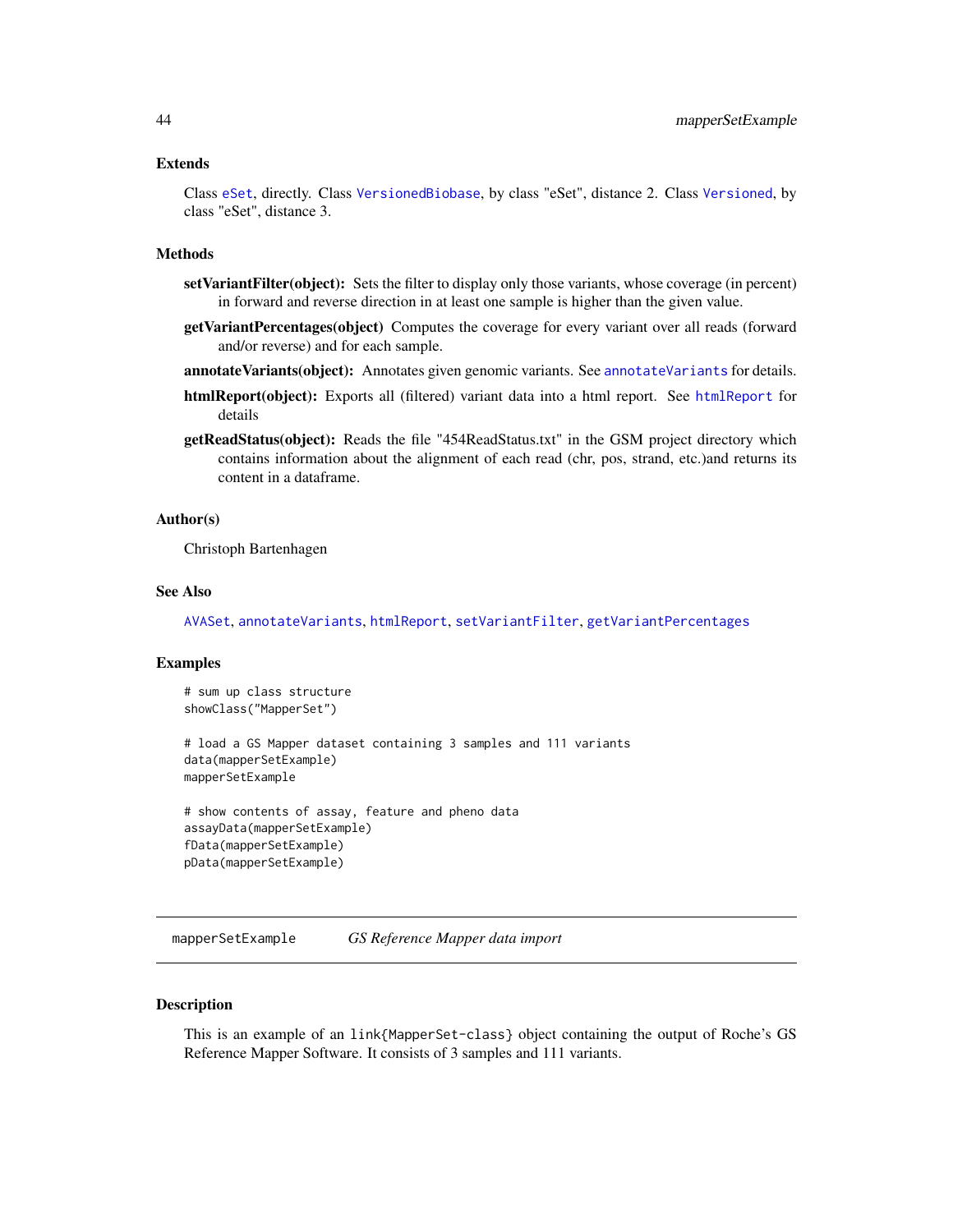# mergeBreakpoints 45

## Usage

data(mapperSetExample)

# Format

```
Formal class 'MapperSet'
```
## Source

'Targeted next-generation sequencing detects point mutations, insertions, deletions, and balanced chromosomal rearrangements as well as identifies novel leukemia-specific fusion genes in a single procedure' (Leukemia, submitted)

# Examples

```
data(mapperSetExample)
mapperSetExample
```
<span id="page-44-0"></span>mergeBreakpoints *Identify and merge related breakpoints caused by the same variant.*

#### Description

Structural variation like transversions or inversion cause two breakpoints. In the context of fusion genes, these are called the pathogenic breakpoint and the reciproce breakpoint. The method [detectBreakpoints](#page-25-0) processes each breakpoint individually and does explicitly not put reads from the pathogenic and reciproce breakpoint into the same cluster. Hence, it is usually sensible to call this methods afterward to search for related pairs of breakpoints to gain more confidence about the existence of a structural variation.

#### Usage

```
mergeBreakpoints(breakpoints, maxDist, mergeBPs)
```
## Arguments

| breakpoints | An object of class Breakpoints storing the breakpoints that will (potentially)<br>be merged.                                                                                   |
|-------------|--------------------------------------------------------------------------------------------------------------------------------------------------------------------------------|
| maxDist     | The maximal distance in basepairs at which two breakpoints will be merged.<br>Default value is 1000.                                                                           |
| mergeBPs    | An optional list of vectors of length two giving the breakpoints that should be<br>merged. If this argument is given, the method will not search for related break-<br>points. |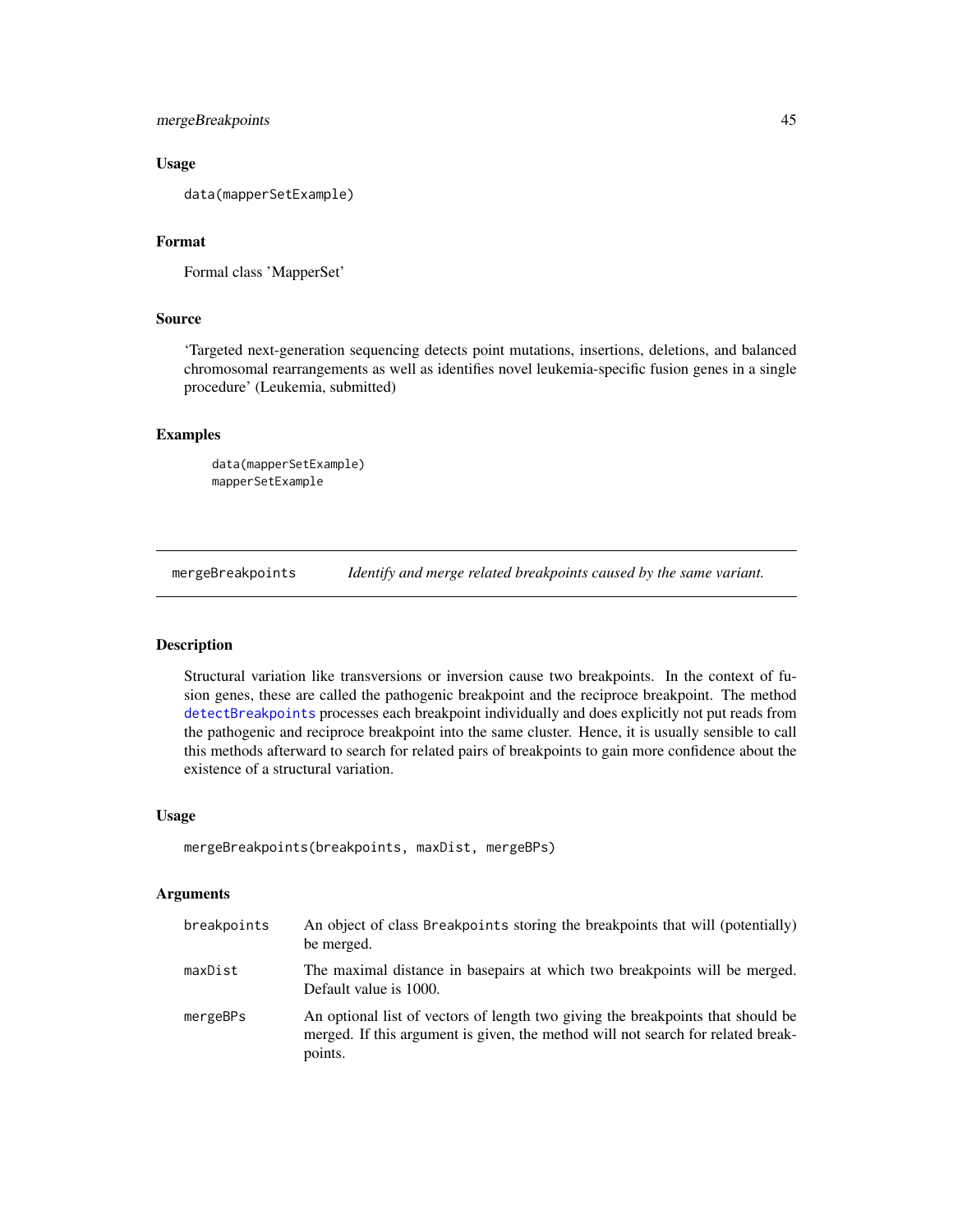# Details

If the maxDist argument is given, the method compares each pair of breakpoints and checks, whether the two breakpoints may belong to the same structural variation. In addition to the spanned chromosomes, the orientation and the strand information of the reads spanning the breakpoints are also compared for this purpose. If chrosmosome, orientation and strand information of two breakpoints go well together, they will be merged, if the absolute distance of the breakpoints on chromosome A plus the absolute distance on chromosome B is smaller or equal to maxDist. If one breakpoint has more than one potential mate breakpoint for merging, it will be merged with the first candidate and a warning message is printed. The default value of maxDist is 1000.\

If the mergeBPs argument is given, the method will not search for related breakpoints but simply merge the given breakpoints. mergeBPs must be a list with vectors of length two that either contain the names of the indices of the breakpoints that should be merged.\

The arguments maxDist and mergeBPs cannot be given together. The given Breakpoints object must not contain breakpoints that have been merged before.

#### Value

An object of class Breakpoints storing merged and unmerged breakpoints.

#### Author(s)

Hans-Ulrich Klein

#### See Also

[detectBreakpoints](#page-25-0), [Breakpoints-class](#page-17-0), [plotChimericReads](#page-48-0)

## Examples

```
# Load bam file and filter chimeric reads
library(Rsamtools)
bamFile = system.file("extdata", "SVDetection", "bam", "N01.bam", package="R453Plus1Toolbox")
bam = scanBam(bamFile)
data(captureArray)
linker = sequenceCaptureLinkers("gSel3")[[1]]
filterReads = filterChimericReads(bam, targetRegion=captureArray, linkerSeq=linker)
# detect breakpoints of size >= 3
breakpoints = detectBreakpoints(filterReads, minClusterSize=3)
table(breakpoints)
summary(breakpoints)
# merge breakpoints
breakpoints = mergeBreakpoints(breakpoints)
summary(breakpoints)
```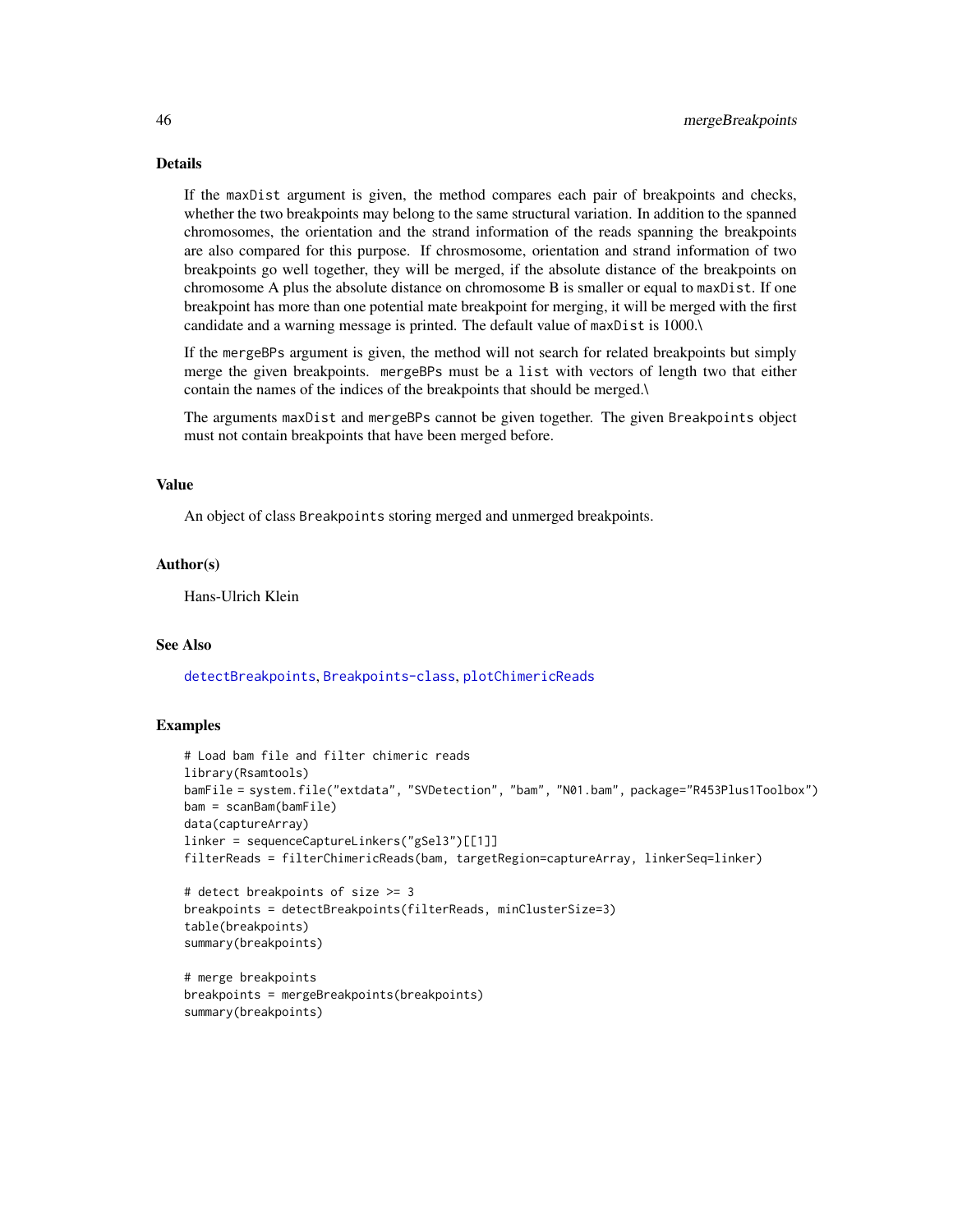<span id="page-46-1"></span>

## Description

This data.frame is part of the vignette example of the [plotVariants](#page-49-0) function. It contains annotations for the different mutations occurring in the example data. It has columns "mutation", "legend" and "color".

#### Usage

data(plotVariantsExample)

# Format

data.frame

## Examples

```
data(plotVariantsExample)
mutationInfo
```
<span id="page-46-0"></span>nucleotideCharts *Nucleotide Charts*

# Description

This function plots the relative frequency of the four bases for each position in the sequences.

# Usage

```
nucleotideCharts(object, range=0.95, linetypes=c(A="l", C="l", G="l", T="l", N="l"),
 linecols=c(A="black", C="red", G="blue", T="green", N="grey70"), xlab="Position",
  ylab="Frequency", ...)
```
## Arguments

| object    | An object of class DNAStringSet, ShortRead or SFFContainer.                                                                                                                                                                                                          |
|-----------|----------------------------------------------------------------------------------------------------------------------------------------------------------------------------------------------------------------------------------------------------------------------|
| range     | An integer vector of length one or two. If length one only bases up to the percent<br>quantile of read lengths defined by the given value are shown. A vector of length<br>two gives the start and end base between which the nucleotide frequencies are<br>plotted. |
| linetypes | The line types used for the four nucleotids $+ N$ , see (see 'par')                                                                                                                                                                                                  |
| linecols  | The colors in which the four nucleotids $+ N$ should be plotted.                                                                                                                                                                                                     |
| xlab      | The X axis label.                                                                                                                                                                                                                                                    |
| ylab      | The Y axis label.                                                                                                                                                                                                                                                    |
| $\cdots$  | Arguments to be passed to methods, such as graphical parameters (see 'par').                                                                                                                                                                                         |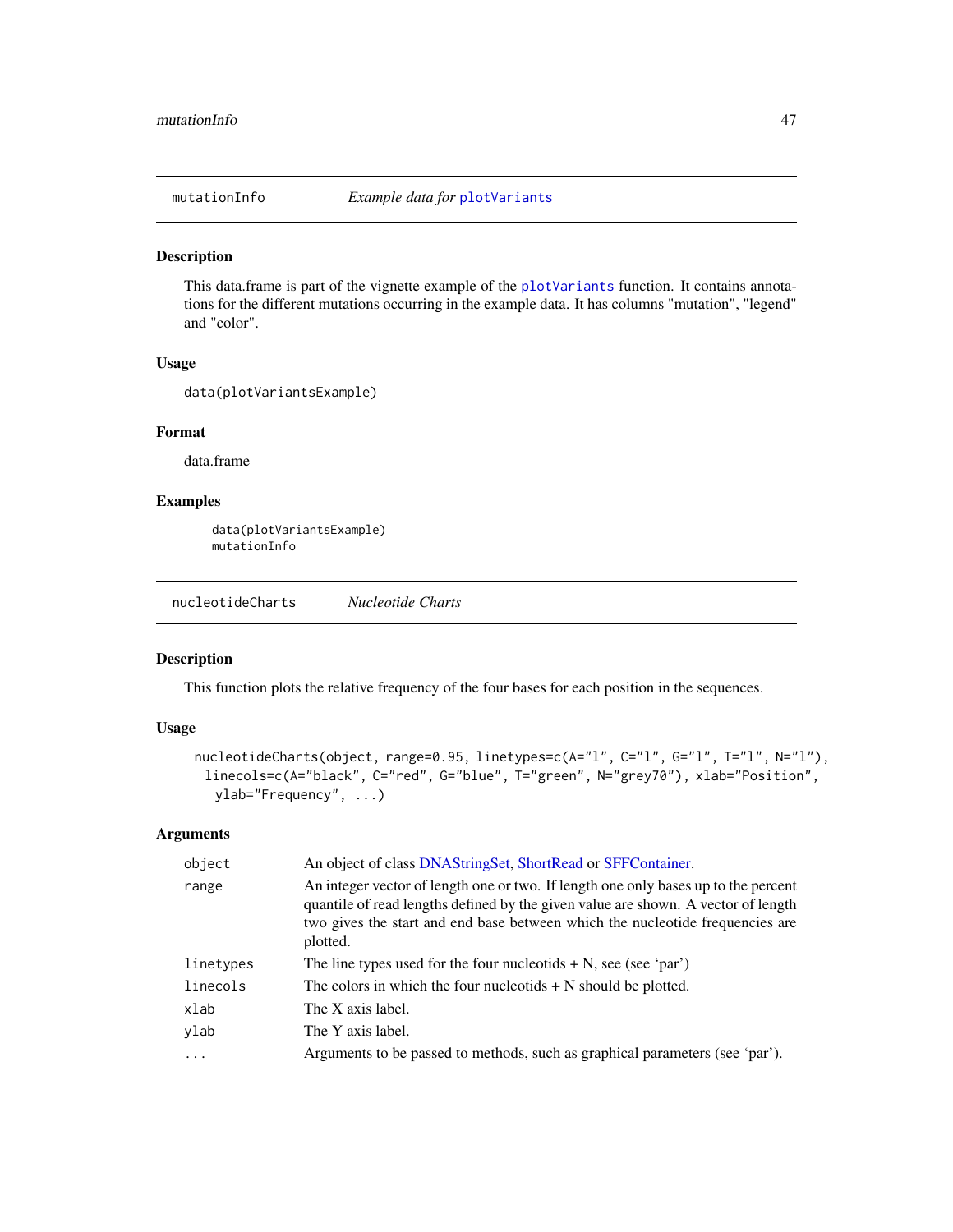# <span id="page-47-0"></span>Author(s)

Christian Ruckert

plotAmpliconCoverage *Creates a plot visualizing the number of reads per amplicon*

# Description

A function for visualizing the number of reads per amplicon or per MID / pico titer plate.

## Usage

```
## S4 method for signature 'AVASet,character,logical'
plotAmpliconCoverage(avaSet, type="amplicon", bothDirections=TRUE, cex.names=0.8, cex.axis=0.8, las=3
```
## Arguments

| avaSet    | An instance of AVASet.                                                                                                  |
|-----------|-------------------------------------------------------------------------------------------------------------------------|
| type      | A character vector specifying the type of plot.                                                                         |
|           | bothDirections A logical value determining whether the plot sums forward and reverse reads or<br>shows them separately. |
| cex.names | Font size of the amplicon name labels.                                                                                  |
| cex.axis  | Font size of axes' labels.                                                                                              |
| las       | Orientation of amplicon name labels.                                                                                    |
| col       | Colors used in the plot.                                                                                                |
| $\ddots$  | Arguments to be passed to methods, such as graphical parameters (see 'par').                                            |

# Details

If the argumnet type is "amplicon", the number of reads for each amplicon are visualized. In case of a AVASet with one sample, a barplot with one bar for each amplicon is created. In case of more than one sample, a boxplot with one box for each amplicon is plotted. If type is "mid", a boxplot with one box for each MID is created. If type is "ptp", a boxplot with one box for each pico titer plate is created.

#### Author(s)

Hans-Ulrich Klein

#### See Also

[AVASet](#page-8-0)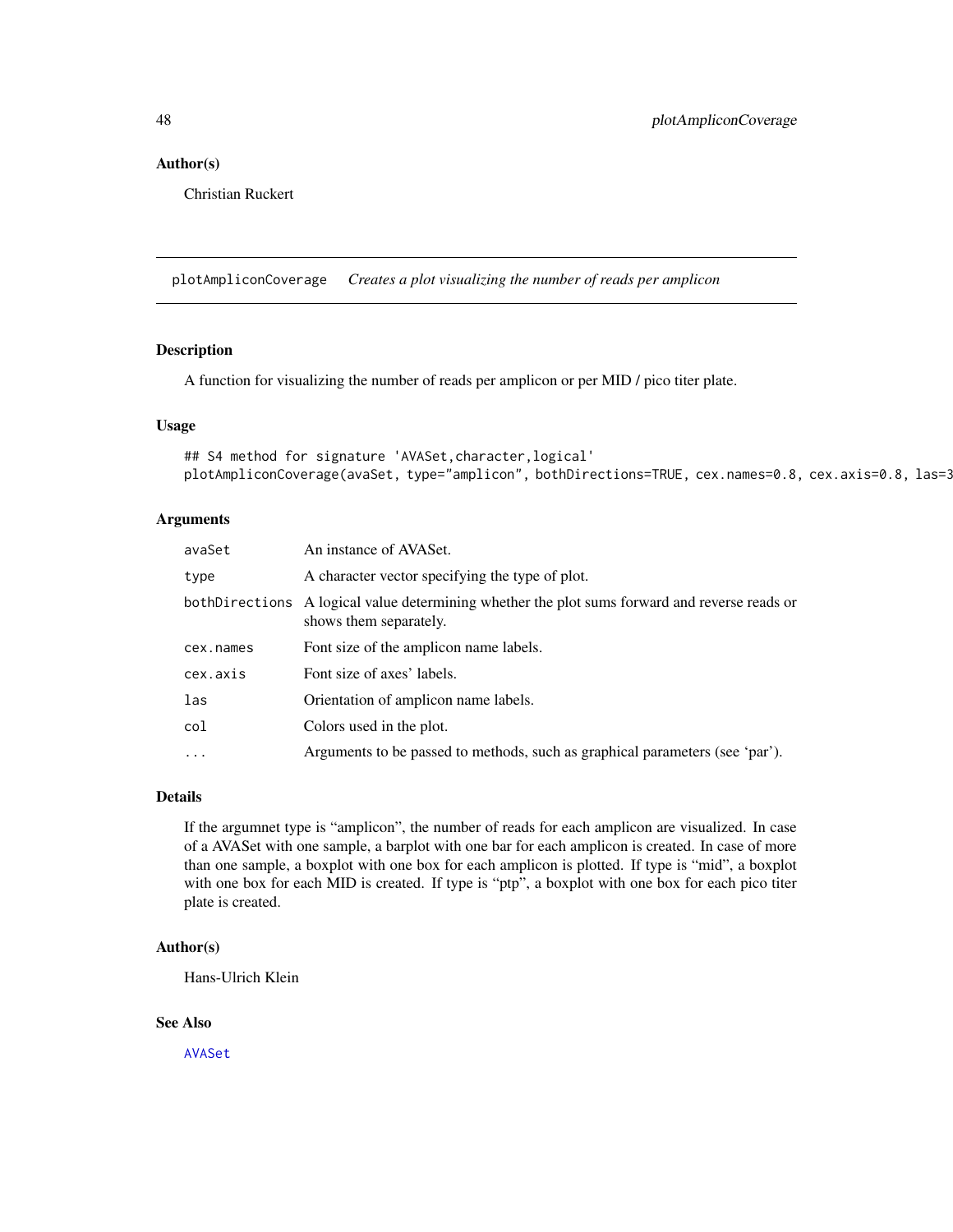# <span id="page-48-1"></span>plotChimericReads 49

## Examples

```
## Not run: data(avaSetExample)
plotAmpliconCoverage(avaSetExample)
plotAmpliconCoverage(avaSetExample[,1])
## End(Not run)
```
<span id="page-48-0"></span>plotChimericReads *Plots chimeric reads*

## Description

This function plots a given set of aligned chimeric reads along a reference sequence. It plots the breakpoints of translations or inversions and marks deletions, insertions and mismatches. Optionally, it displays all base pairs in a given region around the breakpoint.

#### Usage

```
plotChimericReads(brpData, geneSymbols=FALSE, plotMut=TRUE, plotBasePairs=FALSE, maxBasePairs=50, leg
    col=c("red", "green", "black", "orange"))
```
# Arguments

| brpData       | A Breakpoint s object containing the consensus breakpoint of all reads and the<br>consensus reference sequence as returned by the methods detectBreakpoints<br>and mergeBreakpoints. Since only one plot is made, the function will only<br>work for objects of class Breakpoints having length one. |
|---------------|------------------------------------------------------------------------------------------------------------------------------------------------------------------------------------------------------------------------------------------------------------------------------------------------------|
| geneSymbols   | Boolean value whether to automatically load and plot the gene symbols from the<br>Ensembl database. Additionally, geneSymbols can be a vector of two strings for<br>an own annotation.                                                                                                               |
| plotMut       | Boolean value whether to mark deletions, insertions and mismatches.                                                                                                                                                                                                                                  |
| plotBasePairs | Optionally, plotChimericReads displays all base pairs in a given region around<br>the breakpoint (see maxBasePairs).                                                                                                                                                                                 |
| maxBasePairs  | The maximum number of base pairs to be plotted. Only used in conjunction<br>with plotBasePairs=TRUE.                                                                                                                                                                                                 |
| legend        | A logical value (TRUE/FALSE) whether to plot a legend that explains the coloura-<br>tion of the insertions, deletions, mismatches and breakpoints.                                                                                                                                                   |
| title         | A title for the plot.                                                                                                                                                                                                                                                                                |
| col           | A vector of four colours to draw insertions, deletions, mismatches and break-<br>points. In this order, the default colours are "red", "green", "black" and "orange"<br>(use colours () to see a list of possible values).                                                                           |

# Details

This method is intended to be run after the pipeline for structural variant detection. Therefore, see the methods [filterChimericReads](#page-31-0), [detectBreakpoints](#page-25-0) and [mergeBreakpoints](#page-44-0) to correctly preprocess your alignment before running plotChimericReads.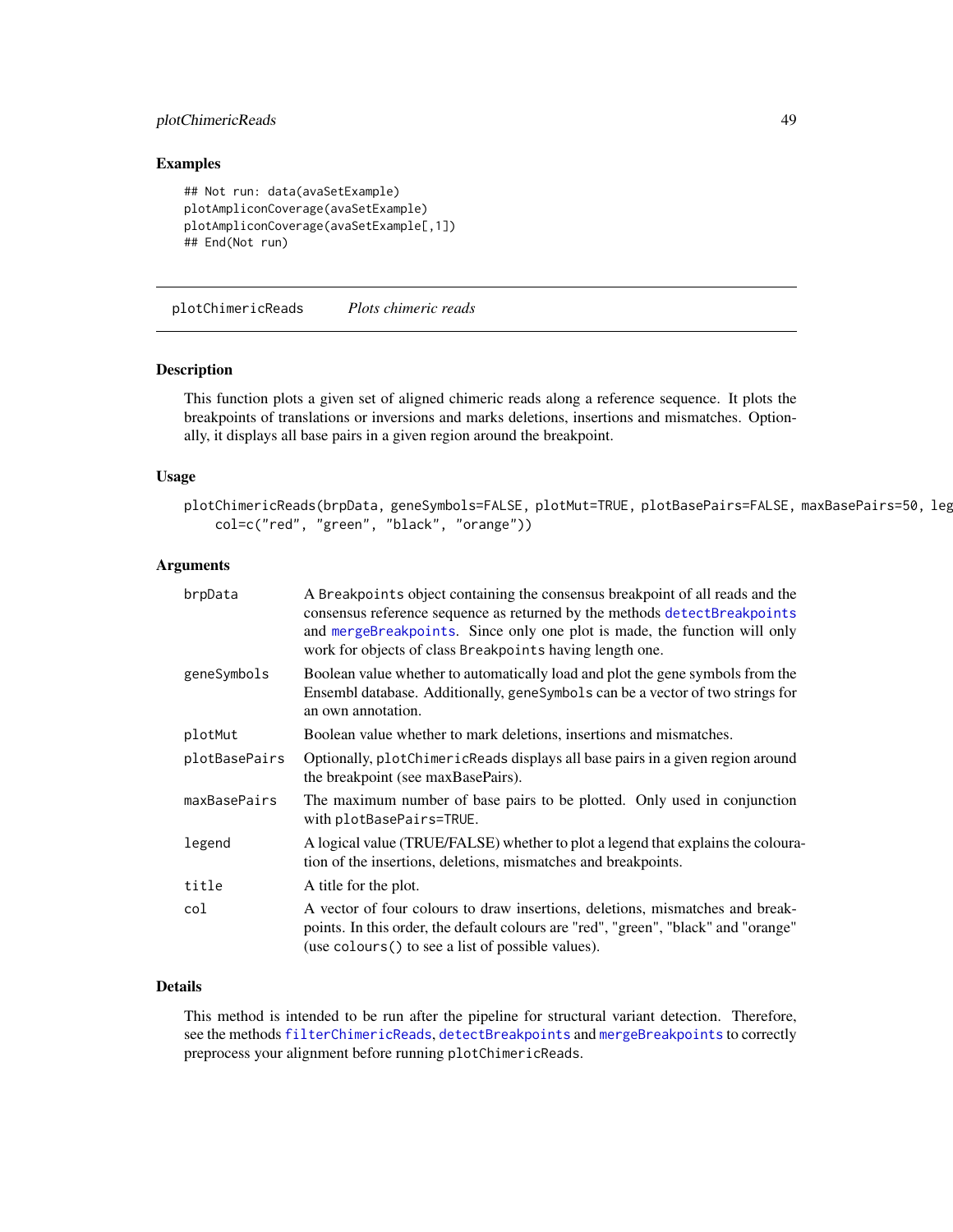#### **Note**

It is recommended to first create and resize the output device (e.g. the plotting window or a pdf file) before plotting. For example, on Unix systems you may try X11(width=w, height=h) or pdf(file="plotChimericReads.pdf", width=w, height=h) for some window width w (e.g.  $w=12$ ) and window height h (e.g. h=6).

## Author(s)

Christoph Bartenhagen

# See Also

[Breakpoints-class](#page-17-0), [detectBreakpoints](#page-25-0), [mergeBreakpoints](#page-44-0)

## Examples

```
# load breakpoint data containing twelve chimeric reads describing an inversion in chromosome 16
data("breakpoints")
breakpoints
```

```
# standard plot
# (only arrangement of reads plotted; breakpoints in orange, deletions
# in red, insertions in green and mismatches in black by default)
plotChimericReads(breakpoints)
# plot base pairs in the breakpoint region (+/- 32bp)
```

```
## Not run: plotChimericReads(breakpoints, plotBasePairs=TRUE, maxBasePairs=32)
```

```
# use custom colours and display a legend:
# deletions="brown", insertions="blue", mismatches="yellow", breakpoints="gray"
plotChimericReads(breakpoints, col=c("brown", "blue", "yellow", "gray"), legend=TRUE)
```
<span id="page-49-0"></span>plotVariants *Plots variant positions*

## **Description**

This function illustrates the positions and types of mutations within a given gene and transcript. The plot shows only coding regions (thus, units are amino acids / codons). The coding region is further divided into exons labeled with their rank in the transcript. Transcript annotation is obtained from the ensembl GRCh37 server.

## Usage

plotVariants(data, gene, transcript, regions, mutationInfo, groupBy, horiz=FALSE, cex=1, title="", leg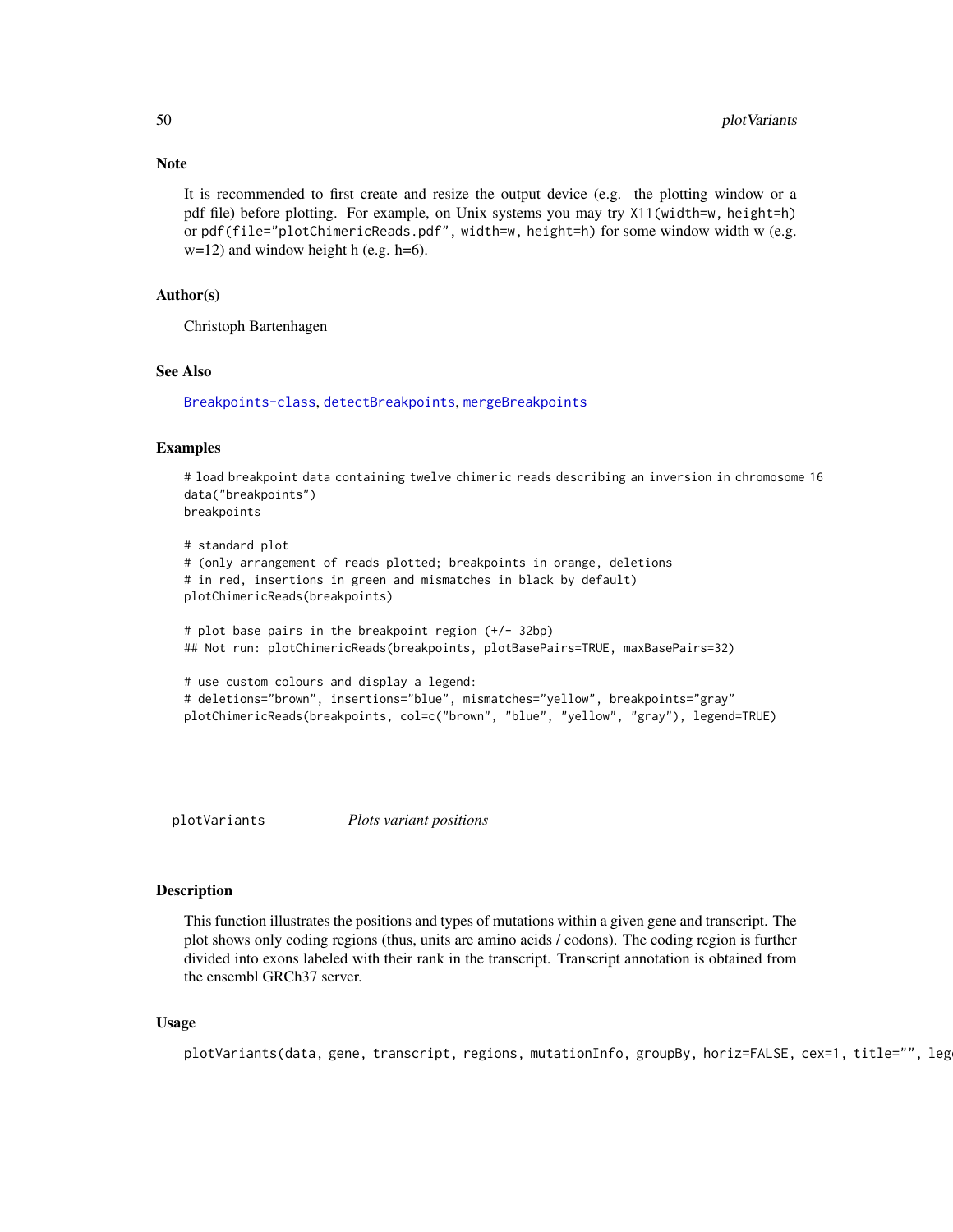# <span id="page-50-0"></span>plot Variants 51

# Arguments

| data         | This can be either a data.frame or an instance of class annotatedVariants you<br>get by calling annotateVariants. A data frame requires the columns "label",<br>"pos" "mutation" and "color" specifying an annotation for each mutation, its<br>position (a single numeric value), the mutation type and (optionally) the color<br>of the mutation (e.g. depicting a certain group identity independent from the<br>mutation type). The position needs to be given as amino acids / codons. |
|--------------|---------------------------------------------------------------------------------------------------------------------------------------------------------------------------------------------------------------------------------------------------------------------------------------------------------------------------------------------------------------------------------------------------------------------------------------------------------------------------------------------|
| gene         | A string containing the Ensembl id of the gene of interest (required).                                                                                                                                                                                                                                                                                                                                                                                                                      |
| transcript   | A string containing an Ensembl transcript id (optional, but recommended). If<br>no Ensembl transcript-id is passed, it is chosen automatically and the function<br>will return an appropriate data frame with all annotated transcripts for the given<br>gene.                                                                                                                                                                                                                              |
| regions      | A data frame having columns "name", "start", "end" and "color". The plot will<br>highlight these regions with the given colors and print their name in the legend.                                                                                                                                                                                                                                                                                                                          |
| mutationInfo | A data frame with annotations for the different mutations occurring in the data<br>(optional but recommended). It requires the columns "mutation", "legend" and<br>"color". The first column must list the exact mutation names that occur in the<br>data column "mutation". The column "legend" allows for a more detailed name<br>of the mutation that will appear in the legend. The color of each mutation type<br>is optional and can also be assigned automatically.                  |
| groupBy      | By default, the mutations will be grouped by their position (i.e. the column<br>"pos"). If necessary, one might give the name of an other column in the data<br>here; for example the mutation labels. Please see the details below for more<br>information.                                                                                                                                                                                                                                |
| horiz        | In more comprehensive datasets, more than one mutation may be listed for a<br>single position. If horiz=FALSE, these overlapping mutations will be aligned<br>vertically. If horiz=TRUE they will be aligned horizontally in groups allowing a<br>label for every single mutation.                                                                                                                                                                                                          |
| cex          | A numeric value $> 0$ giving the factor by which the labels are magnified relative<br>to the default text size. If the width of the device is too small for all mutation<br>labels, their size will be scaled automatically until it fits.                                                                                                                                                                                                                                                  |
| title        | A title for the plot (optional).                                                                                                                                                                                                                                                                                                                                                                                                                                                            |
| legend       | A logical value (TRUE/FALSE) whether to plot a legend for the mutations types<br>(see mutationInfo) and the highlighted regions (if any).                                                                                                                                                                                                                                                                                                                                                   |
|              |                                                                                                                                                                                                                                                                                                                                                                                                                                                                                             |

# Details

The plot will show the coding part of the gene and its exons as x-axis at the bottom. Mutations will be marked and ordered above according to their genomic position. The axis units are amino acids / codons (hence, all given genomic positions should be divided by three if necessary).

Passing a data frame to this function allows a much more individual and detailed annotation of the mutations like labels, colors and user defined mutation types.

Passing an instance of class [annotatedVariants](#page-3-0) is useful for integration into the R453Plus1Toolbox pipeline and for compatibility to older versions of the plot. Then, it will only distinguish deletions and missense, nonsense and silent mutations.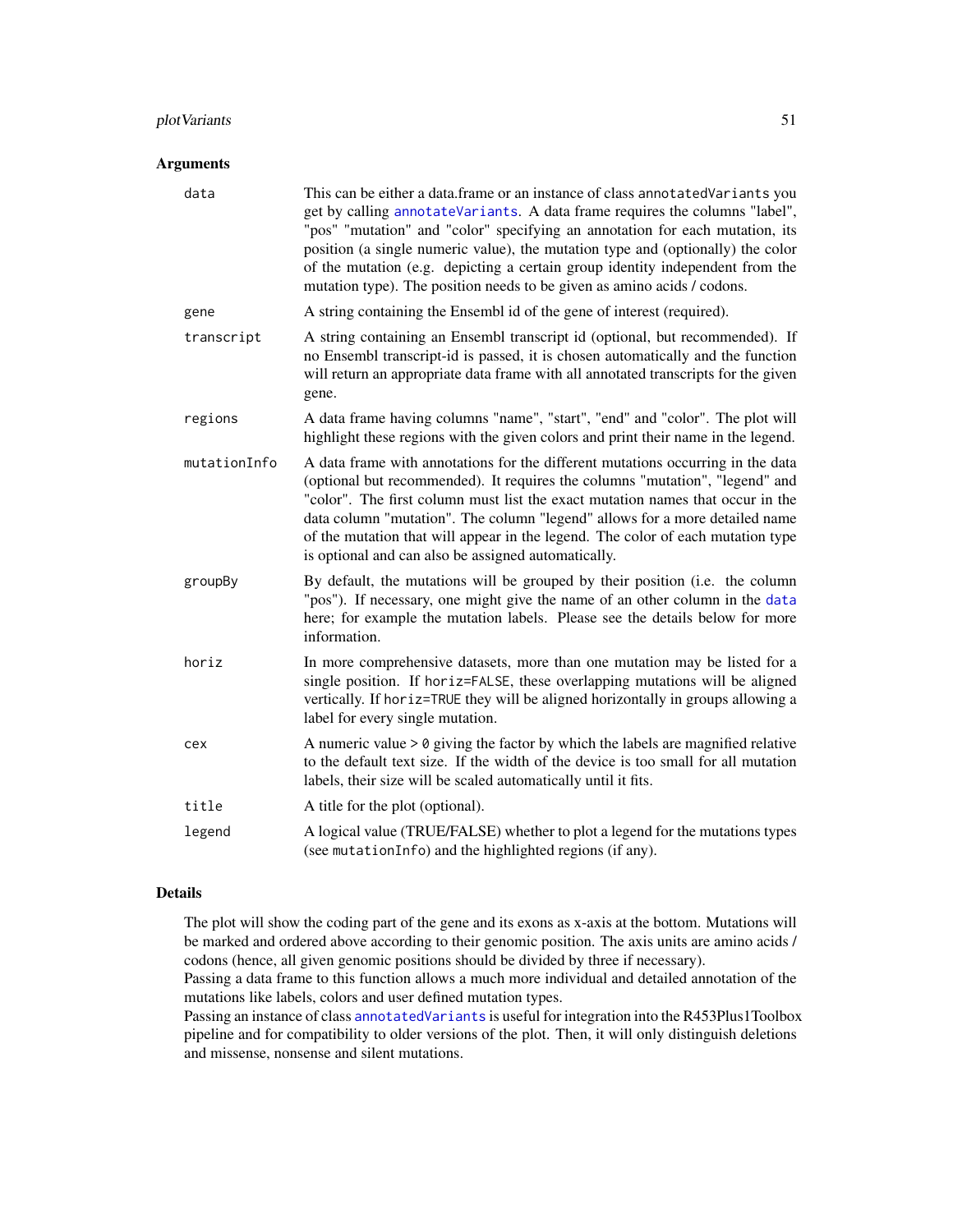<span id="page-51-0"></span>By default, the plot will group mutations (horizontally or vertically) by their position. It is possible to group by an other column in the data (see parameter groupBy), but in the current version this makes only sense if the mutations in one group are locally clustered, i.e. have the same or a similar position. The parameter groupBy is mainly useful to modify or even disable the automatic grouping of different mutations at the same position.

# Value

The function will return a data frame containing all Ensembl transcript information for the given gene ("ensembl\_transcript\_id", "rank", "cds\_start", "cds\_end" and "cds\_length"). This data frame may prove useful for retrieving a Ensembl transcript id for future plots.

#### **Note**

Depending on the amount of mutations and the size of the gene, the plot may not fit into the device or the text may become too small. It is recommended to carefully select the right size of your device before starting this function to ensure a well scaled and beautiful plot.

This function requires the package TeachingDemos to work, which can be found at CRAN.

## Author(s)

Christoph Bartenhagen

#### See Also

[annotateVariants](#page-4-0).

#### Examples

# EXAMPLE 1: Working with intances of class annotatedVariants

```
# one missense, one nonsense point mutation and one deletion
variants = data.frame(
   row.names=c("missense", "deletion", "nonsense"),
   start=c(106157528, 106157635, 106193892),
   end=c(106157528, 106157635, 106193892),
   chromosome=c("4", "4", "4"),
   strand=c("+", "+", "+"),
   seqRef=c("A", "G", "C"),
   seqMut=c("G", "-", "T"),
   seqSur=c("TACAGAA", "TAAGCAG", "CGGCGAA"),
   stringsAsFactors=FALSE)
```
# annotate variants with affected genes, exons and codons (may take a minute to finish) ## Not run: varAnnot = annotateVariants(variants)

# plot variants for gene TET2 having the Ensembl id "ENSG00000168769" # when passing no transcript, the largest transcript annotated in the Ensembl database for this gene will be selecte ## Not run: plotVariants(data=varAnnot, gene="ENSG00000168769", title="plotVariants Example", legend=TRUE)

# EXAMPLE 2: Working with a data frame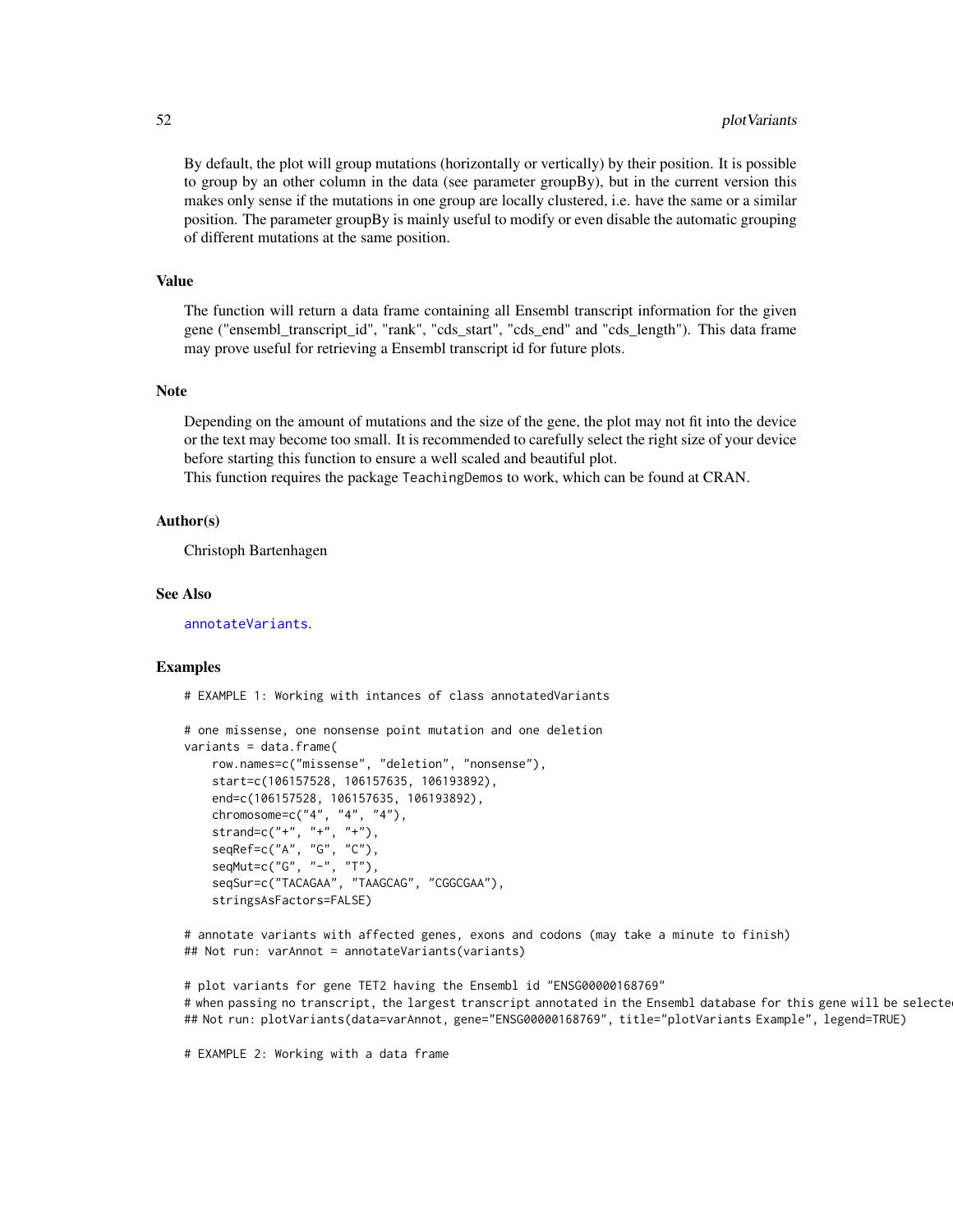```
# two missense at one position, one nonsense point mutation and one deletion
# it is possible to assign a color to every single mutation independently from its type
variants = data.frame(
   label=c("A>G","A>G(2)","delG","C>T"),
   pos=c(831,831,867,1437),
   mutation=c("M","M","D","N"),
   color=c("black", "black", "green", "red"),
    stringsAsFactors=FALSE
\lambda# more detailed names for mutation abbreviations can be passed as mutationInfo
# this is useful for the legend, but can also be generated automatically
mutationInfo = data.frame(
    mutation=c("M","D","S","N"),
   legend=c("Missense","Nonsense","Silent","Deletion"),
    stringsAsFactors=FALSE
\mathcal{L}# regions of interest can be highlighted using the regions parameter
regions = data.frame(
   name = c("region1", "region2"),
   start = c(700, 1400),
   end = c(1000, 1900),
   color = c("red", "blue")
)
# using the horiz parameter, multiple mutations occurring at the same place can be either aligned ...
# ... vertically
## Not run: plotVariants(data=variants, gene="ENSG00000168769", transcript="ENST00000513237", regions=regions, mu
# ... or horizontally in groups
## Not run: plotVariants(data=variants, gene="ENSG00000168769", transcript="ENST00000513237", regions=regions, mu
# group mutations by their label and not by their position (which is the default)
## Not run: plotVariants(data=variants, gene="ENSG00000168769", transcript="ENST00000513237", regions=regions, mu
```
plotVariationFrequency

*Create an AVA style variation frequency plot*

# Description

This method creates a plot similar to the variation frequency plot in Roche's GS Amplicon Variant Analyzer. The plot shows the reference sequence along the x-axis and indicates variants as bars at the appropriate positions. The height of the bars corresponds to the percentage of reads carrying the variant. A second y-axis indicates the absolute number of reads covering the variant.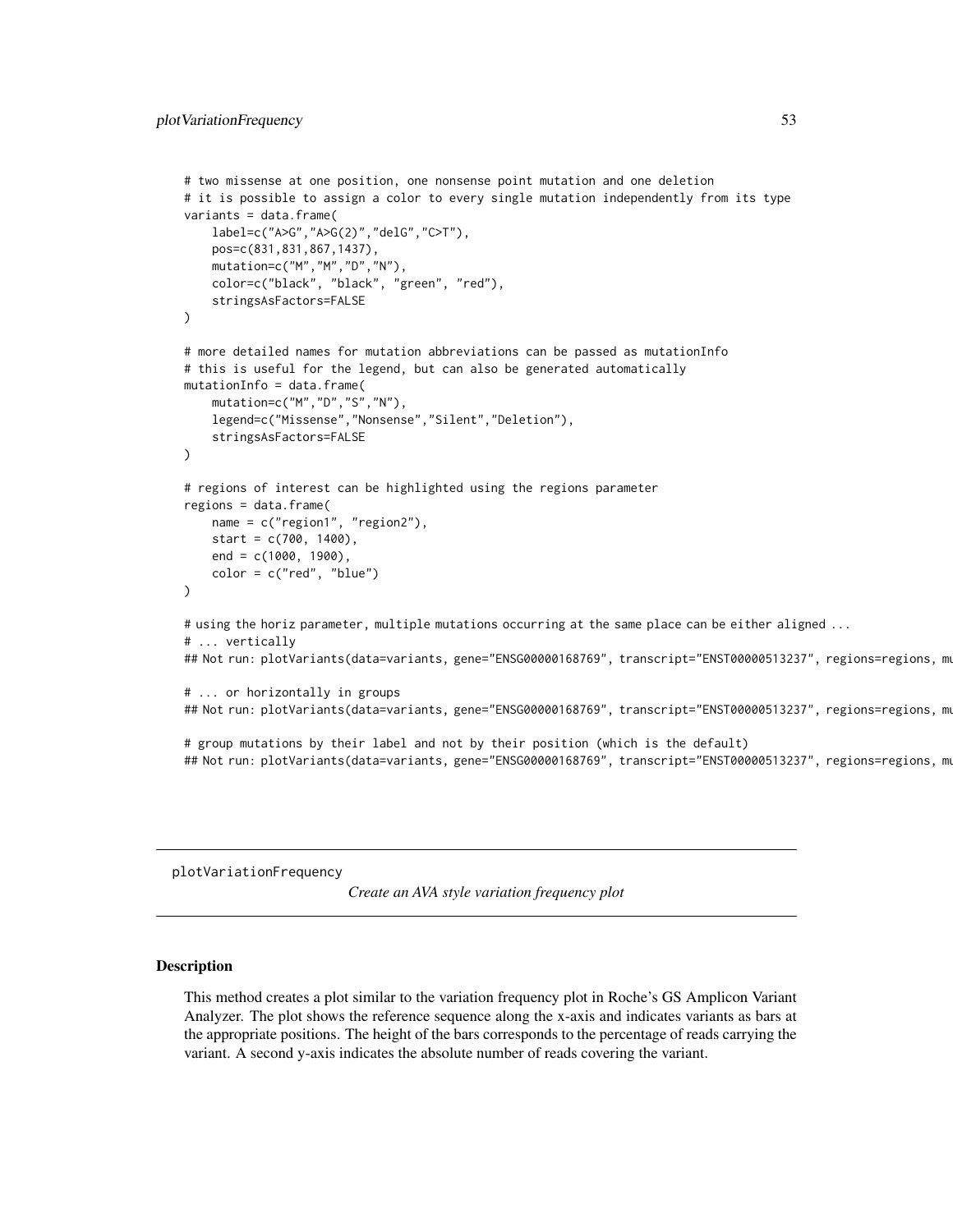plotVariationFrequency(object, plotRange, ...)

## Arguments

| object                  | A character pointing to an Amplicon Variant Analyser Global Alignment export<br>file.                                                                                                                                                                                                                                            |
|-------------------------|----------------------------------------------------------------------------------------------------------------------------------------------------------------------------------------------------------------------------------------------------------------------------------------------------------------------------------|
| plotRange               | A two dimensional numeric vector giving the start and end base of the reference<br>sequence that should be plotted.                                                                                                                                                                                                              |
| $\cdot$ $\cdot$ $\cdot$ | Arguments passed to other plotting methods. Especially, argument col: Op-<br>tional character vector of length 7 specifying the bars' colors indicating differ-<br>ent base substitutions or deletions. See details. And argument sequence Cex:<br>Optional numeric value specifying the size of the reference sequence's bases. |

## Details

The text file used as imput must have the format generated by the AVA export function. Such a file can be generated using the export button in the Global Alignment view of the AVA software. The col argument specifies the colours used for different bases and deletions. The following listing gives the meaning of the i-th position of the col vector (default values in braces):

- 1. A (green)
- 2. C (blue)
- 3. G (black)
- 4. T (red)
- 5. N (purple)
- 6. deletion (gray)

#### Author(s)

Hans-Ulrich Klein

# Examples

```
## Not run:
file = system.file("extdata", "AVAVarFreqExport", "AVAVarFreqExport.xls", package="R453Plus1Toolbox")
plotVariationFrequency(file, plotRange=c(50, 150))
## End(Not run)
```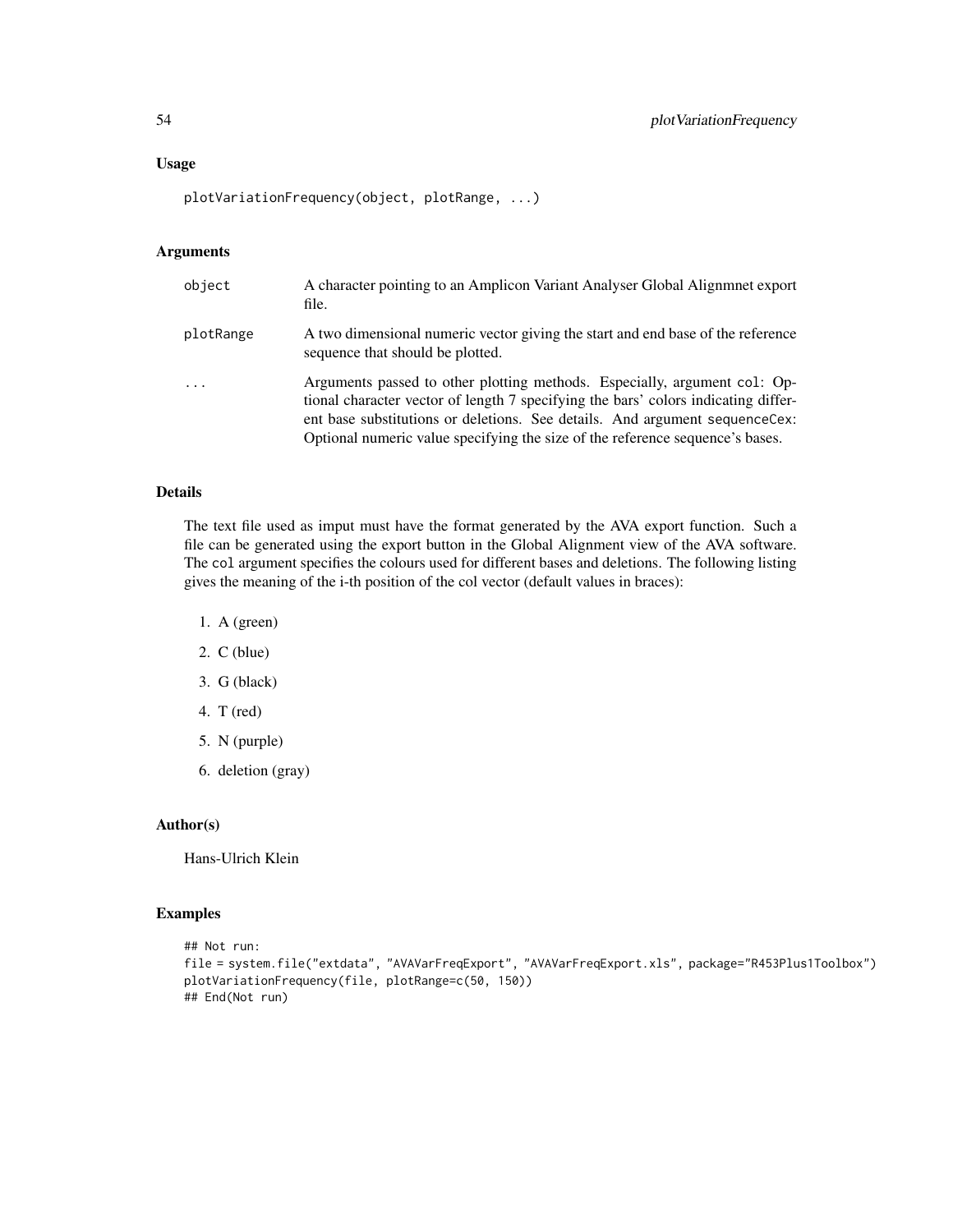<span id="page-54-1"></span><span id="page-54-0"></span>positionQualityBoxplot

*Boxplot Of The Quality For Each Position*

# Description

Creates a boxplot of the quality scores over all sequences at each position.

# Usage

```
positionQualityBoxplot(object, range, binsize=10,
xlab=paste("Read position in bp (Bin size: ", binsize, "bp)", sep=""), ylab="Quality score",
  col="firebrick1", ...)
```
# Arguments

| object     | An object of class QualityScaledDNAStringSet, ShortReadQ or SFFContainer.                                                                                                       |
|------------|---------------------------------------------------------------------------------------------------------------------------------------------------------------------------------|
| range      | A numeric vector of length one or two. If length one only bases from the first<br>until this position are plotted. If two all bases between these two positions are<br>plotted. |
| binsize    | Number of positions to summarize in one box in the plot.                                                                                                                        |
| xlab       | The X axis label.                                                                                                                                                               |
| ylab       | The Y axis label.                                                                                                                                                               |
| col        | The plotting color.                                                                                                                                                             |
| $\ddots$ . | Arguments to be passed to methods, such as graphical parameters (see 'par').                                                                                                    |

# Author(s)

Christian Ruckert

qualityReportSFF *Function To Create A Quality Report In PDF Format*

# Description

This function takes a character vector consisting of filenames pointing to files in Roche's SFF format as input and creates a quality report in PDF format as output.

## Usage

qualityReportSFF(sfffiles, outfile)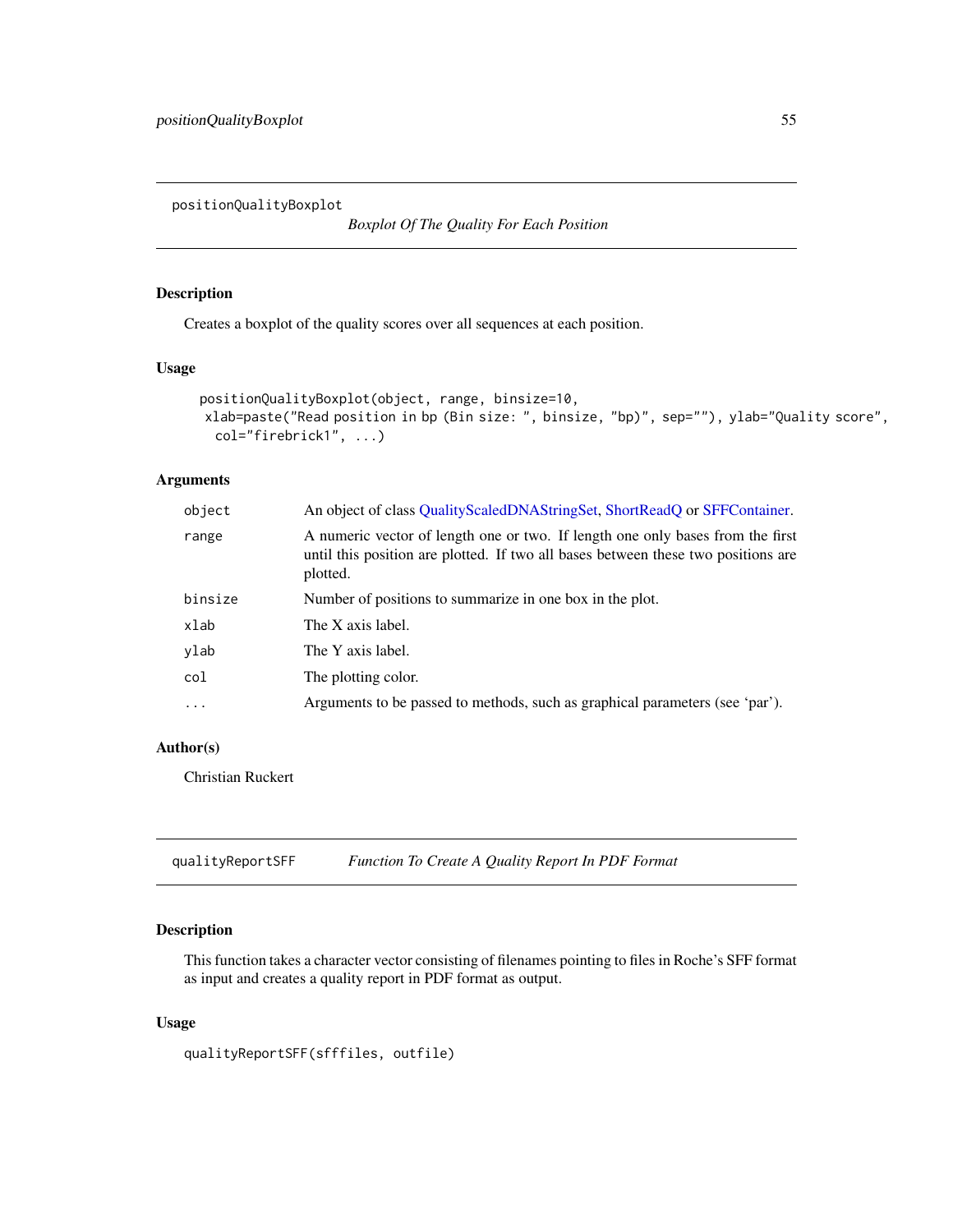## <span id="page-55-1"></span>**Arguments**

| sfffiles | A character vector of the SFF files to read in.                                    |
|----------|------------------------------------------------------------------------------------|
| outfile  | The name of the PDF report file created. Defaults to 'qcreport.pdf' in the current |
|          | directory.                                                                         |

# Details

The function uses the qualityReport.Rnw file from the extdata directory of the package and Sweave to create a .tex file which is afterwards converted to .pdf format. In the .Rnw file the following quality control functions are used: [readLengthStats](#page-56-0), [readLengthHist](#page-55-0), [baseQualityStats](#page-16-0), [baseQualityHist](#page-15-0), [sequenceQualityHist](#page-61-0), [positionQualityBoxplot](#page-54-0), [baseFrequency](#page-15-1), [nucleotideCharts](#page-46-0), [gcContent](#page-33-0), [gcPerPosition](#page-34-0), [gcContentHist](#page-33-1), [complexity.dust](#page-21-0), [complexity.entropy](#page-22-0), [dinucleotideOddsRatio](#page-28-0).

# Author(s)

Christian Ruckert

# Examples

```
## Not run:
  file <- system.file("extdata", "SFF", "example.sff", package="R453Plus1Toolbox")
  qualityReportSFF(file, "QualityReport.pdf")
```
## End(Not run)

<span id="page-55-0"></span>readLengthHist *Histogram Of The Read Lengths*

# Description

This function plots a histogram of the read lengths.

# Usage

```
readLengthHist(object, cutoff=0.99, xlab="Read length", ylab="Number of sequences",
  col="firebrick1", breaks=100, ...)
```
# Arguments

| object   | An object of class DNAStringSet, ShortRead or SFFContainer.                  |  |
|----------|------------------------------------------------------------------------------|--|
| cutoff   | Reads longer than the cutoff-percent quantile are omitted from the plot.     |  |
| xlab     | The X axis label.                                                            |  |
| vlab     | The Y axis label.                                                            |  |
| col      | The plotting color.                                                          |  |
| breaks   | The number of breaks in the histogram (see 'hist').                          |  |
| $\cdots$ | Arguments to be passed to methods, such as graphical parameters (see 'par'). |  |
|          |                                                                              |  |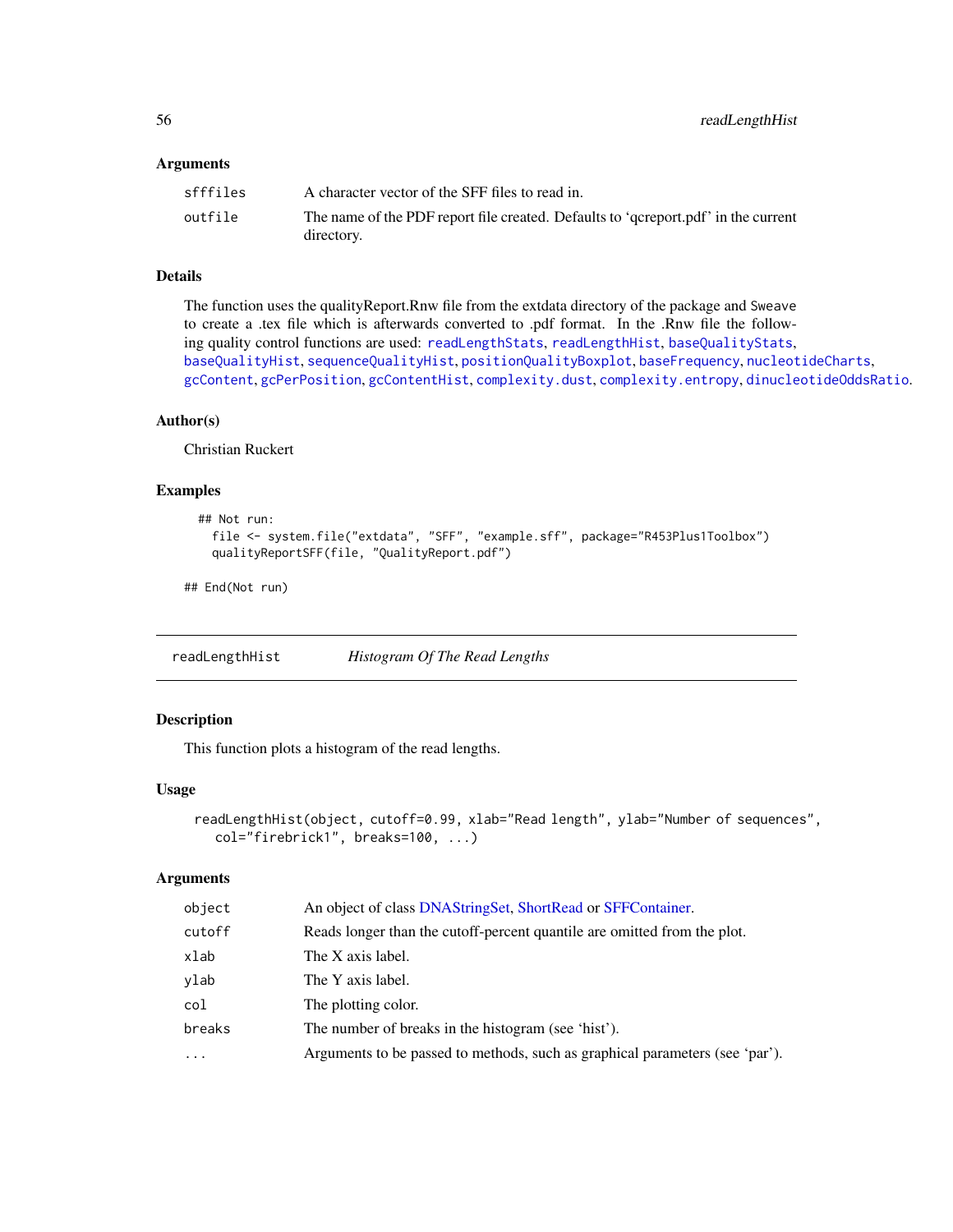# <span id="page-56-2"></span>readLengthStats 57

## Author(s)

Christian Ruckert

<span id="page-56-0"></span>readLengthStats *Statistics For The Read Lengths*

## Description

This function returns the mean, median, minimum, maximum and standard deviation of the read lengths over a set of sequences.

# Usage

```
readLengthStats(object)
```
# Arguments

object An object of class [DNAStringSet,](#page-0-0) [ShortRead](#page-0-0) or [SFFContainer.](#page-63-0)

# Value

A [vector](#page-0-0) with five entries: mean, median, min, max and sd.

#### Author(s)

Christian Ruckert

<span id="page-56-1"></span>readSFF *Function To Read In Roche's .sff Files*

## Description

This function reads in files in Roche's Standard Flowgram Format (SFF) and store the contents in an [SFFContainer-class](#page-63-1) object.

## Usage

```
readSFF(files)
```
#### Arguments

files The name of the .sff file to read in or a character vector of multiple file names or the name of a directory containing .sff files.

# Value

An object or a list of objects of class SFFContainer storing all the information from the .sff file(s).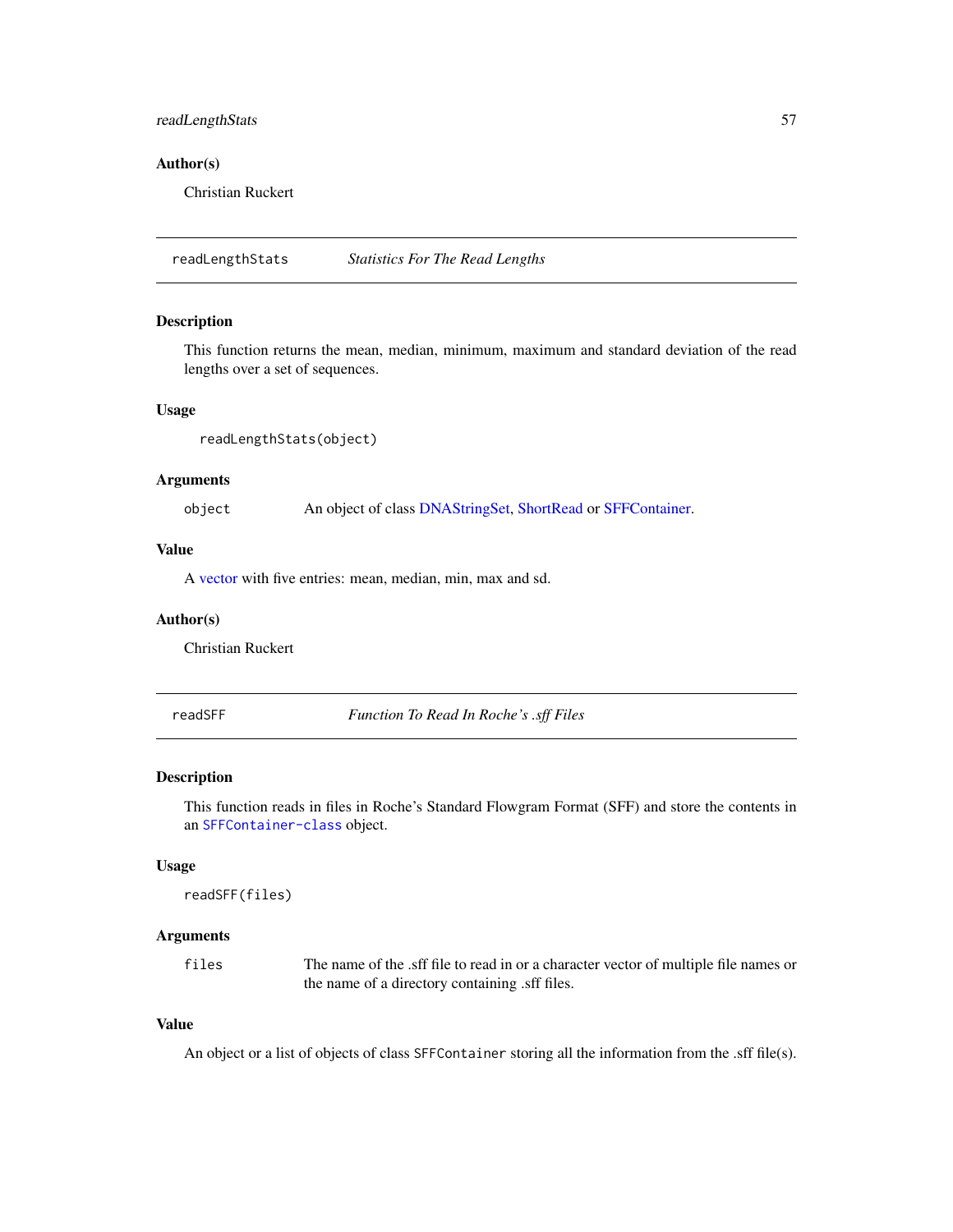#### Author(s)

Christian Ruckert

# See Also

[writeSFF](#page-68-0), [SFFContainer](#page-63-1).

# Examples

```
file <- system.file("extdata", "SFF", "example.sff", package="R453Plus1Toolbox")
sffContainer <- readSFF(file)
sffContainer
```
readsOnTarget *Check for each read whether it aligns within the given region.*

## Description

This methods checks (approximately) whether the given reads align within a given region.

#### Usage

readsOnTarget(alnReads, targetRegion)

# Arguments

| alnReads     | A list as returned by scanBam storing aligned reads.                        |
|--------------|-----------------------------------------------------------------------------|
| targetRegion | The target region as a GRanges object. The chromosome names must fit to the |
|              | chromosome names used in the alignment information of the given reads.      |

#### Details

The detailed alignment information given by the CIGAR strings in .bam files are ignored by the function. Instead, it is assumed that the whole read alignes to the reference without indels. This is often not true for longer read (e.g. generated with Roche 454 Sequencing), but saves computation time. Hence, this method is useful to approximate the number of reads that align in the target region of a targeted sequencing experiment.

# Value

A list with one logical vector for each list entry in alnReads. The logical vector indicates for each read whether it overlaps with at least one base from any target region or not.

## Author(s)

Hans-Ulrich Klein

<span id="page-57-0"></span>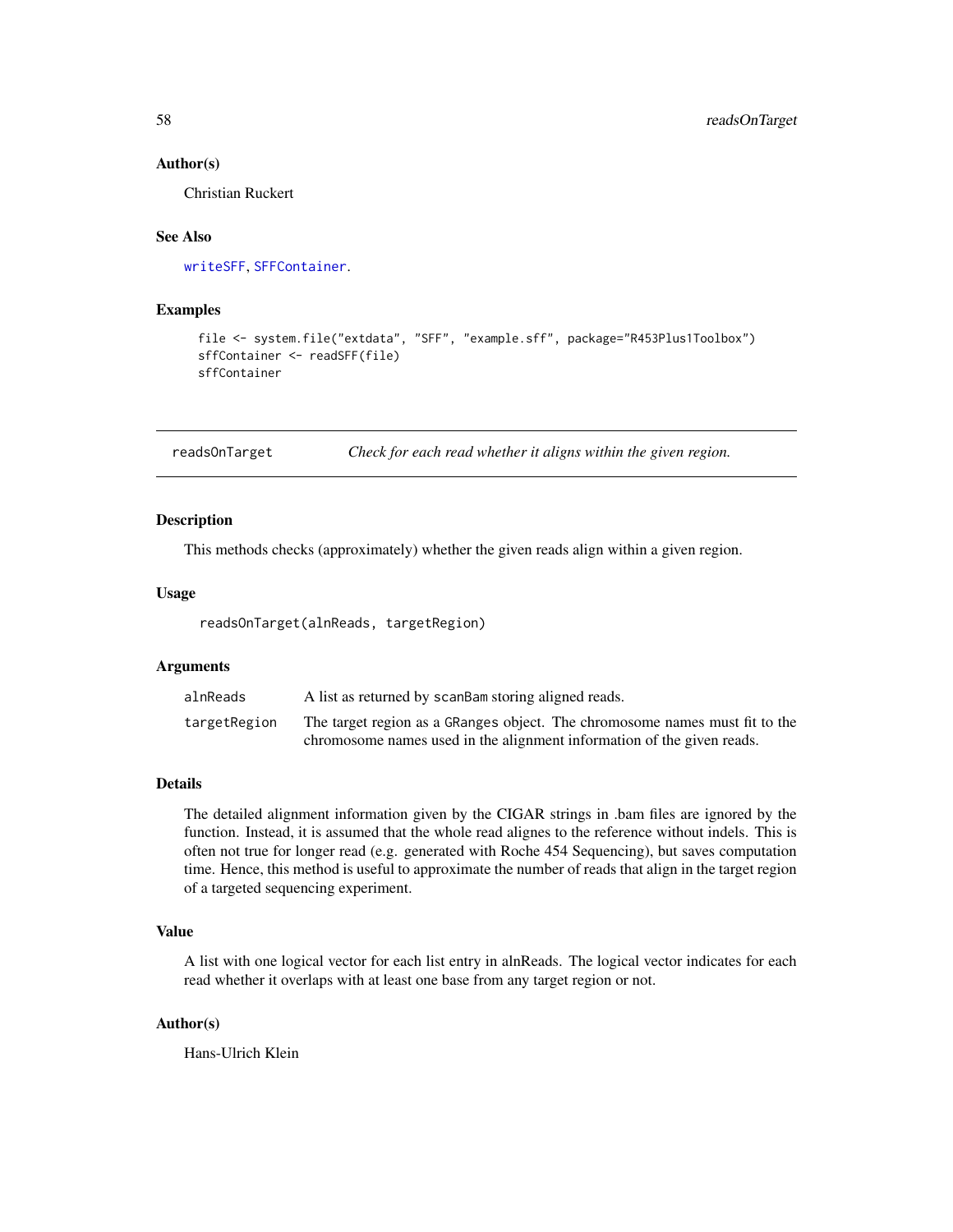# <span id="page-58-0"></span>referenceSequences 59

# See Also

[scanBam](#page-0-0)

#### Examples

```
library(Rsamtools)
bamFile = system.file("extdata", "SVDetection", "bam", "N01.bam", package="R453Plus1Toolbox")
bam = scanBam(bamFile)
region = GRanges(IRanges(start=118307205, end=118395936), seqnames=11)
targetReads = readsOnTarget(bam, region)
sum(targetReads[[1]])
```
referenceSequences *Access the reference sequences of an AVASet*

# Description

This function give access to a slot of an instance of the AVASet storing information about all reference sequences of the amplicons.

## Usage

```
referenceSequences(object)
```
#### Arguments

object An link{AVASet-class} object.

# Value

The data is stored in an object of class AlignedRead and thus gives information about all reference sequences and their position on a chromosome (if [alignShortReads](#page-2-0) has been called before).

# Author(s)

Christoph Bartenhagen

# See Also

[alignShortReads](#page-2-0)

#### Examples

# load an AVA dataset containing 6 samples, 4 amplicons and 259 variants data(avaSetExample)

referenceSequences(avaSetExample)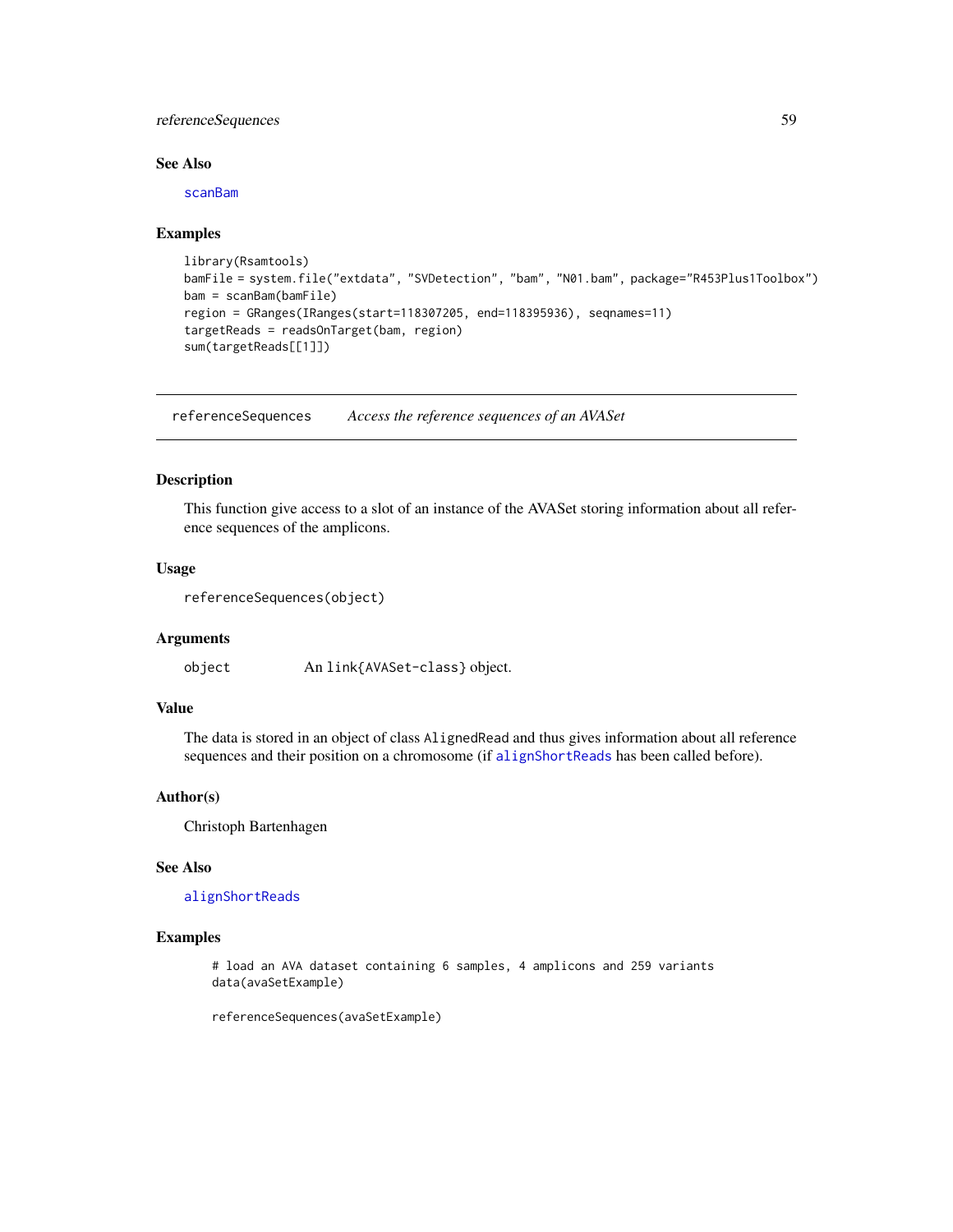<span id="page-59-1"></span>

#### Description

This data.frame is part of the vignette example of the [plotVariants](#page-49-0) function. It has the columns "name", "start", "end" and "color". The plot will highlight these regions with the given colors and print their name in the legend.

#### Usage

```
data(plotVariantsExample)
```
#### Format

data.frame

## Examples

```
data(plotVariantsExample)
regions
```
<span id="page-59-0"></span>removeLinker *Remove linker sequences located at the start of short reads*

#### Description

If linkers are attached during sample preparation, it may be useful to remove the linkers' sequences after sequencing. This method finds and removes linker sequences that are located at the start of the given reads.

## Usage

```
## S4 method for signature 'XStringSet, DNAString, logical, numeric, numeric'
removeLinker(reads, linker, removeReadsWithoutLinker, minOverlap, penalty)
```
# Arguments

| reads                    | A DNAStringSet instance that contains reads possibly having linkers at their<br>start site      |  |
|--------------------------|-------------------------------------------------------------------------------------------------|--|
| linker                   | A DNAString instance with the linker's sequence                                                 |  |
| removeReadsWithoutLinker |                                                                                                 |  |
|                          | Whether reads without linkers should be removed. Default is FALSE                               |  |
| minOverlap               | The minimal score that must be achived when aligning the linker. Default is<br>length(linker)/2 |  |
| penalty                  | The penalty for substitutions or indels. Default is 2                                           |  |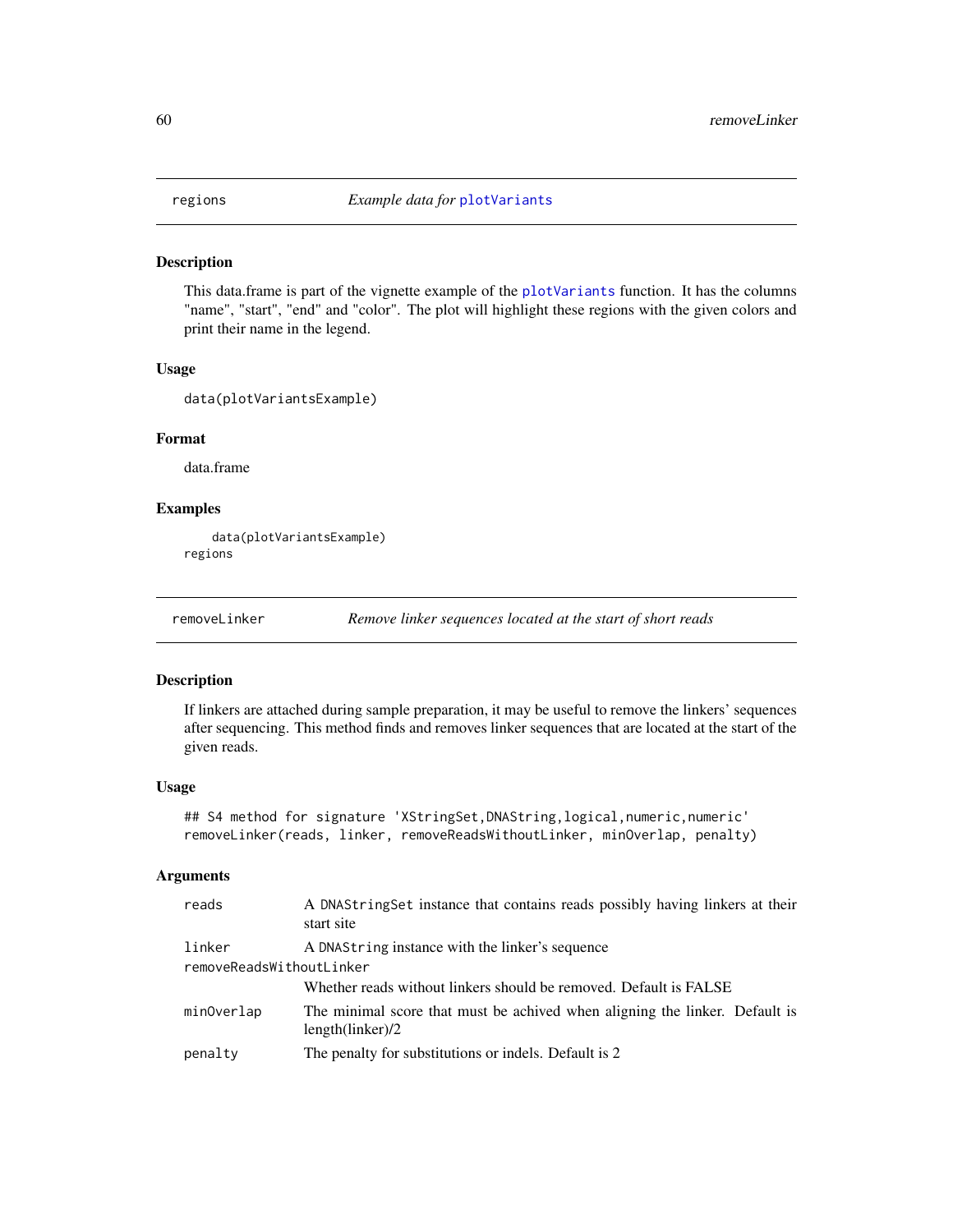# <span id="page-60-1"></span>Details

The best alignment of the linker within the start (length of linker  $+5$ ) of each given sequence is computed. The followong scoring schema is used: Each matching bases scores +1. Each substitution or indel scores the given penalty argument (default: penalty=2). There are no penalties for gaps and the end of the linker (overlap). An alignment is considered as match, if the scores is larger of equal to minOverlap (default: minOverlap=round(length(linker)/2)). In cases of a successful match, the subsequence from position 1 until the end of the linker's alignment is removed.

# Value

removeLinker returns a DNAStringSet with trimmed reads.

#### Author(s)

Hans-Ulrich Klein

## See Also

[sequenceCaptureLinkers](#page-60-0), [DNAStringSet](#page-0-0), [pairwiseAlignment](#page-0-0)

## Examples

```
linker = sequenceCaptureLinkers()[[1]]
reads = DNAStringSet(c(
    "CTCGAGAATTCTGGATCCTCAAA",
         "GAATTCTGGATCCTCAAA",
    "CTCGAGAAAAAAAAATCCTCAAA"))
removeLinker(reads, linker)
```
<span id="page-60-0"></span>sequenceCaptureLinkers

*Retrieve NimbleGen's sequence capture linkers*

# Description

This method returns the NimbleGen's linker sequences used with their sequence capture arrays. See pp.29-30 in the NimbleGen Arrays User's Guide.

## Usage

```
## S4 method for signature 'character'
sequenceCaptureLinkers(name)
      ## S4 method for signature 'missing'
sequenceCaptureLinkers()
```
## Arguments

name Character vector with linker sequences' names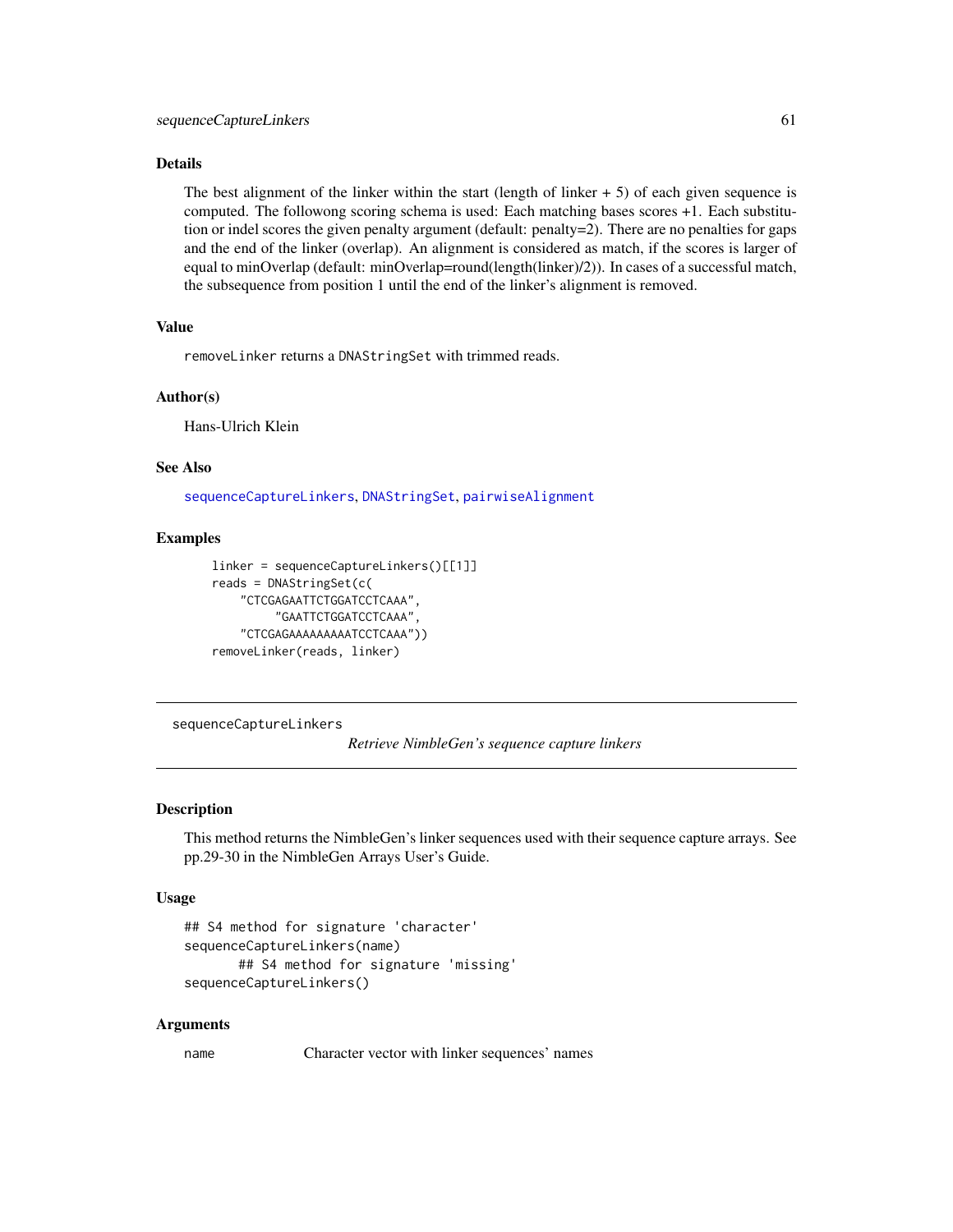# <span id="page-61-1"></span>Details

If the argument name is omitted, both linker sequences are returned.

# Value

sequenceCaptureLinkers returns a DNAStringSet with the requested linker sequences.

# Author(s)

Hans-Ulrich Klein

# See Also

[removeLinker](#page-59-0)

# Examples

```
sequenceCaptureLinkers()
```
<span id="page-61-0"></span>sequenceQualityHist *A Histogram Of The Sequence Qualities*

## Description

This function creates a histogram of the mean qualities of the sequences.

# Usage

```
sequenceQualityHist(object, xlab="Mean of quality scores per sequence",
 ylab="Number of sequences", col="firebrick1", ...)
```
# Arguments

| object   | An object of class QualityScaledDNAStringSet, ShortReadQ or SFFContainer.    |  |
|----------|------------------------------------------------------------------------------|--|
| xlab     | The X axis label.                                                            |  |
| vlab     | The Y axis label.                                                            |  |
| col      | The plotting color.                                                          |  |
| $\cdots$ | Arguments to be passed to methods, such as graphical parameters (see 'par'). |  |

# Author(s)

Christian Ruckert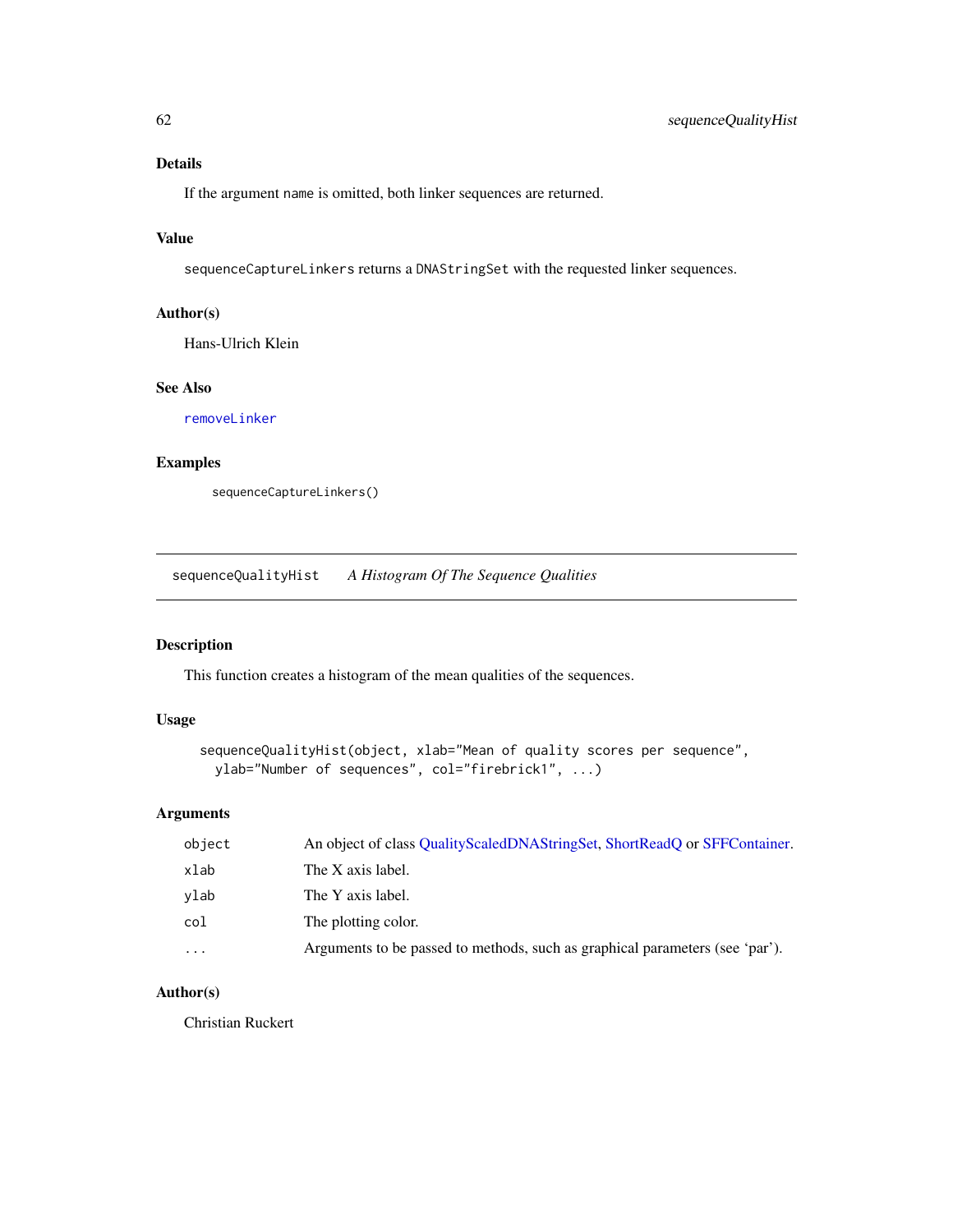<span id="page-62-0"></span>setVariantFilter *Filters output of variant information*

## Description

This functions sets the filter to display only those variants, whose amplicon coverage (in percent) in forward and reverse direction in at least one sample is higher than a given value. The coverage is defined as the percentual amount of reads that cover a variant.

## Usage

setVariantFilter(object, filter=0)

## **Arguments**

| object | An instance of an link{AVASet-class} or MapperSet-class.                                                                                                              |
|--------|-----------------------------------------------------------------------------------------------------------------------------------------------------------------------|
| filter | A filter value between 0 and 1. If two values are given in a vector, the variants<br>are filterd according to the forward (first value) and reverse direction (second |
|        | value) separately. In this case, a variant has to meet both requirements.                                                                                             |

#### Details

Setting the filter affects the assayData and the featureData of the variant slot. See also [getVariantPercentages](#page-37-0) for further details.

## Value

setVariantFilter returns the given link{AVASet-class}/link{MapperSet-class} instance with an updated filter value.

# Author(s)

Christoph Bartenhagen

# See Also

link{AVASet-class}, link{MapperSet-class}, [getVariantPercentages](#page-37-0).

# Examples

```
# load an AVA dataset containing 6 samples, 4 amplicons and 259 variants
data(avaSetExample)
avaSetExample
```

```
# use only those variants that are covered by at least 10% of all reads in one sample in both directions together (25
avaSetExample = setVariantFilter(avaSetExample, filter=0.1)
avaSetExample
```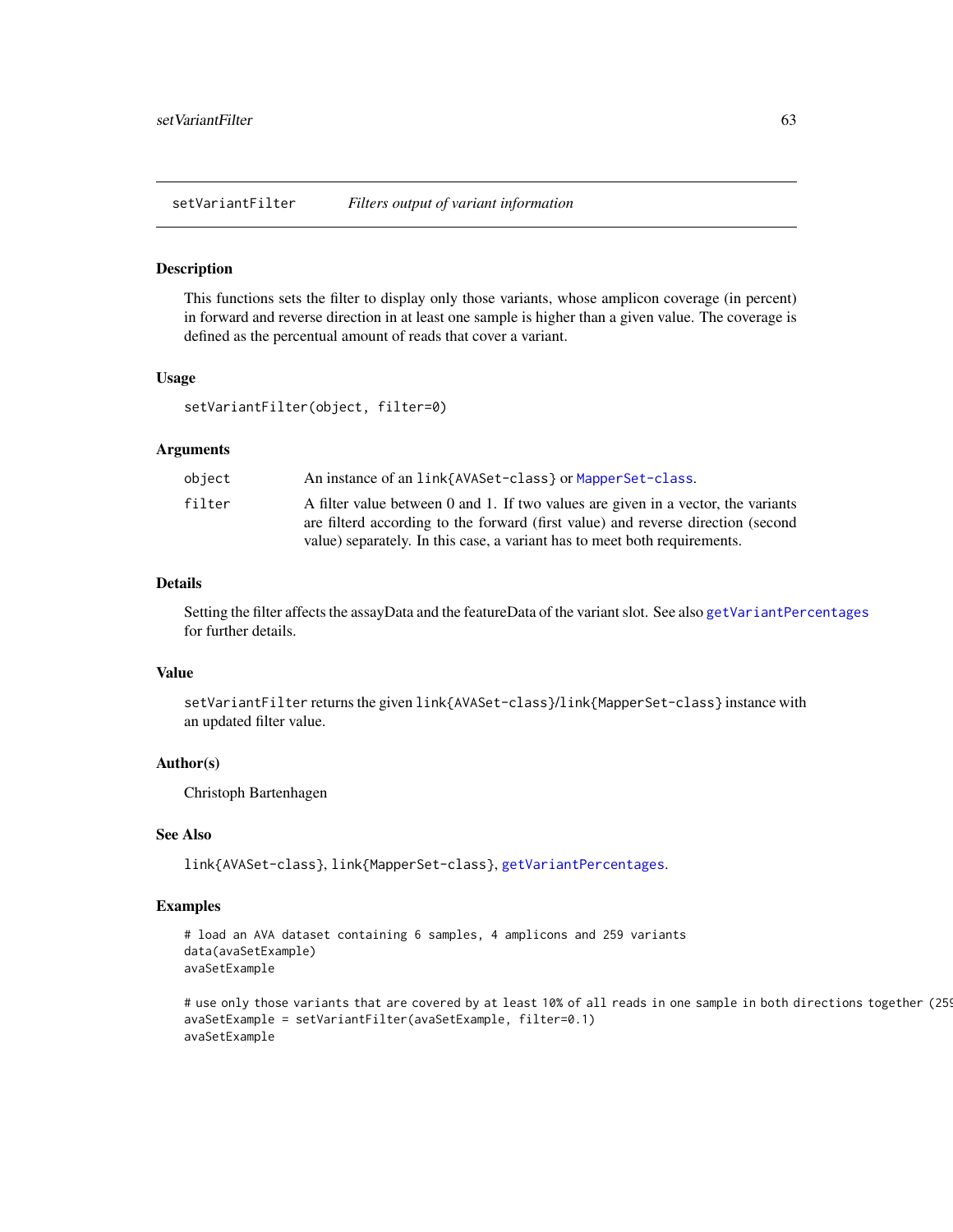```
# use only those variants that are covered by at least 0.1% of all reads in one sample in forward direction
# and by at least 0% in reverse direction (259 -> 6 variants)
avaSetExample = setVariantFilter(avaSetExample, filter=c(0.1, 0))
avaSetExample
# reset filter values to zero
avaSetExample = setVariantFilter(avaSetExample, filter=0)
# or simply
avaSetExample = setVariantFilter(avaSetExample)
```
sff2fastq *Write A SFFContainer Object To A FASTQ File*

## Description

This function takes a [SFFContainer](#page-63-0) object and writes it to a file in FASTQ format.

# Usage

sff2fastq(x, outdir, fname)

## Arguments

| x      | An object of class SFFContainer.                                                                                      |
|--------|-----------------------------------------------------------------------------------------------------------------------|
| outdir | The directory where the file should be stored, defaults to the current working<br>directory.                          |
| fname  | The name of the file to write. Defaults to the filename slot of the SFFContainer,<br>with sff substituted with fastq. |

## Author(s)

Christian Ruckert

<span id="page-63-1"></span>SFFContainer-class *Class* "SFFContainer"

# <span id="page-63-0"></span>Description

This class is a container for data from files in Roche's Standard Flowgram Format (SFF).

#### Objects from the Class

Objects can be created by calls of the form new("SFFContainer", ...). Usually, objects will be created by calling the [readSFF](#page-56-1) method on a file in SFF format.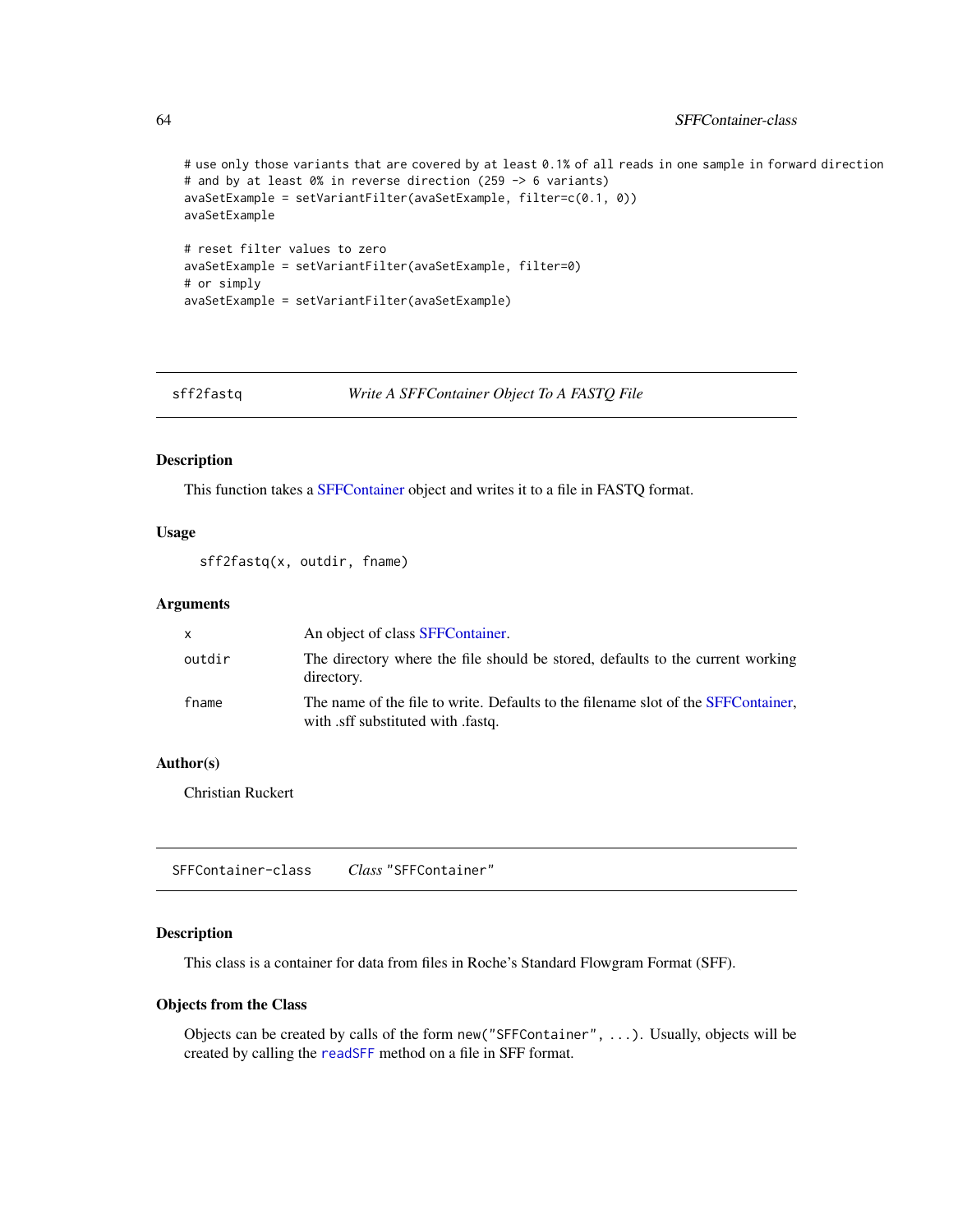# Slots

- name: Object of class "character" containing the name of the file this SFFContainer was created from.
- flowgramFormat: Object of class "numeric" representing the format used to encode each of the flowgram values for each read. Currently, only one flowgram format has been adopted and is coded by the value 1.
- flowChars: Object of class "character" containing the array of nucleotide bases  $(A', C', G',$ 'T') that correspond to the nucleotides used for each flow of each read.
- keySequence: Object of class "character" representing the nucleotide bases of the key sequence used for these reads.
- clipQualityLeft: Object of class "numeric" representing the position of the first base after the clipping point for an attached quality sequence for each read. If only a combined (quality+adapter) clipping position is computed it should be stored in clipQualityLeft. If no clipping value is computed the field is set to 0. The position values use 1-based indexing.
- clipQualityRight: Object of class "numeric" representing the position of the last base before the clipping point for an attached quality sequence for each read. If only a combined (quality+adapter) clipping position is computed it should be stored in clipQualityRight. If no clipping value is computed the field is set to 0. The position values use 1-based indexing.
- clipAdapterLeft: Object of class "numeric" representing the position of the first base after the clipping point for an attached adapter sequence for each read. If only a combined (quality+adapter) clipping position is computed it should be stored in clipQualityLeft. If no clipping value is computed the field is set to 0. The position values use 1-based indexing.
- clipAdapterRight: Object of class "numeric" representing the position of the last base before the clipping point for an attached adapter sequence for each read. If only a combined (quality+adapter) clipping position is computed it should be stored in clipQualityRight. If no clipping value is computed the field is set to 0. The position values use 1-based indexing.
- flowgrams: Object of class "list" containing the homopolymer stretch estimates for each flow using one list item for each read.
- flowIndexes: Object of class "list" containing the flow positions for each base in the called sequence, i.e. for each base, the position in the flowgram whose estimate resulted in that base being called. Each read has its own list item.
- reads: Object of class "QualityScaledDNAStringSet" containing the basecalled nucleotide sequences of each read together with the quality scores for each of the bases in the sequence using the standard -log10 probability scale.

## Methods

- addRead signature(object = "SFFContainer", read = "SFFRead"): Adds an object of class [SFFRead](#page-66-1) to the [SFFContainer](#page-63-1)
- getRead signature(object = "SFFContainer", readname = "character"): Returns the read with the given name as an object of class [SFFRead](#page-66-1).
- clipAdapterLeft<- signature(object = "SFFContainer", value = "numeric"): Setter-method for the clipAdapterLeft slot.
- clipAdapterLeft signature(object = "SFFContainer"): Getter-method for the clipAdapterLeft slot.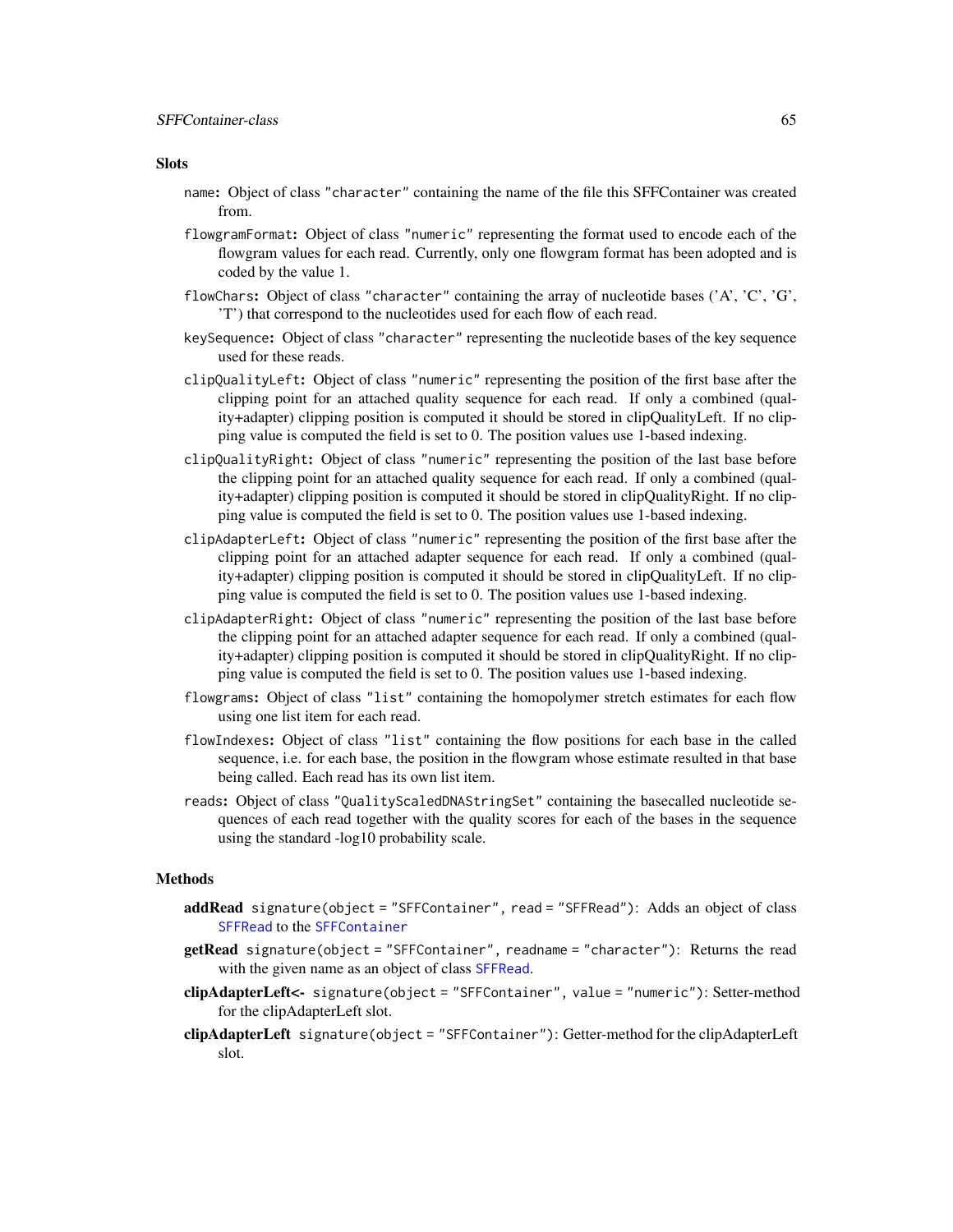- clipAdapterRight<- signature(object = "SFFContainer", value = "numeric"): Setter-method for the clipAdapterRight slot.
- clipAdapterRight signature(object = "SFFContainer"): Getter-method for the clipAdapter-Right slot.
- clipQualityLeft<- signature(object = "SFFContainer", value = "numeric"): Setter-method for the clipQualityLeft slot.
- clipQualityLeft signature(object = "SFFContainer"): Getter-method for the clipQualityLeft slot.
- clipQualityRight<- signature(object = "SFFContainer", value = "numeric"): Setter-method for the clipQualityRight slot.
- clipQualityRight signature(object = "SFFContainer"): Getter-method for the clipQualityRight slot.
- name<- signature(object = "SFFContainer", value = "character"): Setter-method for the name slot.
- name signature(object = "SFFContainer"): Getter-method for the name slot.
- flowChars<- signature(object = "SFFContainer", value = "character"): Setter-method for the flowChars slot.
- flowChars signature(object = "SFFContainer"): Getter-method for the flowChars slot.
- flowgramFormat<- signature(object = "SFFContainer", value = "numeric"): Setter-method for the flowgramFormat slot.
- flowgramFormat signature(object = "SFFContainer"): Getter-method for the flowgramFormat slot.
- flowgrams<- signature(object = "SFFContainer", value = "list"): Setter-method for the flowgrams slot.
- flowgrams signature(object = "SFFContainer"): Getter-method for the flowgrams slot.
- flowIndexes<- signature(object = "SFFContainer", value = "list"): Setter-method for the flowIndexes slot.
- flowIndexes signature(object = "SFFContainer"): Getter-method for the flowIndexes slot.
- keySequence<- signature(object = "SFFContainer", value = "character"): Setter-method for the keySequence slot.
- keySequence signature(object = "SFFContainer"): Getter-method for the keySequence slot.
- reads<- signature(object = "SFFContainer", value = "QualityScaledDNAStringSet"): Settermethod for the reads slot.
- reads signature(object = "SFFContainer"): Getter-method for the reads slot.
- [ signature(x = "SFFContainer", i = "ANY", j = "ANY"): Subsetting a SFFContainer object.

## Author(s)

Christian Ruckert

## See Also

[readSFF](#page-56-1), [SFFRead](#page-66-1)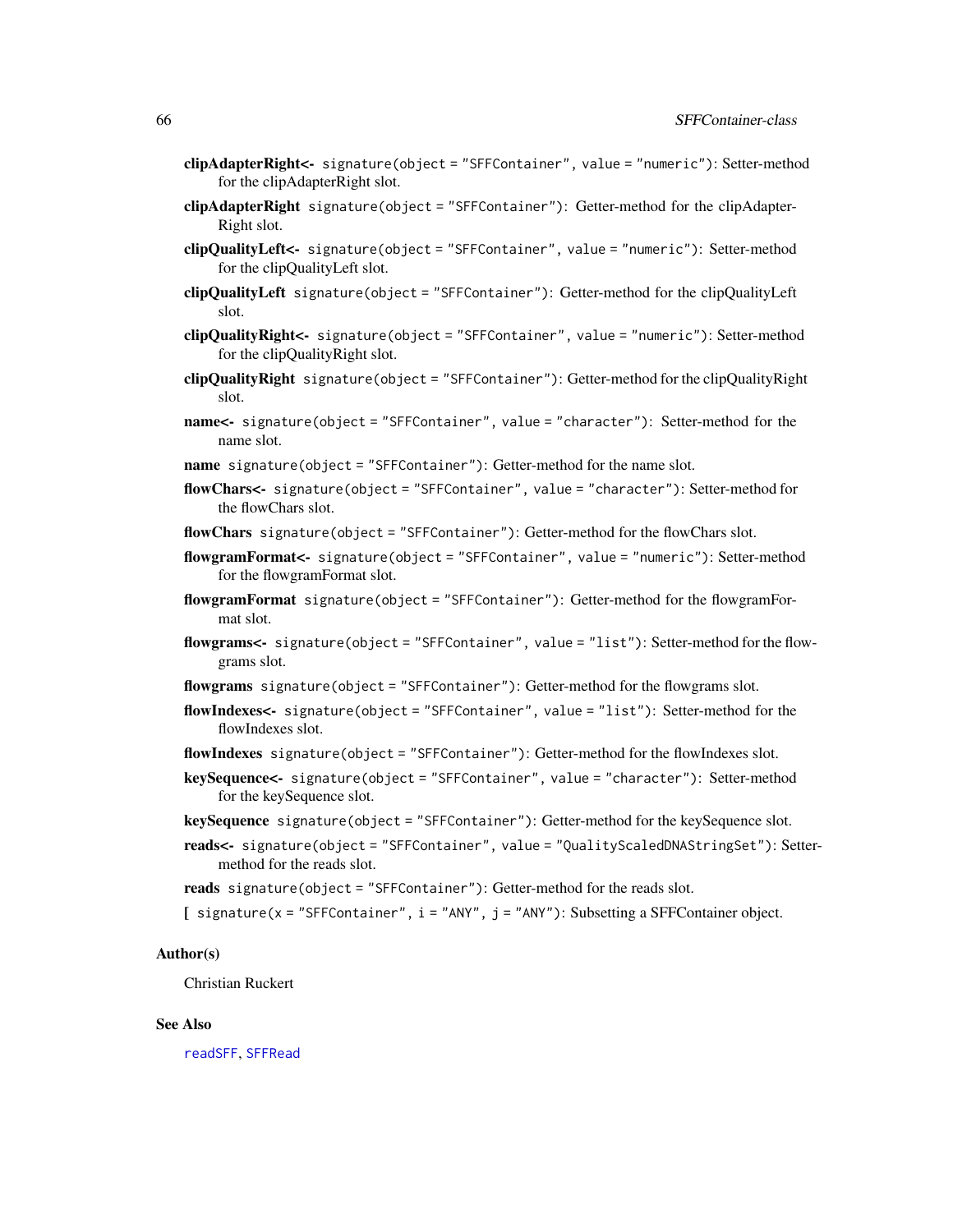## <span id="page-66-2"></span>SFFRead-class 67

## Examples

showClass("SFFContainer")

<span id="page-66-1"></span>SFFRead-class *Class* "SFFRead"

#### <span id="page-66-0"></span>Description

This class is a container for a single read from files in Roche's Standard Flowgram Format (SFF).

#### Objects from the Class

Objects can be created by calls of the form new("SFFRead", ...). Usually, objects will be created by calling the [getRead](#page-63-0) method on an object of class [SFFContainer](#page-63-1).

#### **Slots**

name: Object of class "character" representing the name of the read.

- read: Object of class "DNAString" containing the basecalled nucleotide sequence of the read.
- flowgramFormat: Object of class "numeric" representing the format used to encode each of the flowgram values for each read. Currently, only one flowgram format has been adopted and is coded by the value 1.
- flowChars: Object of class "character" containing the array of nucleotide bases  $(A', C', G', G')$ 'T') that correspond to the nucleotides used for each flow of each read.
- keySequence: Object of class "character" representing the nucleotide bases of the key sequence used for these reads.
- clipQualityLeft: Object of class "numeric" representing the position of the first base after the clipping point for an attached quality sequence. If only a combined (quality+adapter) clipping position is computed it should be stored in clipQualityLeft. If no clipping value is computed the field is set to 0. The position values use 1-based indexing.
- clipQualityRight: Object of class "numeric" representing the position of the last base before the clipping point for an attached quality sequence. If only a combined (quality+adapter) clipping position is computed it should be stored in clipQualityRight. If no clipping value is computed the field is set to 0. The position values use 1-based indexing.
- clipAdapterLeft: Object of class "numeric" representing the position of the first base after the clipping point for an attached adapter sequence. If only a combined (quality+adapter) clipping position is computed it should be stored in clipQualityLeft. If no clipping value is computed the field is set to 0. The position values use 1-based indexing.
- clipAdapterRight: Object of class "numeric" representing the position of the last base before the clipping point for an attached adapter sequence. If only a combined (quality+adapter) clipping position is computed it should be stored in clipQualityRight. If no clipping value is computed the field is set to 0. The position values use 1-based indexing.

flowgram: Object of class "numeric" containing the homopolymer stretch estimates for each flow.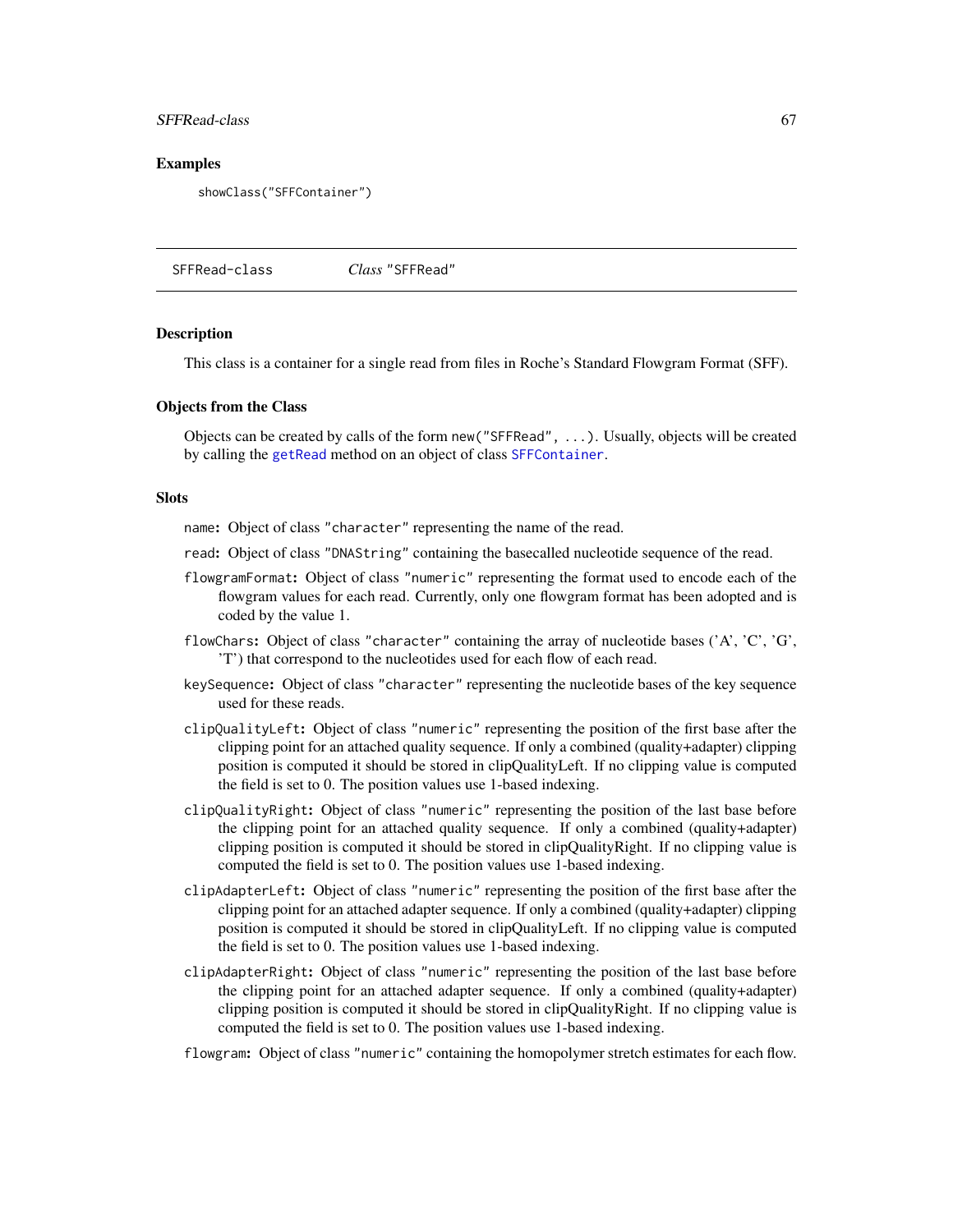- flowIndexes: Object of class "numeric" containing the flow positions for each base in the called sequence, i.e. for each base, the position in the flowgram whose estimate resulted in that base being called.
- quality: Object of class "BString" containing the quality scores for each of the bases in the sequence, where the values use the standard -log10 probability scale.

#### Methods

read<- signature(object = "SFFRead", value = "DNAString"): Setter-method for the read slot. read signature(object = "SFFRead"): Getter-method for the read slot.

- flowChars<- signature(object = "SFFContainer", value = "character"): Setter-method for the flowChars slot.
- flowChars signature(object = "SFFContainer"): Getter-method for the flowChars slot.
- flowgramFormat<- signature(object = "SFFContainer", value = "numeric"): Setter-method for the flowgramFormat slot.
- flowgramFormat signature(object = "SFFContainer"): Getter-method for the flowgramFormat slot.
- keySequence<- signature(object = "SFFContainer", value = "character"): Setter-method for the keySequence slot.
- keySequence signature(object = "SFFContainer"): Getter-method for the keySequence slot.
- clipAdapterLeft<- signature(object = "SFFRead", value = "numeric"): Setter-method for the clipAdapterLeft slot.
- clipAdapterLeft signature(object = "SFFRead"): Getter-method for the clipAdapterLeft slot.
- clipAdapterRight<- signature(object = "SFFRead", value = "numeric"): Setter-method for the clipAdapterRight slot.
- clipAdapterRight signature(object = "SFFRead"): Getter-method for the clipAdapterRight slot.
- clipQualityLeft<- signature(object = "SFFRead", value = "numeric"): Setter-method for the clipQualityLeft slot.
- clipQualityLeft signature(object = "SFFRead"): Getter-method for the clipQualityLeft slot.
- clipQualityRight<- signature(object = "SFFRead", value = "numeric"): Setter-method for the clipQualityRight slot.
- $clipQualityRight$  signature(object = "SFFRead"): Getter-method for the clipQualityRight slot.
- flowgram<- signature(object = "SFFRead", value = "numeric"): Setter-method for the flowgram slot.
- flowgram signature(object = "SFFRead"): Getter-method for the flowgram slot.
- flowIndexes<- signature(object = "SFFRead", value = "numeric"): Setter-method for the flowIndexes slot.
- flowIndexes signature(object = "SFFRead"): Getter-method for the flowIndexes slot.
- name<- signature(object = "SFFRead", value = "character"): Setter-method for the name slot.
- **name** signature(object = "SFFRead"): Getter-method for the name slot.
- quality<- signature(object = "SFFRead", value = "BString"): Setter-method for the quality slot.
- quality signature(object = "SFFRead"): Getter-method for the quality slot.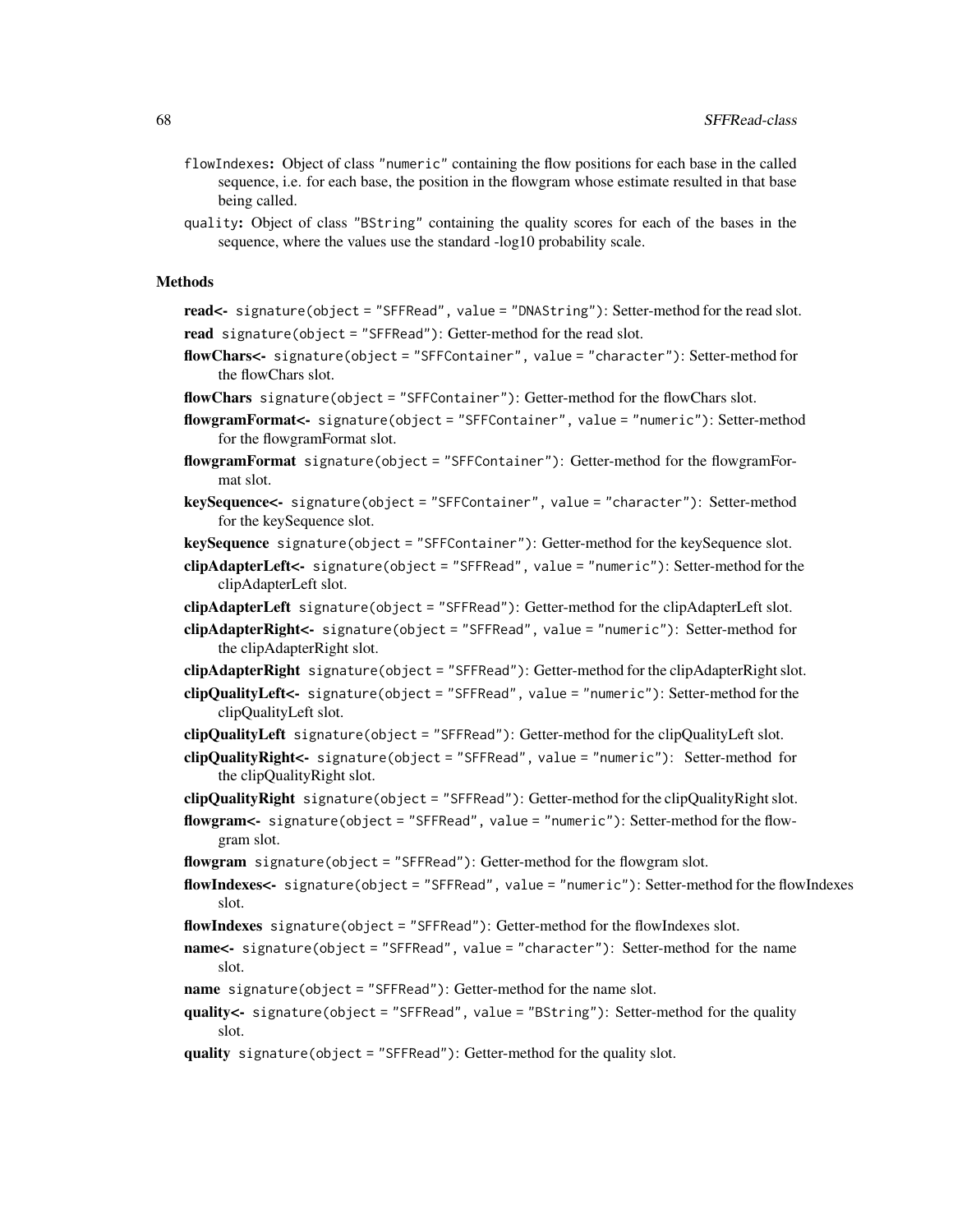#### <span id="page-68-1"></span>variants 69

## Author(s)

Christian Ruckert

# See Also

[readSFF](#page-56-1), [SFFContainer](#page-63-1)

# Examples

showClass("SFFRead")

variants *Example data for* [plotVariants](#page-49-0)

## Description

This data.frame is part of the vignette example of the [plotVariants](#page-49-0) function. It has the columns "label", "pos" "mutation" and "color" specifying an annotation for each mutation, its position, the mutation type and an individual color. The position is given as amino acids / codons.

#### Usage

data(plotVariantsExample)

# Format

data.frame

# Examples

data(plotVariantsExample) variants

<span id="page-68-0"></span>writeSFF *Function To Write Files In Roche's .sff Format*

# Description

This function takes an object of class [SFFContainer-class](#page-63-1) and writes its contents into a file in Roche's Standard Flowgram Format (SFF) with the given filename.

## Usage

writeSFF(sffContainer, filename)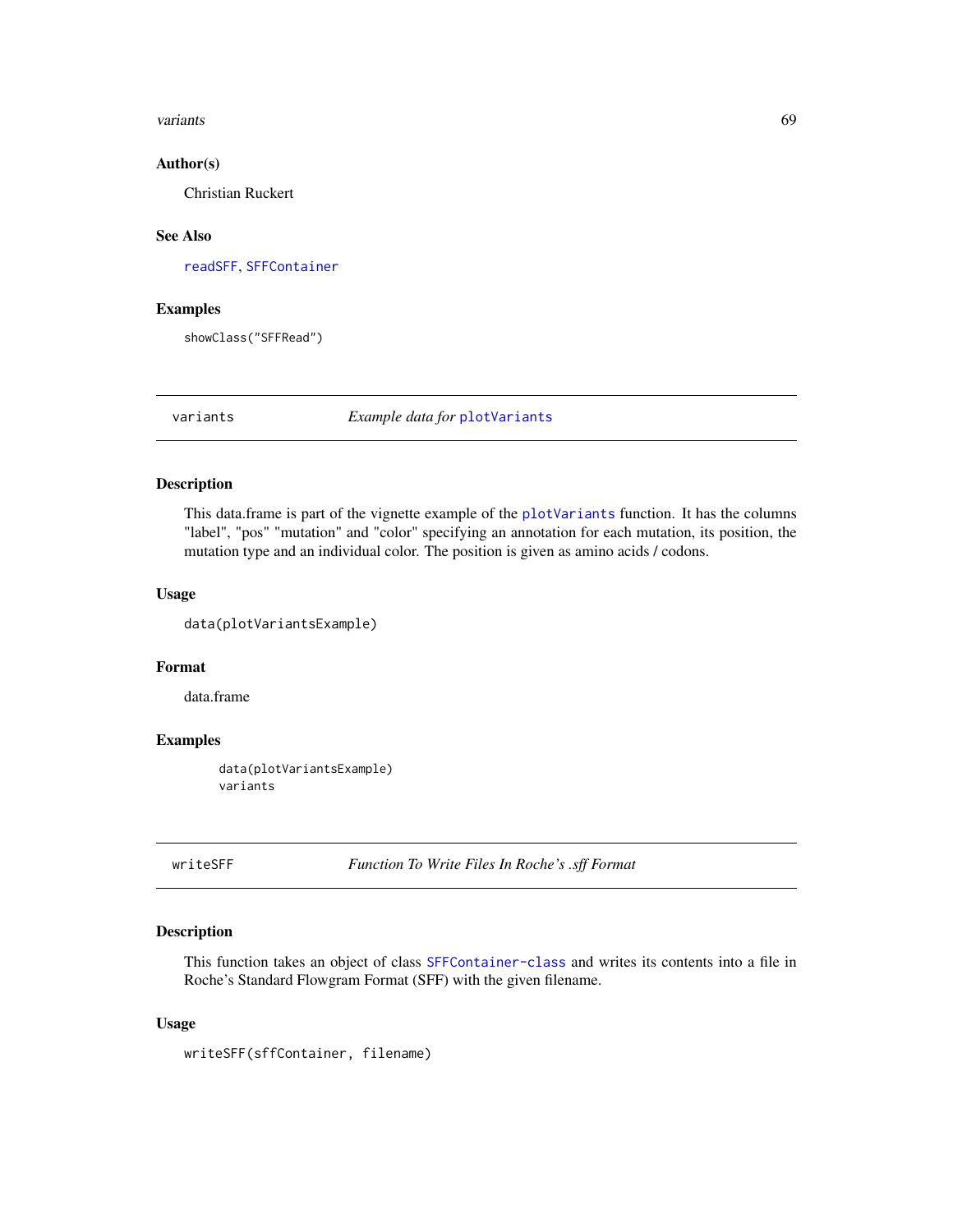# Arguments

| sffContainer | An SFFContainer-class object.       |
|--------------|-------------------------------------|
| filename     | The name of the file to write into. |

# Author(s)

Christian Ruckert

# See Also

[readSFF](#page-56-1), [SFFContainer](#page-63-1).

# Examples

```
file <- system.file("extdata", "SFF", "example.sff", package="R453Plus1Toolbox")
sffContainer <- readSFF(file)
sffContainer2 <- sffContainer[1:5]
## Not run: writeSFF(sffContainer2, "output.sff")
```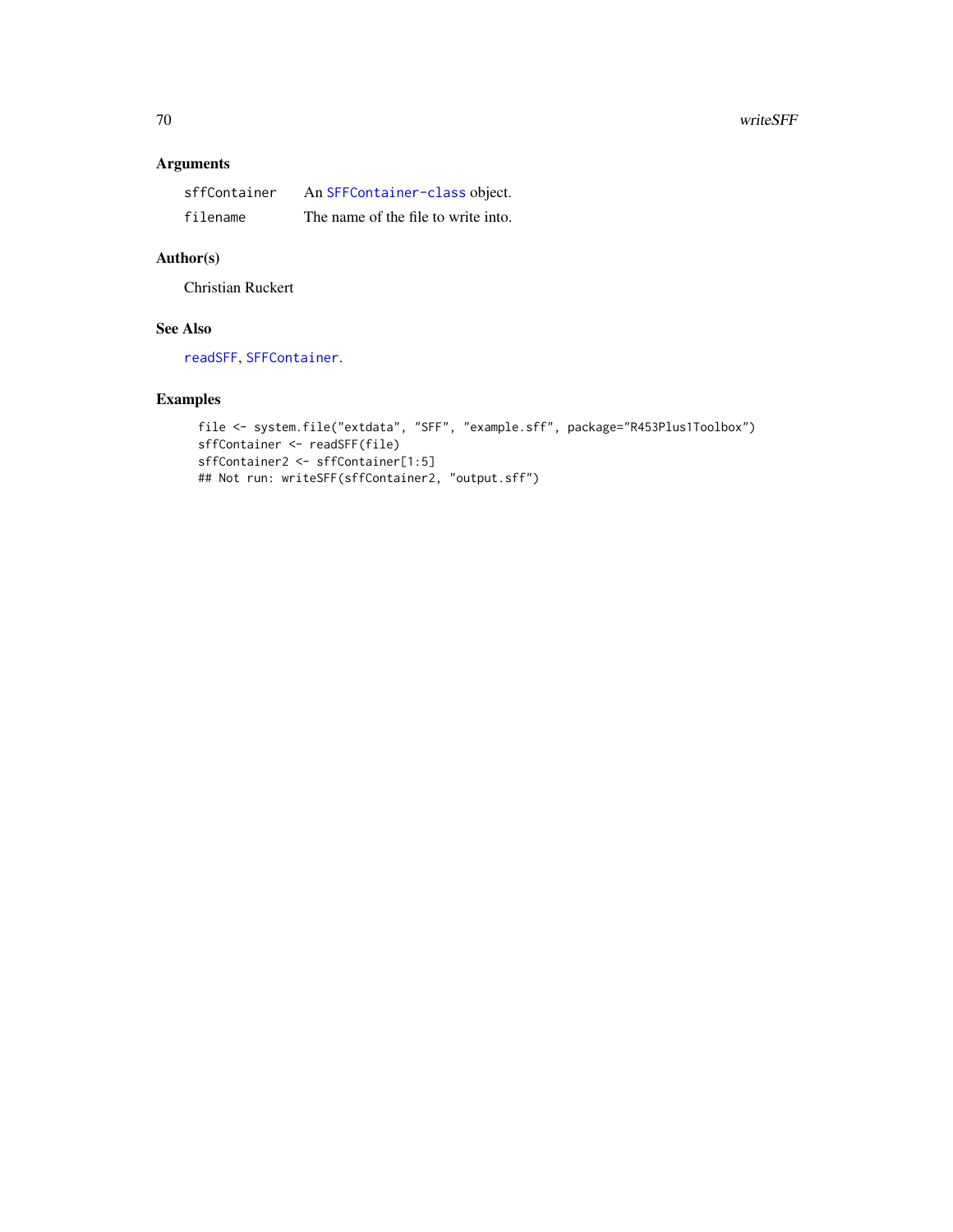# **Index**

∗ TiTv,Transition,Transversion calculateTiTv, [20](#page-19-0) ∗ Variation Frequency Coverage plotVariationFrequency, [53](#page-52-0) ∗ alignShortReads alignShortReads, [3](#page-2-1) ∗ amplicon coverage plotAmpliconCoverage, [48](#page-47-0) ∗ annotateVariants annotateVariants, [5](#page-4-1) ∗ classes AnnotatedVariants-class, [4](#page-3-1) AVASet-class, [11](#page-10-1) Breakpoints-class, [18](#page-17-1) MapperSet-class, [43](#page-42-1) SFFContainer-class, [64](#page-63-2) SFFRead-class, [67](#page-66-2) ∗ datasets avaSetExample, [14](#page-13-0) avaSetFiltered, [14](#page-13-0) avaSetFiltered\_annot, [15](#page-14-0) breakpoints, [18](#page-17-1) captureArray, [21](#page-20-0) mapperSetExample, [44](#page-43-0) mutationInfo, [47](#page-46-1) regions, [60](#page-59-1) variants, [69](#page-68-1) ∗ demultiplex demultiplexReads, [25](#page-24-0) genomeSequencerMIDs, [36](#page-35-0) ∗ filterChimericReads filterChimericReads, [32](#page-31-1) ∗ linker sequenceCaptureLinkers, [61](#page-60-1) ∗ methods ava2vcf, [8](#page-7-0) baseFrequency, [16](#page-15-2) baseQualityHist, [16](#page-15-2) baseQualityStats, [17](#page-16-1)

complexity.dust, [22](#page-21-1) complexity.entropy, [23](#page-22-1) dinucleotideOddsRatio, [29](#page-28-1) flowgramBarplot, [33](#page-32-0) gcContent, [34](#page-33-2) gcContentHist, [34](#page-33-2) gcPerPosition, [35](#page-34-1) homopolymerHist, [39](#page-38-0) nucleotideCharts, [47](#page-46-1) positionQualityBoxplot, [55](#page-54-1) readLengthHist, [56](#page-55-1) readLengthStats, [57](#page-56-2) sequenceQualityHist, [62](#page-61-1) sff2fastq, [64](#page-63-2) ∗ plotChimericReads, detectBreakpoints, mergeBreakpoints, Breakpoints plotChimericReads, [49](#page-48-1) ∗ readsOnTarget readsOnTarget, [58](#page-57-0) ∗ removeLinker removeLinker, [60](#page-59-1) [,AVASet,ANY,ANY,ANY-method *(*AVASet-class*)*, [11](#page-10-1) [,AVASet,ANY,ANY-method *(*AVASet-class*)*, [11](#page-10-1) [,Breakpoints,ANY,ANY,ANY-method *(*Breakpoints-class*)*, [18](#page-17-1) [,Breakpoints,ANY,ANY-method *(*Breakpoints-class*)*, [18](#page-17-1) [,SFFContainer,ANY,ANY,ANY-method *(*SFFContainer-class*)*, [64](#page-63-2) [,SFFContainer,ANY,ANY-method *(*SFFContainer-class*)*, [64](#page-63-2)

```
addRead (SFFContainer-class), 64
addRead,SFFContainer,SFFRead-method
        (SFFContainer-class), 64
AlignedRead, 4, 28
alignedReadsC1 (Breakpoints-class), 18
```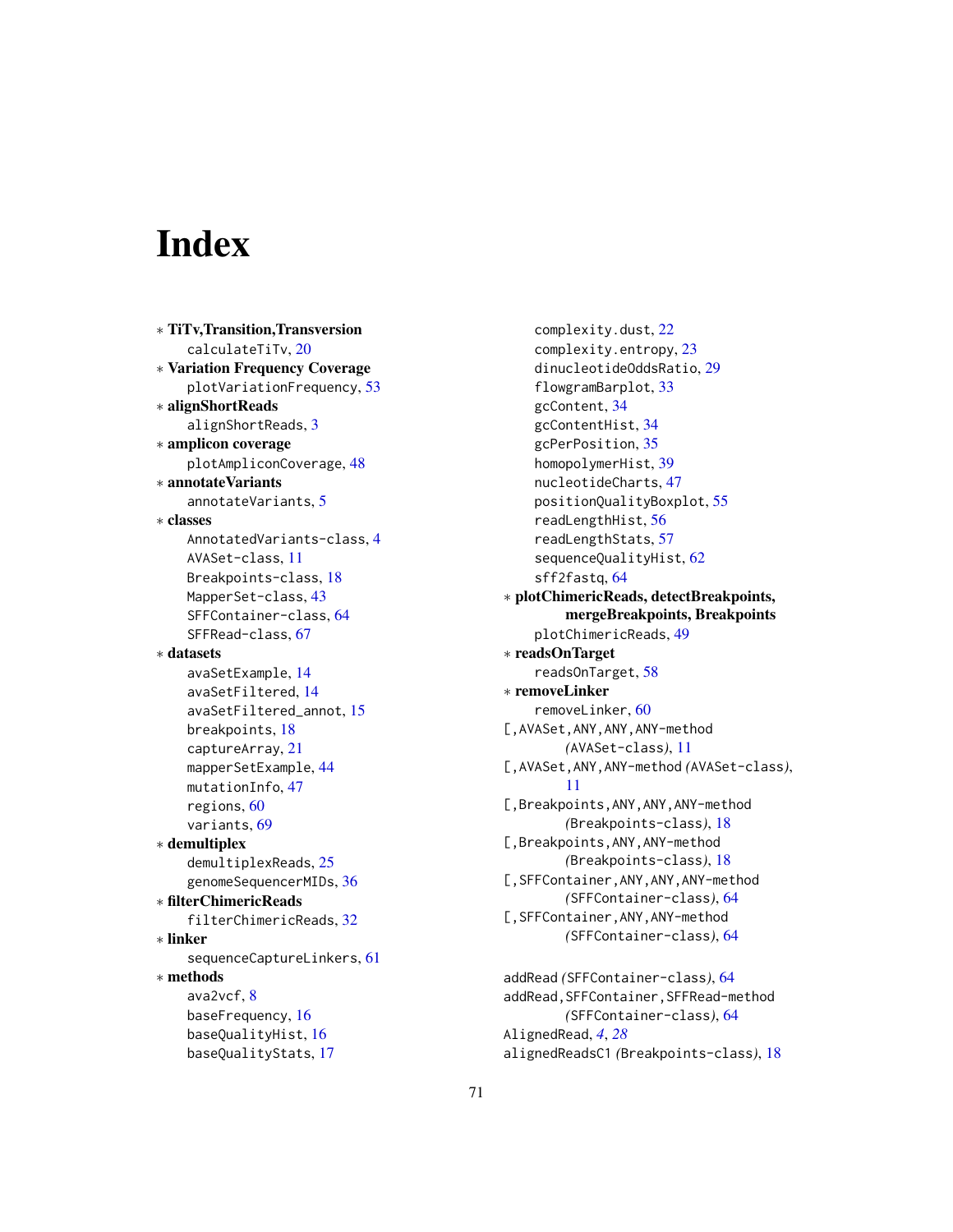alignedReadsC1,Breakpoints-method *(*Breakpoints-class*)*, [18](#page-17-1) alignedReadsC1<- *(*Breakpoints-class*)*, [18](#page-17-1) alignedReadsC1<-,Breakpoints,list-method *(*Breakpoints-class*)*, [18](#page-17-1) alignedReadsC2 *(*Breakpoints-class*)*, [18](#page-17-1) alignedReadsC2,Breakpoints-method *(*Breakpoints-class*)*, [18](#page-17-1) alignedReadsC2<- *(*Breakpoints-class*)*, [18](#page-17-1) alignedReadsC2<-,Breakpoints,list-method *(*Breakpoints-class*)*, [18](#page-17-1) alignShortReads, [3,](#page-2-1) *[10](#page-9-0)*, *[13](#page-12-0)*, *[59](#page-58-0)* alignShortReads,AVASet,BSgenome,character,logical-method ava2vcf,AVASet-method *(*ava2vcf*)*, [8](#page-7-0) *(*alignShortReads*)*, [3](#page-2-1) alignShortReads,AVASet,BSgenome,character,misSY<del>h§thethana</del>cter,character,missing,missing,missing,missing *(*alignShortReads*)*, [3](#page-2-1) alignShortReads,AVASet,BSgenome,missing,logicaYASethcharacter,missing,character,character,character,cha *(*alignShortReads*)*, [3](#page-2-1) alignShortReads,AVASet,BSgenome,missing,missi $\frac{N}{2}$ heth $\frac{C}{2}$ aracter,missing,character,character,character,mis *(*alignShortReads*)*, [3](#page-2-1) alignShortReads,AVASet,DNAStringSet,character<sup>AVASet</sup>,character,missing,missing,missing,missing,missing,m *(*AVASet-class*)*, [11](#page-10-1) alignShortReads,DNAStringSet,BSgenome,character,logical-method AVASet-class, [11](#page-10-1) *(*alignShortReads*)*, [3](#page-2-1) alignShortReads,DNAStringSet,BSgenome,character,missing-method<br>alignShortReads,DNAStringSet,BSgenome,character,missing-method *(*alignShortReads*)*, [3](#page-2-1) alignShortReads,DNAStringSet,BSgenome,missing,logical-method baseFrequency, [16,](#page-15-2) *[56](#page-55-1) (*alignShortReads*)*, [3](#page-2-1) alignShortReads,DNAStringSet,BSgenome,missing,missing-method *(*baseFrequency*)*, [16](#page-15-2) *(*alignShortReads*)*, [3](#page-2-1) alphabetFrequency, *[16](#page-15-2)* AnnotatedDataFrame, *[31](#page-30-0)* annotatedVariants, *[51](#page-50-0)* annotatedVariants *(*AnnotatedVariants-class*)*, [4](#page-3-1) annotatedVariants,AnnotatedVariants-method *(*AnnotatedVariants-class*)*, [4](#page-3-1) AnnotatedVariants-class, [4](#page-3-1) annotatedVariants<-,AnnotatedVariants,list-method baseQualityHist,ShortReadQ-method *(*AnnotatedVariants-class*)*, [4](#page-3-1) annotateVariants, *[5](#page-4-1)*, [5,](#page-4-1) *[13](#page-12-0)*, *[40,](#page-39-1) [41](#page-40-0)*, *[44](#page-43-0)*, *[51,](#page-50-0) [52](#page-51-0)* annotateVariants,AVASet,missing-method *(*annotateVariants*)*, [5](#page-4-1) annotateVariants,AVASet-method *(*AVASet-class*)*, [11](#page-10-1) annotateVariants,data.frame,missing-method *(*annotateVariants*)*, [5](#page-4-1) annotateVariants,MapperSet,BSgenome-method *(*annotateVariants*)*, [5](#page-4-1) annotateVariants,MapperSet,missing-method *(*annotateVariants*)*, [5](#page-4-1) annotateVariants,MapperSet-method *(*MapperSet-class*)*, [43](#page-42-1) assayDataAmp, [7,](#page-6-0) *[30,](#page-29-1) [31](#page-30-0)* assayDataAmp,AVASet-method *(*AVASet-class*)*, [11](#page-10-1) assayDataAmp<- *(*AVASet-class*)*, [11](#page-10-1) assayDataAmp<-,AVASet,AssayData-method *(*AVASet-class*)*, [11](#page-10-1) ava2vcf, [8](#page-7-0) AVASet, *[4](#page-3-1)*, *[8](#page-7-0)*, [9,](#page-8-1) *[44](#page-43-0)*, *[48](#page-47-0) (*AVASet*)*, [9](#page-8-1) *(*AVASet*)*, [9](#page-8-1) *(*AVASet*)*, [9](#page-8-1) *(*AVASet*)*, [9](#page-8-1) avaSetExample, [14](#page-13-0) avaSetFiltered\_annot, [15](#page-14-0) baseFrequency,DNAStringSet-method baseFrequency,SFFContainer-method *(*baseFrequency*)*, [16](#page-15-2) baseFrequency,ShortRead-method *(*baseFrequency*)*, [16](#page-15-2) baseQualityHist, [16,](#page-15-2) *[56](#page-55-1)* baseQualityHist,QualityScaledDNAStringSet-method *(*baseQualityHist*)*, [16](#page-15-2) baseQualityHist,SFFContainer-method *(*baseQualityHist*)*, [16](#page-15-2) *(*baseQualityHist*)*, [16](#page-15-2) baseQualityStats, [17,](#page-16-1) *[56](#page-55-1)* baseQualityStats,QualityScaledDNAStringSet-method *(*baseQualityStats*)*, [17](#page-16-1) baseQualityStats,SFFContainer-method *(*baseQualityStats*)*, [17](#page-16-1) baseQualityStats,ShortReadQ-method *(*baseQualityStats*)*, [17](#page-16-1) breakpoints, [18](#page-17-1)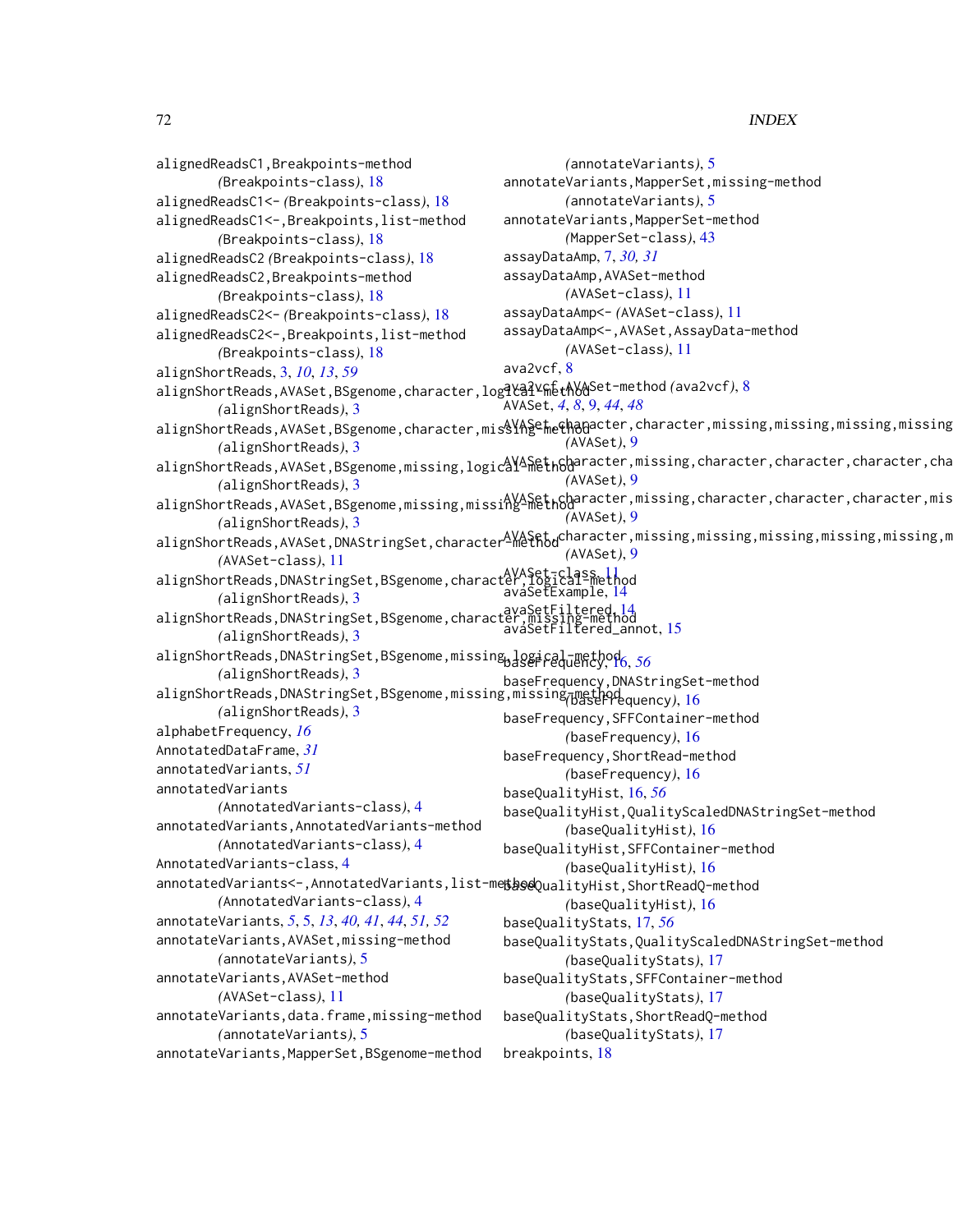## $I<sub>N</sub>$   $I<sub>3</sub>$   $I<sub>3</sub>$   $I<sub>4</sub>$   $I<sub>5</sub>$   $I<sub>6</sub>$   $I<sub>7</sub>$   $I<sub>8</sub>$   $I<sub>9</sub>$   $I<sub>9</sub>$   $I<sub>9</sub>$   $I<sub>9</sub>$   $I<sub>9</sub>$   $I<sub>9</sub>$   $I<sub>9</sub>$   $I<sub>9</sub>$   $I<sub>9</sub>$   $I<sub>9</sub>$   $I<sub>9</sub>$   $I<sub>9</sub>$   $I$

```
Breakpoints-class, 18
calculateTiTv, 20
calculateTiTv,AVASet-method
        (calculateTiTv), 20
calculateTiTv,MapperSet-method
        (calculateTiTv), 20
captureArray, 21
clipAdapterLeft (SFFContainer-class), 64
clipAdapterLeft,SFFContainer-method
        (SFFContainer-class), 64
clipAdapterLeft,SFFRead-method
        (SFFRead-class), 67
clipAdapterLeft<- (SFFContainer-class),
        64
clipAdapterLeft<-,SFFContainer,numeric-method
commonAlignC2<- (Breakpoints-class), 18
        (SFFContainer-class), 64
clipAdapterLeft<-,SFFRead,numeric-method
        (SFFRead-class), 67
clipAdapterRight (SFFContainer-class),
        64
clipAdapterRight,SFFContainer-method
        (SFFContainer-class), 64
clipAdapterRight,SFFRead-method
        (SFFRead-class), 67
clipAdapterRight<-
        (SFFContainer-class), 64
clipAdapterRight<-,SFFContainer,numeric-method
commonBpsC2<- (Breakpoints-class), 18
        (SFFContainer-class), 64
clipAdapterRight<-,SFFRead,numeric-method
        (SFFRead-class), 67
clipQualityLeft (SFFContainer-class), 64
clipQualityLeft,SFFContainer-method
        (SFFContainer-class), 64
clipQualityLeft,SFFRead-method
        (SFFRead-class), 67
clipQualityLeft<- (SFFContainer-class),
        64
clipQualityLeft<-,SFFContainer,numeric-method
complexity.entropy,DNAStringSet-method
        (SFFContainer-class), 64
clipQualityLeft<-,SFFRead,numeric-method
        (SFFRead-class), 67
clipQualityRight (SFFContainer-class),
        64
clipQualityRight,SFFContainer-method
        (SFFContainer-class), 64
clipQualityRight,SFFRead-method
        (SFFRead-class), 67
                                              clipQualityRight<-
                                                       (SFFContainer-class), 64
                                              clipQualityRight<-,SFFContainer,numeric-method
                                                       (SFFContainer-class), 64
                                               clipQualityRight<-,SFFRead,numeric-method
                                                       (SFFRead-class), 67
                                               commonAlignC1 (Breakpoints-class), 18
                                               commonAlignC1,Breakpoints-method
                                                       (Breakpoints-class), 18
                                               commonAlignC1<- (Breakpoints-class), 18
                                               commonAlignC1<-,Breakpoints,list-method
                                                       (Breakpoints-class), 18
                                               commonAlignC2 (Breakpoints-class), 18
                                               commonAlignC2,Breakpoints-method
                                                       (Breakpoints-class), 18
                                               commonAlignC2<-,Breakpoints,list-method
                                                       (Breakpoints-class), 18
                                               commonBpsC1 (Breakpoints-class), 18
                                               commonBpsC1,Breakpoints-method
                                                       (Breakpoints-class), 18
                                               commonBpsC1<- (Breakpoints-class), 18
                                               commonBpsC1<-,Breakpoints,list-method
                                                       (Breakpoints-class), 18
                                               commonBpsC2 (Breakpoints-class), 18
                                               commonBpsC2,Breakpoints-method
                                                       (Breakpoints-class), 18
                                               commonBpsC2<-,Breakpoints,list-method
                                                       (Breakpoints-class), 18
                                               complexity.dust, 22, 56
                                               complexity.dust,DNAStringSet-method
                                                       (complexity.dust), 22
                                               complexity.dust,SFFContainer-method
                                                       (complexity.dust), 22
                                               complexity.dust,ShortRead-method
                                                       (complexity.dust), 22
                                               complexity.entropy, 23, 56
                                                       (complexity.entropy), 23
                                               complexity.entropy,SFFContainer-method
                                                       (complexity.entropy), 23
                                               complexity.entropy,ShortRead-method
                                                       (complexity.entropy), 23
                                              convertCigar, 24
                                              coverageOnTarget, 24
                                               coverageOnTarget,list,GRanges-method
                                                       (coverageOnTarget), 24
```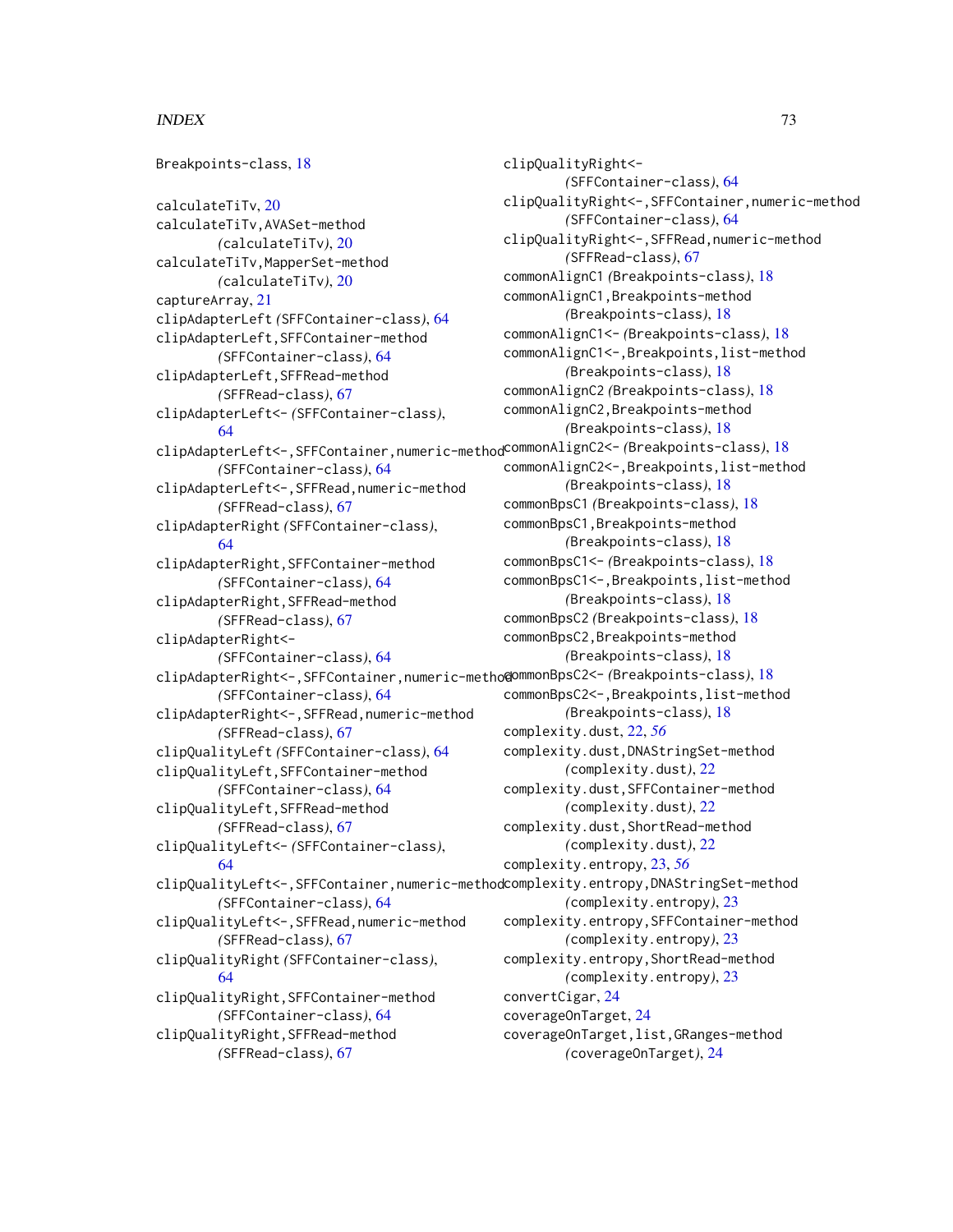74 INDEX

data, *[51](#page-50-0)* data.frame, *[16](#page-15-0)* demultiplexReads, [25,](#page-24-0) *[36](#page-35-0)* demultiplexReads,XStringSet,XStringSet,missing,logica(lf-inletternCchimericReads),[32](#page-31-0) *(*demultiplexReads*)*, [25](#page-24-0) demultiplexReads,XStringSet,XStringSet,missing,missin**gfineternach**imericReads),[32](#page-31-0) *(*demultiplexReads*)*, [25](#page-24-0) demultiplexReads,XStringSet,XStringSet,numeric,logica<mark>(finettehoCch</mark>imericReads),[32](#page-31-0) *(*demultiplexReads*)*, [25](#page-24-0) demultiplexReads,XStringSet,XStringSet,numeri**flowShang-BEFOod**tainer-method *(*demultiplexReads*)*, [25](#page-24-0) detectBreakpoints, *[18](#page-17-0)*, *[20](#page-19-0)*, [26,](#page-25-0) *[33](#page-32-0)*, *[45,](#page-44-0) [46](#page-45-0)*, *[49,](#page-48-0) [50](#page-49-0)* detectBreakpoints,list-method *(*detectBreakpoints*)*, [26](#page-25-0) dinucleotideOddsRatio, [29,](#page-28-0) *[56](#page-55-0)* dinucleotideOddsRatio,DNAStringSet-method *(*dinucleotideOddsRatio*)*, [29](#page-28-0) dinucleotideOddsRatio,SFFContainer-method *(*dinucleotideOddsRatio*)*, [29](#page-28-0) dinucleotideOddsRatio,ShortRead-method *(*dinucleotideOddsRatio*)*, [29](#page-28-0) DNAStringSet, *[4](#page-3-0)*, *[16](#page-15-0)*, *[22,](#page-21-0) [23](#page-22-0)*, *[26](#page-25-0)*, *[29](#page-28-0)*, *[34,](#page-33-0) [35](#page-34-0)*, *[37](#page-36-0)*, *[47](#page-46-0)*, *[56,](#page-55-0) [57](#page-56-0)*, *[61](#page-60-0)* eSet, *[12](#page-11-0)*, *[44](#page-43-0)* filterChimericReads,list,missing,DNAString,missing,missing *(*filterChimericReads*)*, [32](#page-31-0) filterChimericReads,list,missing,DNAString,numeric,numeric filterChimericReads,list,missing,missing,missing,missing-m filterChimericReads,list,missing,missing,numeric,numeric-m flowChars *(*SFFContainer-class*)*, [64](#page-63-0) *(*SFFContainer-class*)*, [64](#page-63-0) flowChars,SFFRead-method *(*SFFRead-class*)*, [67](#page-66-0) flowChars<- *(*SFFContainer-class*)*, [64](#page-63-0) flowChars<-,SFFContainer,character-method *(*SFFContainer-class*)*, [64](#page-63-0) flowChars<-,SFFRead,character-method *(*SFFRead-class*)*, [67](#page-66-0) flowgram *(*SFFRead-class*)*, [67](#page-66-0) flowgram,SFFRead-method *(*SFFRead-class*)*, [67](#page-66-0) flowgram<- *(*SFFRead-class*)*, [67](#page-66-0) flowgram<-,SFFRead,numeric-method *(*SFFRead-class*)*, [67](#page-66-0) flowgramBarplot, [33](#page-32-0) flowgramBarplot,SFFRead-method

> *(*flowgramBarplot*)*, [33](#page-32-0) flowgramFormat *(*SFFContainer-class*)*, [64](#page-63-0) flowgramFormat,SFFContainer-method

extendedCIGARToList, *[24](#page-23-0)* extendedCIGARToList *(*convertCigar*)*, [24](#page-23-0)

fData, *[40](#page-39-0)* fDataAmp, *[7](#page-6-0)*, [30,](#page-29-0) *[31](#page-30-0)*, *[37](#page-36-0)* fDataAmp,AVASet-method *(*AVASet-class*)*, [11](#page-10-0) featureDataAmp, *[7](#page-6-0)*, *[30](#page-29-0)*, [31](#page-30-0) featureDataAmp,AVASet-method *(*AVASet-class*)*, [11](#page-10-0) featureDataAmp<- *(*AVASet-class*)*, [11](#page-10-0) featureDataAmp<-,AVASet,AnnotatedDataFrame-method *(*AVASet-class*)*, [11](#page-10-0) filterChimericReads, *[20](#page-19-0)*, *[26–](#page-25-0)[28](#page-27-0)*, [32,](#page-31-0) *[49](#page-48-0)* filterChimericReads,list,IntegerRangesList,DNAString,m<del>issGongt,aninssringlanasthod</del> *(*filterChimericReads*)*, [32](#page-31-0) filterChimericReads,list,IntegerRangesList,DNASdwgnanneShEC,ontheinermethodnethod *(*filterChimericReads*)*, [32](#page-31-0) filterChimericReads,list,IntegerRangesList,missing,missing,missing-method flowIndexes *(*SFFContainer-class*)*, [64](#page-63-0) *(*filterChimericReads*)*, [32](#page-31-0) filterChimericReads,list,IntegerRangesList,missing,numeric,numeric-method *(*SFFContainer-class*)*, [64](#page-63-0) *(*filterChimericReads*)*, [32](#page-31-0) *(*SFFContainer-class*)*, [64](#page-63-0) flowgramFormat,SFFRead-method *(*SFFRead-class*)*, [67](#page-66-0) flowgramFormat<- *(*SFFContainer-class*)*, [64](#page-63-0) flowgramFormat<-,SFFContainer,numeric-method *(*SFFContainer-class*)*, [64](#page-63-0) flowgramFormat<-,SFFRead,numeric-method *(*SFFRead-class*)*, [67](#page-66-0) flowgrams *(*SFFContainer-class*)*, [64](#page-63-0) flowgrams,SFFContainer-method flowgrams<- *(*SFFContainer-class*)*, [64](#page-63-0) *(*SFFContainer-class*)*, [64](#page-63-0) flowIndexes,SFFContainer-method flowIndexes,SFFRead-method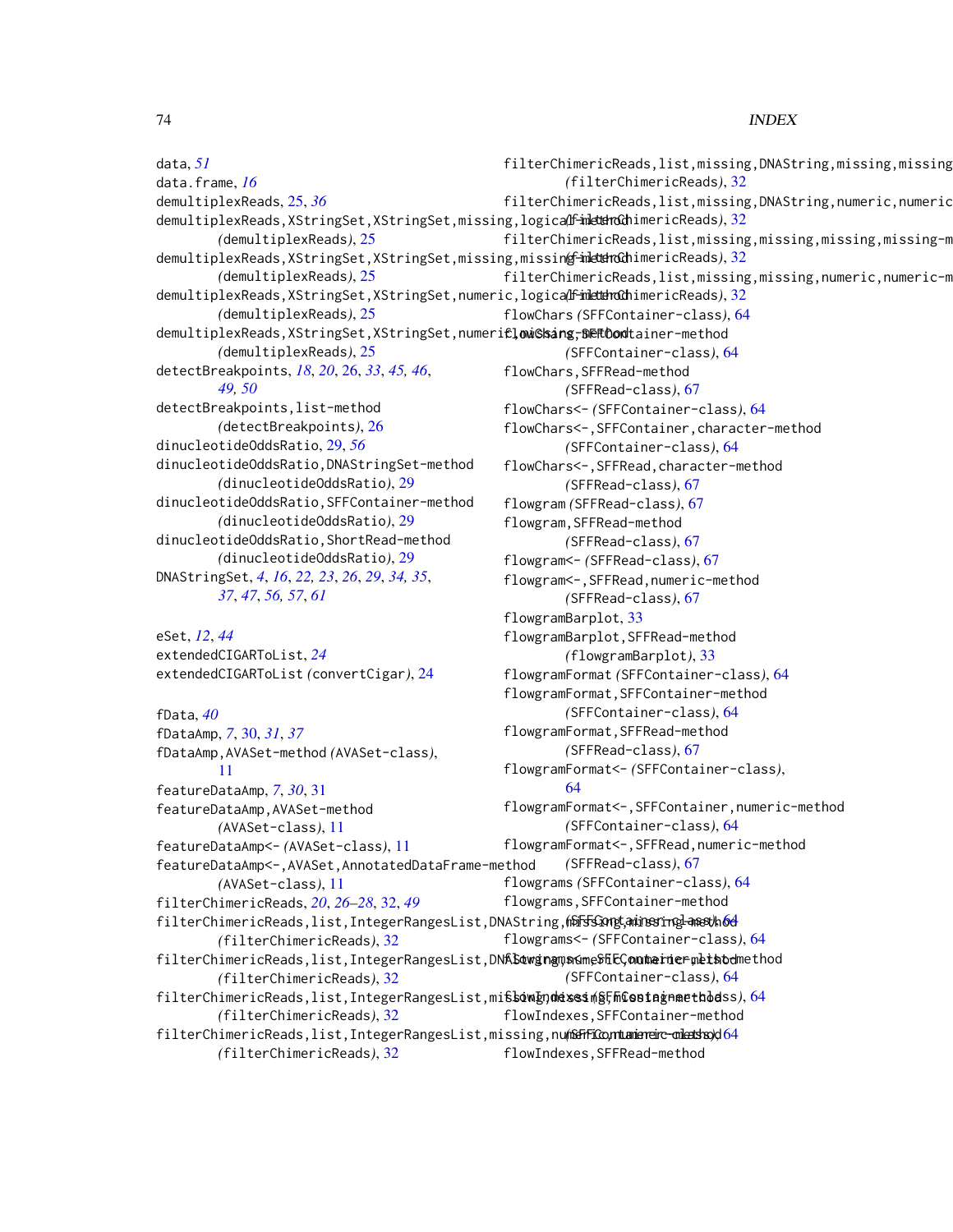## INDEX 75

*(*SFFRead-class*)*, [67](#page-66-0) flowIndexes<- *(*SFFContainer-class*)*, [64](#page-63-0) flowIndexes<-,SFFContainer,list-method *(*SFFContainer-class*)*, [64](#page-63-0) flowIndexes<-,SFFRead,numeric-method *(*SFFRead-class*)*, [67](#page-66-0) gcContent, [34,](#page-33-0) *[56](#page-55-0)* gcContent,DNAStringSet-method *(*gcContent*)*, [34](#page-33-0) gcContent,SFFContainer-method *(*gcContent*)*, [34](#page-33-0) gcContent,ShortRead-method *(*gcContent*)*, [34](#page-33-0) gcContentHist, [34,](#page-33-0) *[56](#page-55-0)* gcContentHist,DNAStringSet-method *(*gcContentHist*)*, [34](#page-33-0) gcContentHist,SFFContainer-method *(*gcContentHist*)*, [34](#page-33-0) gcContentHist,ShortRead-method *(*gcContentHist*)*, [34](#page-33-0) gcPerPosition, [35,](#page-34-0) *[56](#page-55-0)* gcPerPosition,DNAStringSet-method *(*gcPerPosition*)*, [35](#page-34-0) gcPerPosition,SFFContainer-method *(*gcPerPosition*)*, [35](#page-34-0) gcPerPosition,ShortRead-method *(*gcPerPosition*)*, [35](#page-34-0) genomeSequencerMIDs, *[26](#page-25-0)*, [36](#page-35-0) genomeSequencerMIDs,character-method *(*genomeSequencerMIDs*)*, [36](#page-35-0) genomeSequencerMIDs,missing-method *(*genomeSequencerMIDs*)*, [36](#page-35-0) getAlignedReads, [37](#page-36-0) getAlignedReads,AVASet-method *(*getAlignedReads*)*, [37](#page-36-0) getAminoAbbr, [38](#page-37-0) getRead, *[67](#page-66-0)* getRead *(*SFFContainer-class*)*, [64](#page-63-0) getRead,SFFContainer,character-method *(*SFFContainer-class*)*, [64](#page-63-0) getReadStatus *(*MapperSet-class*)*, [43](#page-42-0) getReadStatus,MapperSet-method *(*MapperSet-class*)*, [43](#page-42-0) getVariantPercentages, *[13](#page-12-0)*, [38,](#page-37-0) *[44](#page-43-0)*, *[63](#page-62-0)* getVariantPercentages,AVASet-method *(*AVASet-class*)*, [11](#page-10-0) getVariantPercentages,MapperSet-method *(*MapperSet-class*)*, [43](#page-42-0)

homopolymerHist, [39](#page-38-0) homopolymerHist,SFFRead-method *(*homopolymerHist*)*, [39](#page-38-0) htmlReport, *[5,](#page-4-0) [6](#page-5-0)*, *[13](#page-12-0)*, [40,](#page-39-0) *[44](#page-43-0)* htmlReport,AVASet-method *(*AVASet-class*)*, [11](#page-10-0) htmlReport,MapperSet-method *(*MapperSet-class*)*, [43](#page-42-0)

## IRanges, *[28](#page-27-0)*

keySequence *(*SFFContainer-class*)*, [64](#page-63-0) keySequence,SFFContainer-method *(*SFFContainer-class*)*, [64](#page-63-0) keySequence,SFFRead-method *(*SFFRead-class*)*, [67](#page-66-0) keySequence<- *(*SFFContainer-class*)*, [64](#page-63-0) keySequence<-,SFFContainer,character-method *(*SFFContainer-class*)*, [64](#page-63-0) keySequence<-,SFFRead,character-method *(*SFFRead-class*)*, [67](#page-66-0)

length,Breakpoints-method *(*Breakpoints-class*)*, [18](#page-17-0) listToExtendedCIGAR *(*convertCigar*)*, [24](#page-23-0)

MapperSet, *[6](#page-5-0)*, [41](#page-40-0) MapperSet,character-method *(*MapperSet*)*, [41](#page-40-0) MapperSet-class, [43](#page-42-0) mapperSetExample, [44](#page-43-0) matchPDict, *[4](#page-3-0)* mergeBreakpoints, *[18](#page-17-0)*, *[20](#page-19-0)*, *[27,](#page-26-0) [28](#page-27-0)*, *[33](#page-32-0)*, [45,](#page-44-0) *[49,](#page-48-0) [50](#page-49-0)* mergeBreakpoints,Breakpoints,missing,list-method *(*Breakpoints-class*)*, [18](#page-17-0) mergeBreakpoints,Breakpoints,missing,missing-method *(*Breakpoints-class*)*, [18](#page-17-0) mergeBreakpoints,Breakpoints,numeric,missing-method *(*Breakpoints-class*)*, [18](#page-17-0) mutationInfo, [47](#page-46-0)

name *(*SFFContainer-class*)*, [64](#page-63-0) name,SFFContainer-method *(*SFFContainer-class*)*, [64](#page-63-0) name,SFFRead-method *(*SFFRead-class*)*, [67](#page-66-0) name<- *(*SFFContainer-class*)*, [64](#page-63-0) name<-,SFFContainer,character-method *(*SFFContainer-class*)*, [64](#page-63-0)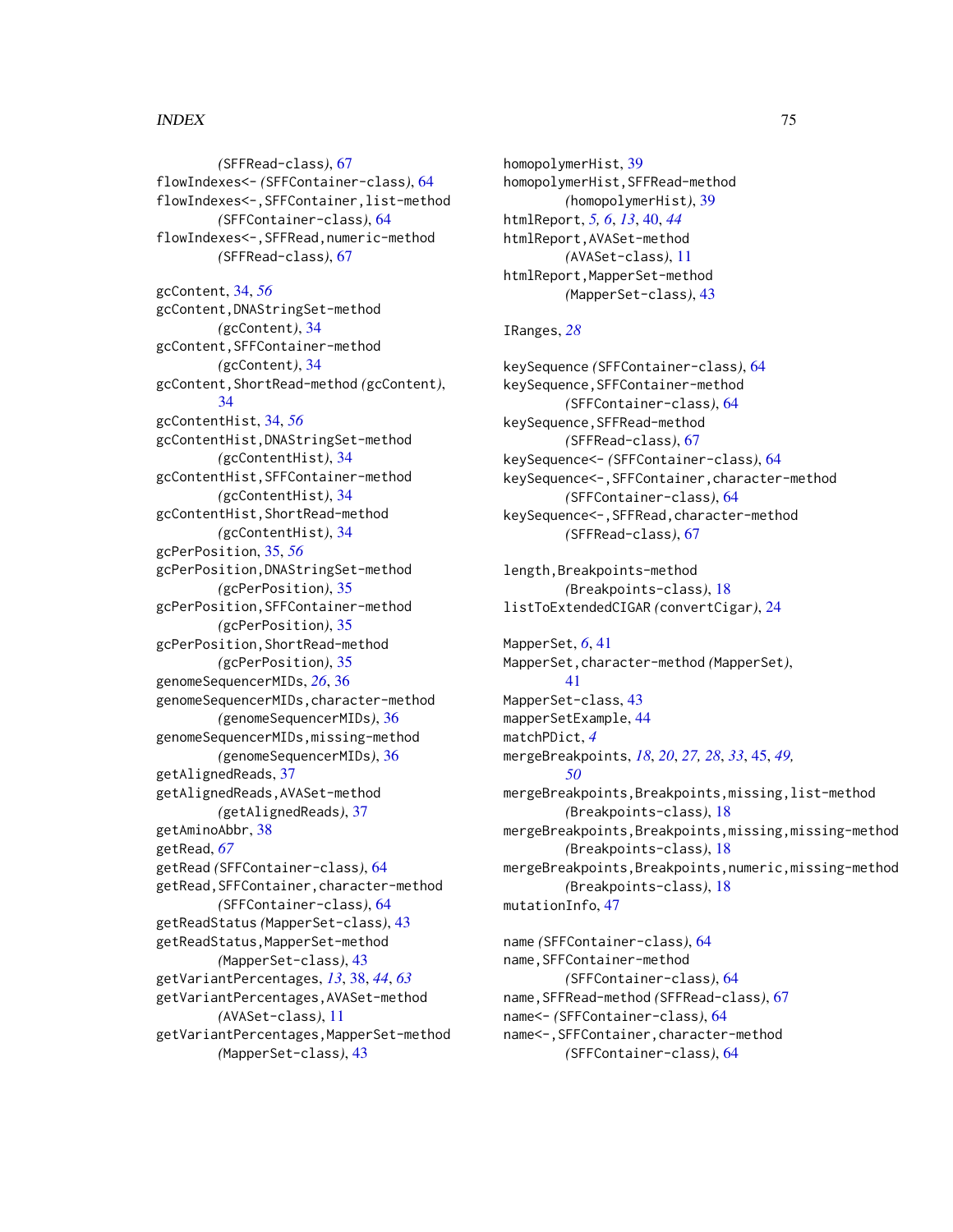name<-,SFFRead,character-method *(*SFFRead-class*)*, [67](#page-66-0) names,AnnotatedVariants-method *(*AnnotatedVariants-class*)*, [4](#page-3-0) names,Breakpoints-method *(*Breakpoints-class*)*, [18](#page-17-0) names<-,AnnotatedVariants,character-method *(*AnnotatedVariants-class*)*, [4](#page-3-0) names<-,Breakpoints,ANY-method *(*Breakpoints-class*)*, [18](#page-17-0) nucleotideCharts, [47,](#page-46-0) *[56](#page-55-0)* nucleotideCharts,DNAStringSet-method *(*nucleotideCharts*)*, [47](#page-46-0) nucleotideCharts,SFFContainer-method *(*nucleotideCharts*)*, [47](#page-46-0) nucleotideCharts,ShortRead-method *(*nucleotideCharts*)*, [47](#page-46-0) pairwiseAlignment, *[61](#page-60-0)* PairwiseAlignmentsSingleSubject, *[28](#page-27-0)* plotAmpliconCoverage, [48](#page-47-0) plotAmpliconcoverage, ho<br>plotAmpliconCoverage,AVASet,character,logical-method *(*plotAmpliconCoverage*)*, [48](#page-47-0) plotAmpliconCoverage,AVASet,character,missing-method *(*plotAmpliconCoverage*)*, [48](#page-47-0) plotAmpliconCoverage,AVASet,missing,logical-method *(*plotAmpliconCoverage*)*, [48](#page-47-0) plotAmpliconCoverage,AVASet,missing,missing-method reads *(*SFFContainer-class*)*, [64](#page-63-0) *(*plotAmpliconCoverage*)*, [48](#page-47-0) plotChimericReads, *[20](#page-19-0)*, *[28](#page-27-0)*, *[46](#page-45-0)*, [49](#page-48-0) plotChimericReads,Breakpoints-method *(*Breakpoints-class*)*, [18](#page-17-0) plotVariants, *[47](#page-46-0)*, [50,](#page-49-0) *[60](#page-59-0)*, *[69](#page-68-0)* .<br>plotVariants,AnnotatedVariants,character-meth $\mathrm{6\hat{a}}$ dSFF,[57,](#page-56-0)*[64](#page-63-0),[66](#page-65-0),[69,](#page-68-0)[70](#page-69-0) (*plotVariants*)*, [50](#page-49-0) plotVariants,data.frame,character-method *(*plotVariants*)*, [50](#page-49-0) plotVariationFrequency, [53](#page-52-0) .<br>plotVariationFrequency,character,numeric-meth $6$ @ferenceSequences,AVASet-method *(*plotVariationFrequency*)*, [53](#page-52-0) positionQualityBoxplot, [55,](#page-54-0) *[56](#page-55-0)* positionQualityBoxplot,QualityScaledDNAString**Set<sup>e</sup>mene@S**equences<-,AVASet,AlignedRead-method *(*positionQualityBoxplot*)*, [55](#page-54-0) positionQualityBoxplot,SFFContainer-method *(*positionQualityBoxplot*)*, [55](#page-54-0) positionQualityBoxplot,ShortReadQ-method *(*positionQualityBoxplot*)*, [55](#page-54-0) [67](#page-66-0) quality<- *(*SFFRead-class*)*, [67](#page-66-0) quality<-,SFFRead,BString-method *(*SFFRead-class*)*, [67](#page-66-0) qualityReportSFF, [55](#page-54-0) QualityScaledDNAStringSet, *[17](#page-16-0)*, *[55](#page-54-0)*, *[62](#page-61-0)* read *(*SFFRead-class*)*, [67](#page-66-0) read,SFFRead-method *(*SFFRead-class*)*, [67](#page-66-0) read<- *(*SFFRead-class*)*, [67](#page-66-0) read<-,SFFRead,QualityScaledDNAStringSet-method *(*SFFRead-class*)*, [67](#page-66-0) readLengthHist, *[56](#page-55-0)*, [56](#page-55-0) readLengthHist,DNAStringSet-method *(*readLengthHist*)*, [56](#page-55-0) readLengthHist,SFFContainer-method *(*readLengthHist*)*, [56](#page-55-0) readLengthHist,ShortRead-method *(*readLengthHist*)*, [56](#page-55-0) readLengthStats, *[56](#page-55-0)*, [57](#page-56-0) *(*readLengthStats*)*, [57](#page-56-0) *(*readLengthStats*)*, [57](#page-56-0) *(*readLengthStats*)*, [57](#page-56-0) reads,SFFContainer-method *(*SFFContainer-class*)*, [64](#page-63-0) reads<- *(*SFFContainer-class*)*, [64](#page-63-0) reads<-,SFFContainer,QualityScaledDNAStringSet-method *(*SFFContainer-class*)*, [64](#page-63-0) readsOnTarget, [58](#page-57-0) readsOnTarget,list,GRanges-method *(*readsOnTarget*)*, [58](#page-57-0) referenceSequences, [59](#page-58-0) *(*AVASet-class*)*, [11](#page-10-0) referenceSequences<- *(*AVASet-class*)*, [11](#page-10-0) *(*AVASet-class*)*, [11](#page-10-0) regions, [60](#page-59-0) removeLinker, [60,](#page-59-0) *[62](#page-61-0)* removeLinker,XStringSet,DNAString,logical,numeric,numeric-*(*removeLinker*)*, [60](#page-59-0)

quality,SFFRead-method *(*SFFRead-class*)*,

removeLinker,XStringSet,DNAString,missing,missing,missing-*(*removeLinker*)*, [60](#page-59-0)